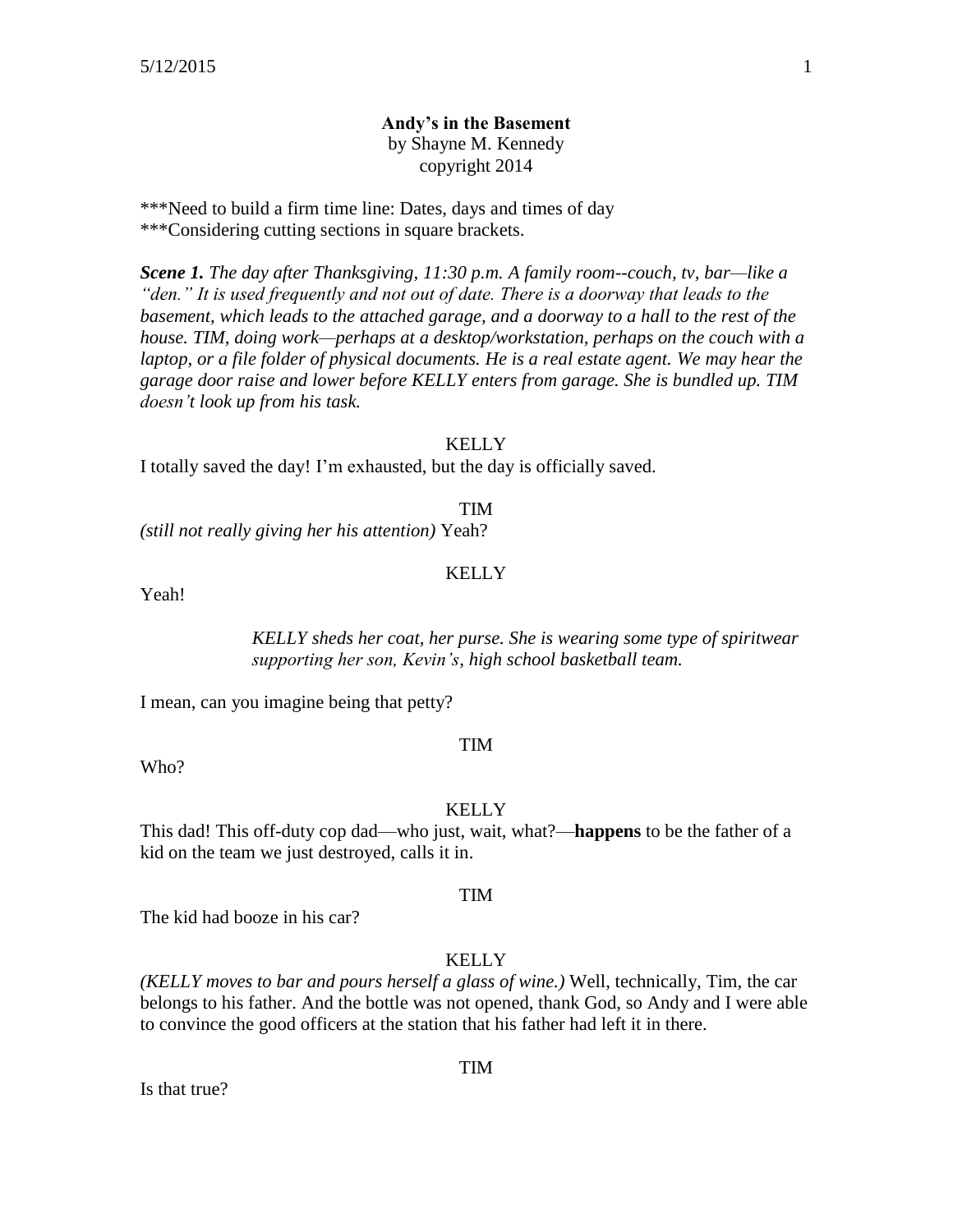It's what's on the record! Do you know what would happen if Andy got cited for minorin-possession? I mean—he's the point guard, Tim. He runs the show.

He's not great.

#### **KELLY**

But our backup is a sophomore who's never played a varsity game. I mean, Andy gets in serious trouble—there goes the tournament, maybe there goes the season. We stop winning, Kevin doesn't get the looks he needs, everybody's screwed.

Hmmm.

**KELLY** And this cop guy, this St. Aggie's dad—I bet he's one of those assholes that goes creeping on social media to find pictures of kids holding red cups and get them kicked off their teams. I mean, jealous much?

Hmmm.

#### KELLY

And c'mon, it's not the fucking McDipper! It's a ten-team Thanksgiving tourney that we are heavily favored to win.

#### TIM

Right.

#### **KELLY**

So Sunday night we will have Andy against Charles Prep, thanks to me. *(no response)*  Charles Prep, Tim, you know what that means? Kevin's gotta guard that seven-footer. How's he gonna pull that off?

> *TIM doesn't even give a non-commital "Hmmm." He's done talking. KELLY needs to find something else to think about. Or someone else with whom to talk.*

Did you hear me?

#### TIM

I heard you. *(a look from KELLY: And?)* It'll be hard.

# TIM

#### TIM

# TIM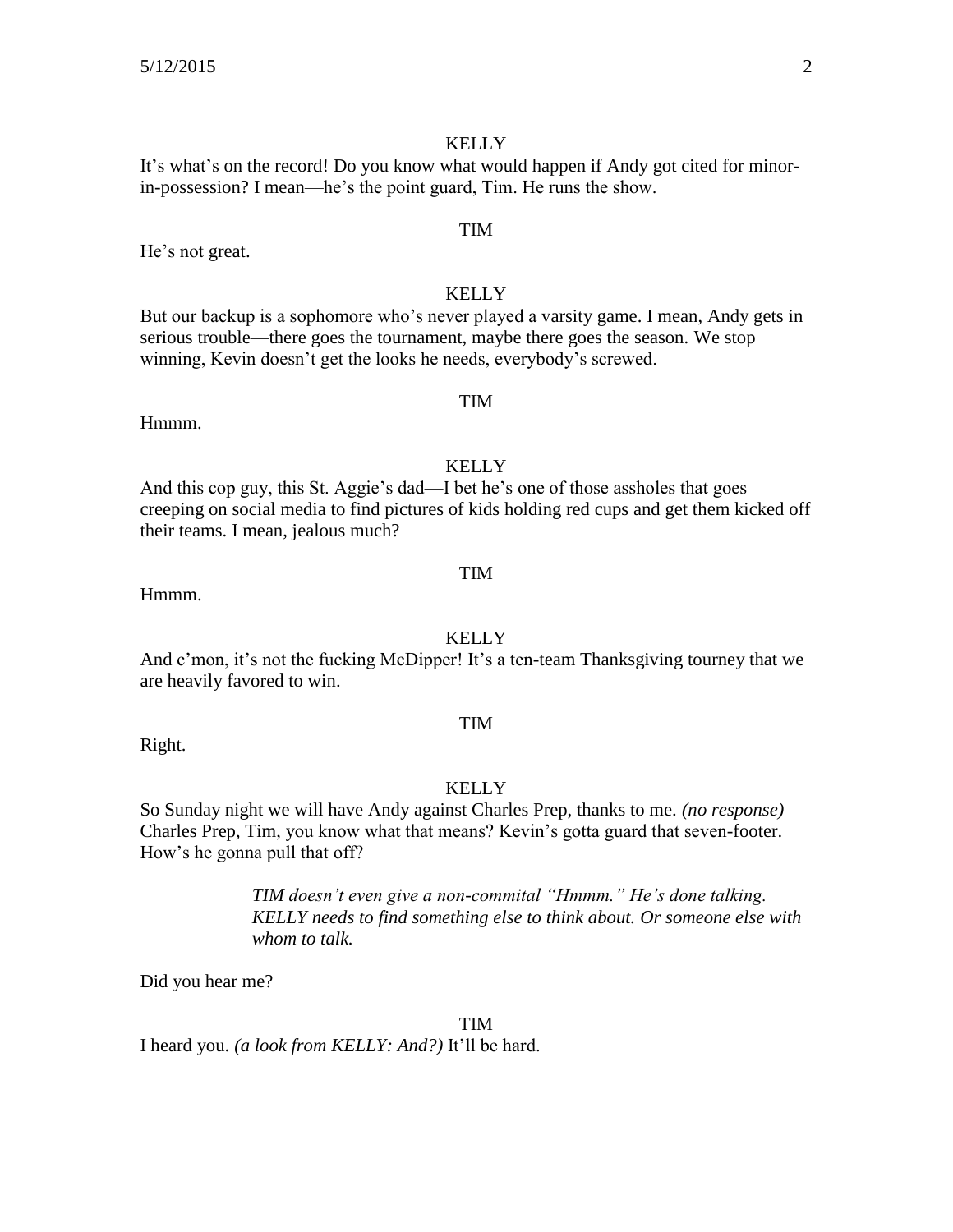*(laughing like "yeah, right")* Kevin just can't let him get the ball. Which means he's gonna try to front him the whole game and be gassed by the start of the second quarter.

If that's what he's got to do.

#### **KELLY**

TIM

TIM

Just because he's got to do it doesn't mean he can.

You either do your best, or you do whatever it takes.

#### KELLY

Is that John Wooden?

#### TIM

**KELLY** 

Jim Hendry.

Shit.

*She settles in, grabs a ipad-like tablet from nearby.*  This kid is a legit seven footer. He's 16. That's weird.

#### TIM

*(giving in to the conversation)* Some people think having a kid who can jump 39 inches is weird.

KELLY

Vertical jumping is a skill. There are coaches for it. Just BEING seven feet tall, just GROWING that much is . . . unnatural. I mean, we saw the kid last year. Remember how he runs?

Like a robot.

#### **KELLY**

TIM

Yes. Like the Tinman. I think when you grow that fast your muscles don't keep up with your bones. Your own physiology betrays you. It's sad.

TIM

Sad but huge. *(beat)* How's your grandma doing? When are you going over there?

#### KELLY

Same. I'm on duty from 10-4 tomorrow, and every day next week, because who the hell else is gonna do it? Listen, if we're lucky, Robo-baller will be sore and he won't play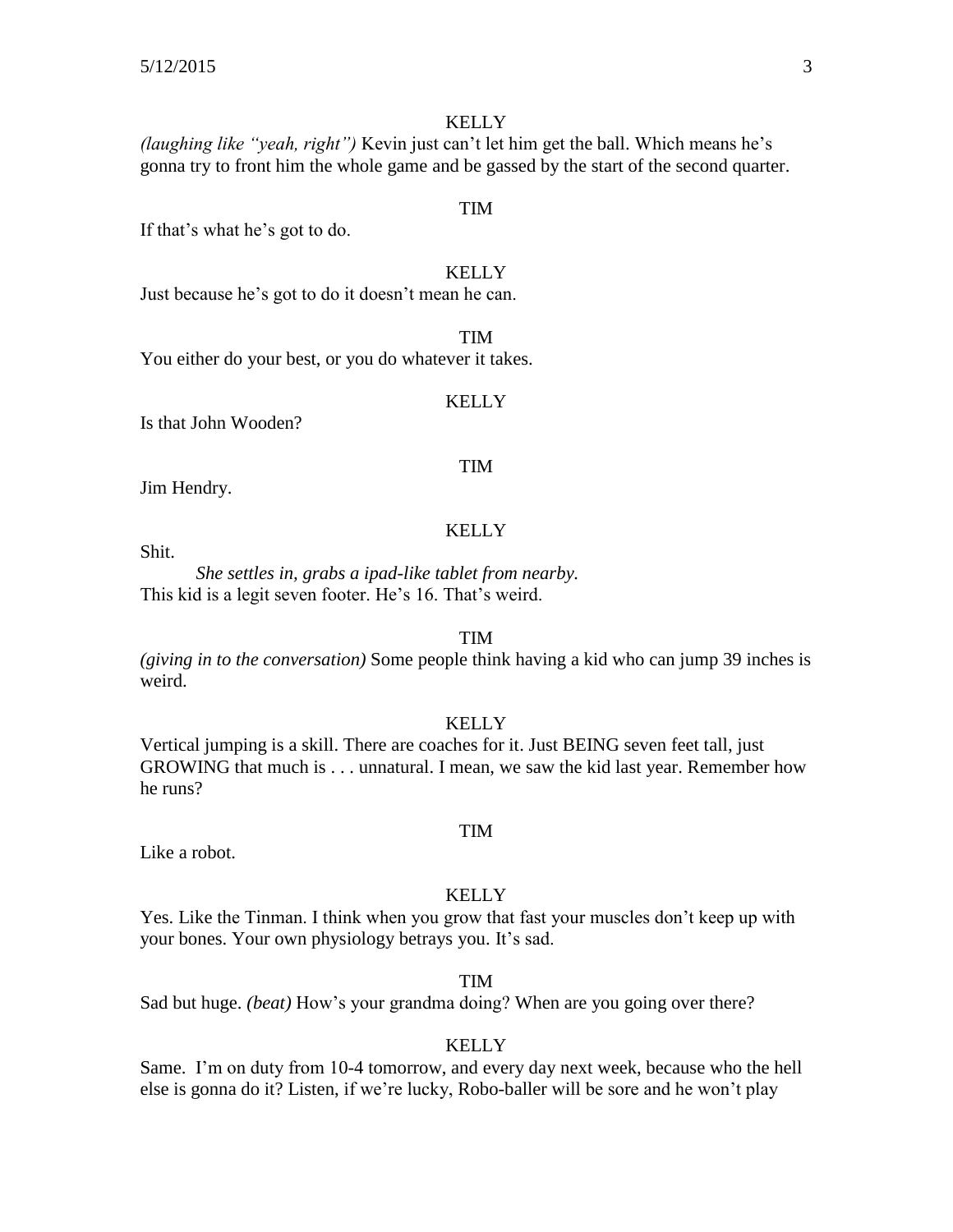very much. I've read that he doesn't play for more than three minutes at a time anyway. But when he's out, you know who Kevin will have? That frickin' Lithuanian kid.

TIM

Yep. Listen, I need to—*(finish this work tonight . . .)*

### KELLY Janulis? Juskaitis? What's his name? Whatever, he's good.

#### TIM

*(in conclusion)* Kevin will be okay. He'll do great against a seven footer who can barely move, and he'll do fine against the Lithuanian.

**KELLY** Fine? *("Fine" is not enough.)* Where do Lithuanians get off anyway?

#### TIM

What?

#### **KELLY**

Being so good at basketball! They're all good at it.

#### TIM

Do you know any of them outside of basketball?

#### **KELLY**

No. They're like a cult, with the Lithuanian clubs and Lithuanian school and whatever. But they seem to love basketball and also be great at it. Look at this *(sipping wine and indicating tablet)*. There are hundreds of them.

#### TIM

*(extremely dismissive)* Well, I'm guessing they have leagues, just like other European countries.

#### KELLY

Yeah. Well . . . what?

#### TIM

Nothing. I just, I have stuff that I have to get done.

#### KELLY

Oh, didn't realize work went til after eleven these days!

#### TIM

If I want to sell houses, work goes til it's done.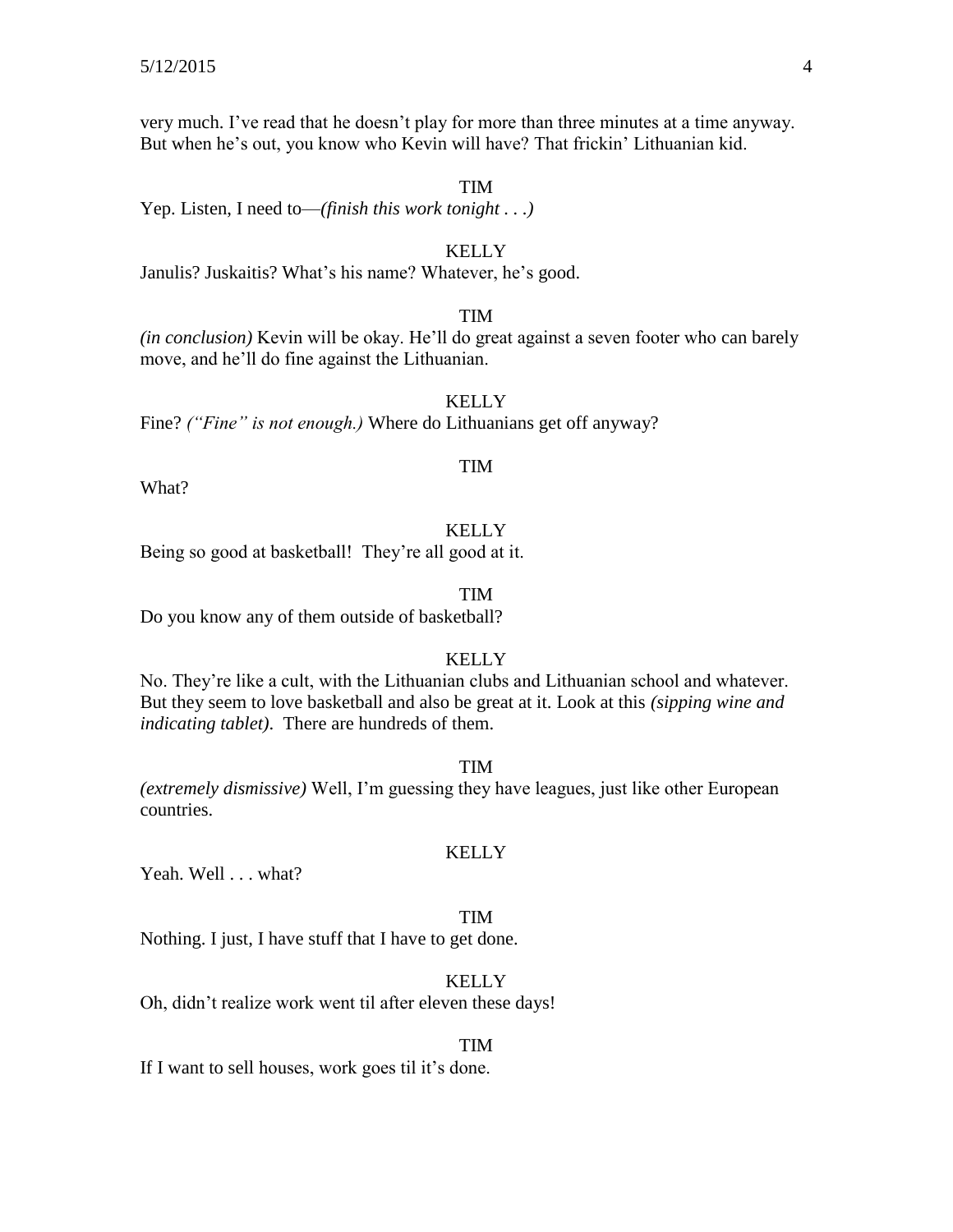I thought we'd have a drink, talk about the first win of the season. I'm excited!

TIM *(an attempt to apologize)* I just have a little bit left.

#### KELLY

I wonder if Kevin made phone calls tonight. He had 3 coaches to call.

#### TIM

He's supposed to be doing homework. I didn't hear him talk on the phone.

#### KELLY

He's working so hard. I swear he doesn't know any other way to be. But he has to have those calls returned by Tuesday.

#### TIM

Maybe he texted.

#### **KELLY**

He needs to call.

#### TIM

He can't call everyone back. If they text, he can text. And really, if they call, he can text. We should thank the NCAA for allowing unlimited texting of recruits. That's been super helpful.

#### **KELLY**

I think it's awesome. It makes Kevin feel good.

#### TIM

Keeping in touch with every program that's interested is becoming a part-time job.

#### **KELLY**

It's exciting. *(a noise of mild frustration/dismissiveness from TIM)* It's only for a couple more months.

#### TIM

I wish it was over. I think Kevin does too.

#### **KELLY**

Well, I'll just build us a little time machine, go back to last season and prevent the broken ankle. Then all the recruiting chaos will be wrapped up in July, by the end of AAU. Would that work for you?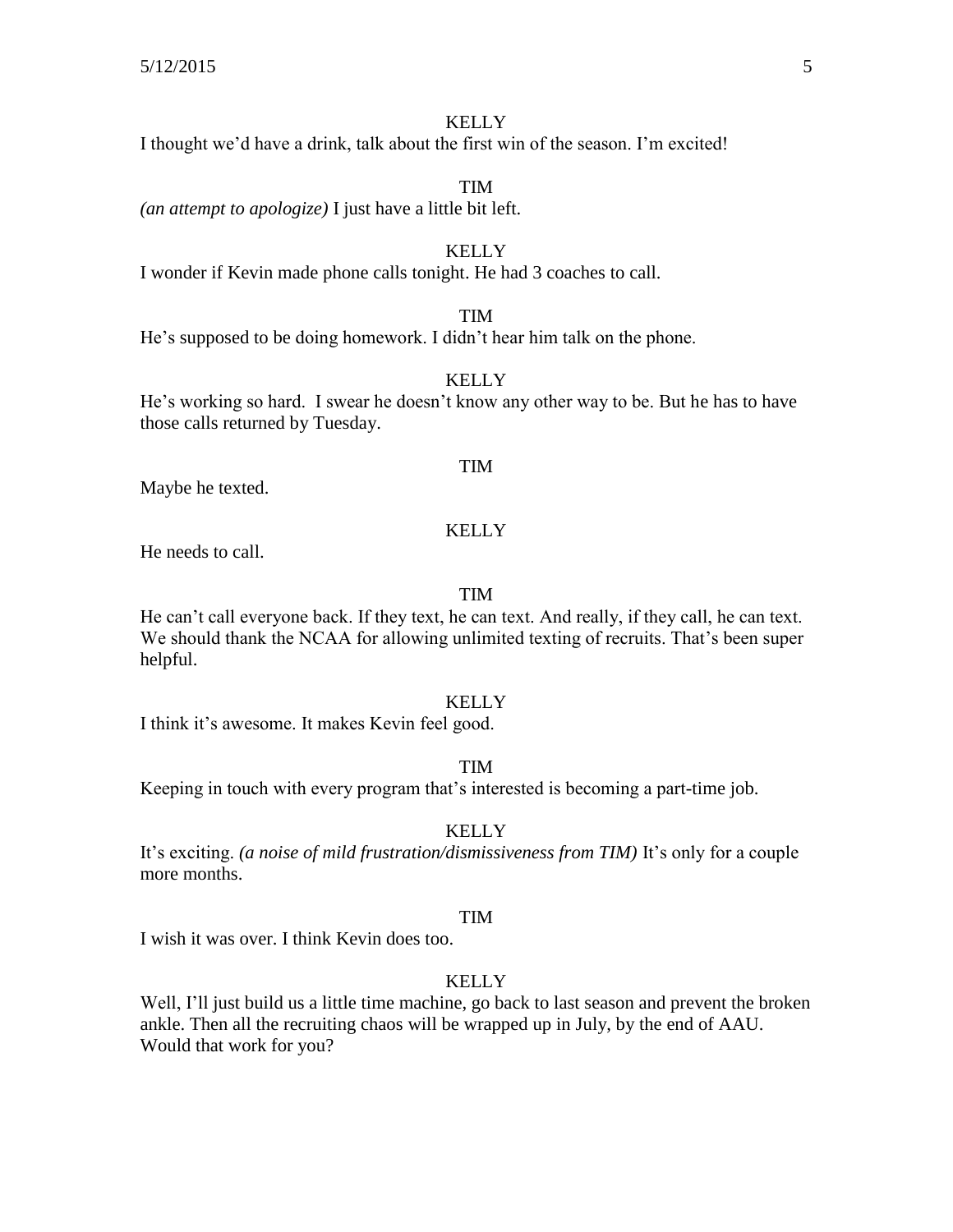| <b>TIM</b>                                                                                                            |
|-----------------------------------------------------------------------------------------------------------------------|
| I'm not trying to be a dick—                                                                                          |
| <b>KELLY</b><br>Sometimes you don't even have to try!                                                                 |
| <b>TIM</b><br>$Kel$ —                                                                                                 |
| <b>KELLY</b><br>It's now. It's happening now, and I'm grateful and interested and excited. Bow out if you<br>want to. |
| <b>TIM</b><br>No, I want to be part of it.                                                                            |
| <b>KELLY</b><br>Then you have to engage in conversations about it. You have to care.                                  |
| <b>TIM</b><br>Kevin has to care.                                                                                      |
| <b>KELLY</b><br>He does!                                                                                              |

TIM

I want Kevin to start taking ownership of the process.

KELLY He's an 18 year old boy. He can barely take ownership of making his own lunch.

TIM When he's gone somewhere he's going to have to be in charge of his whole life.

KELLY

Which is why we need to steer this process and make sure he ends up someplace that will serve him—athletically, and with alumni connections.

TIM

And academically.

#### KELLY

Yes.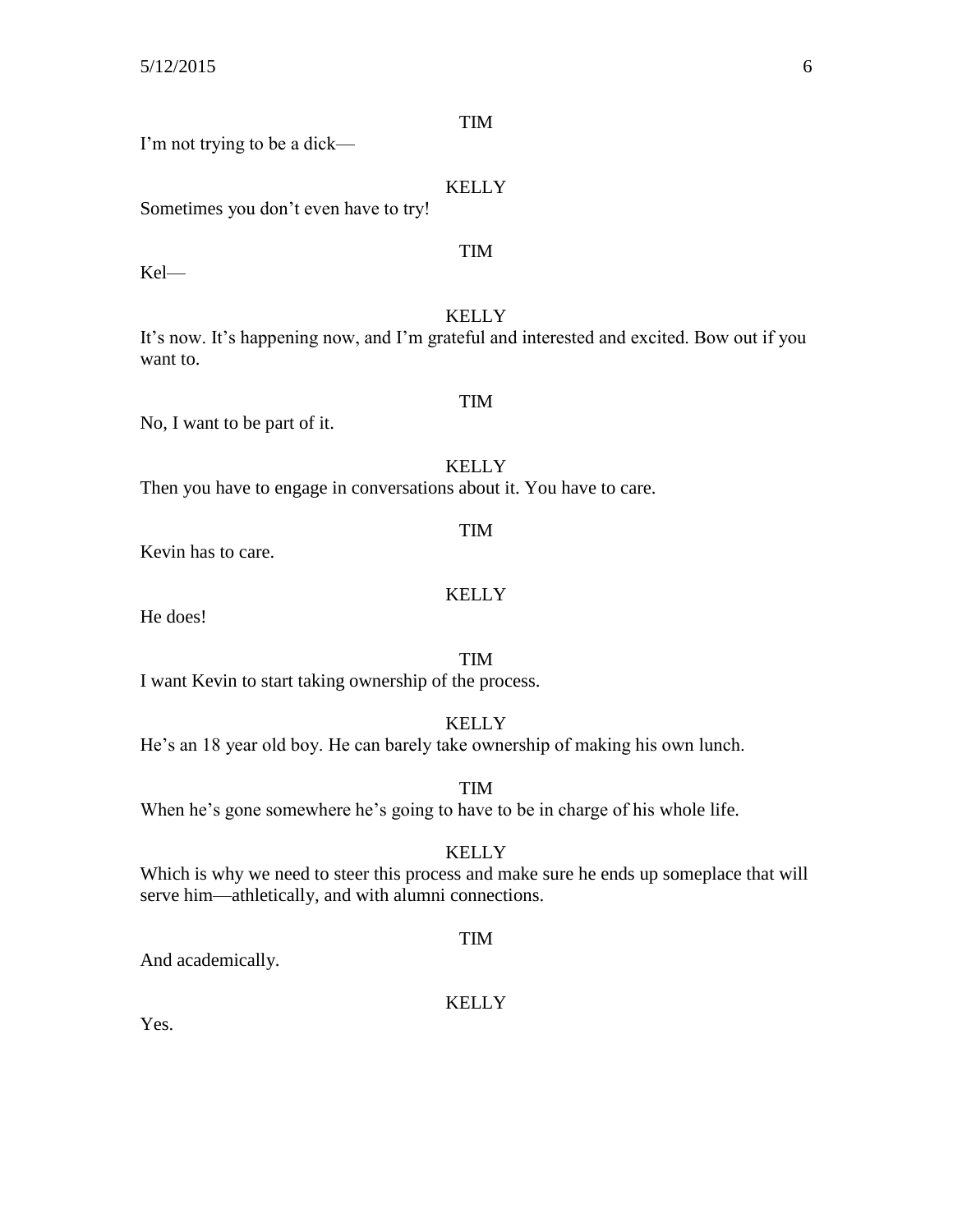#### TIM

I just want to be sure that he feels like he has a say in how it plays out.

#### KELLY

I'm with you. Completely.

#### *She refills her wine glass from a bottle at the bar.*

#### TIM

I thought you said you were exhausted. Why don't you go to bed?

#### **KELLY**

I can't now. My brain is going. *(a moment )* So, truly, what did you think of Mantley? I know, you need to do your stuff, but give me another half minute. I wish I could've gone with you guys. I want to see that training room in person! Did it look the same as—

#### TIM

You needed to stay with your grandmother. She's . . . winding down. You'll be glad you had these . . . times with her when—

#### **KELLY**

She's dead? Maybe. It's fine. She's got 24 grandchildren, but only one of whom is out of work and gets to play nurse. Just tell me about the visit. Seriously, how was the training room?

TIM It was good. It was awesome, actually, the facility. It's brand new. Top flight, everything.

#### KELLY

What brand is the equipment?

#### TIM

Didn't look.

#### **KELLY**

TIM

Are they Nike or Under Armour sponsored?

I don't know.

#### KELLY

I should've gone. Kevin's a Nike guy.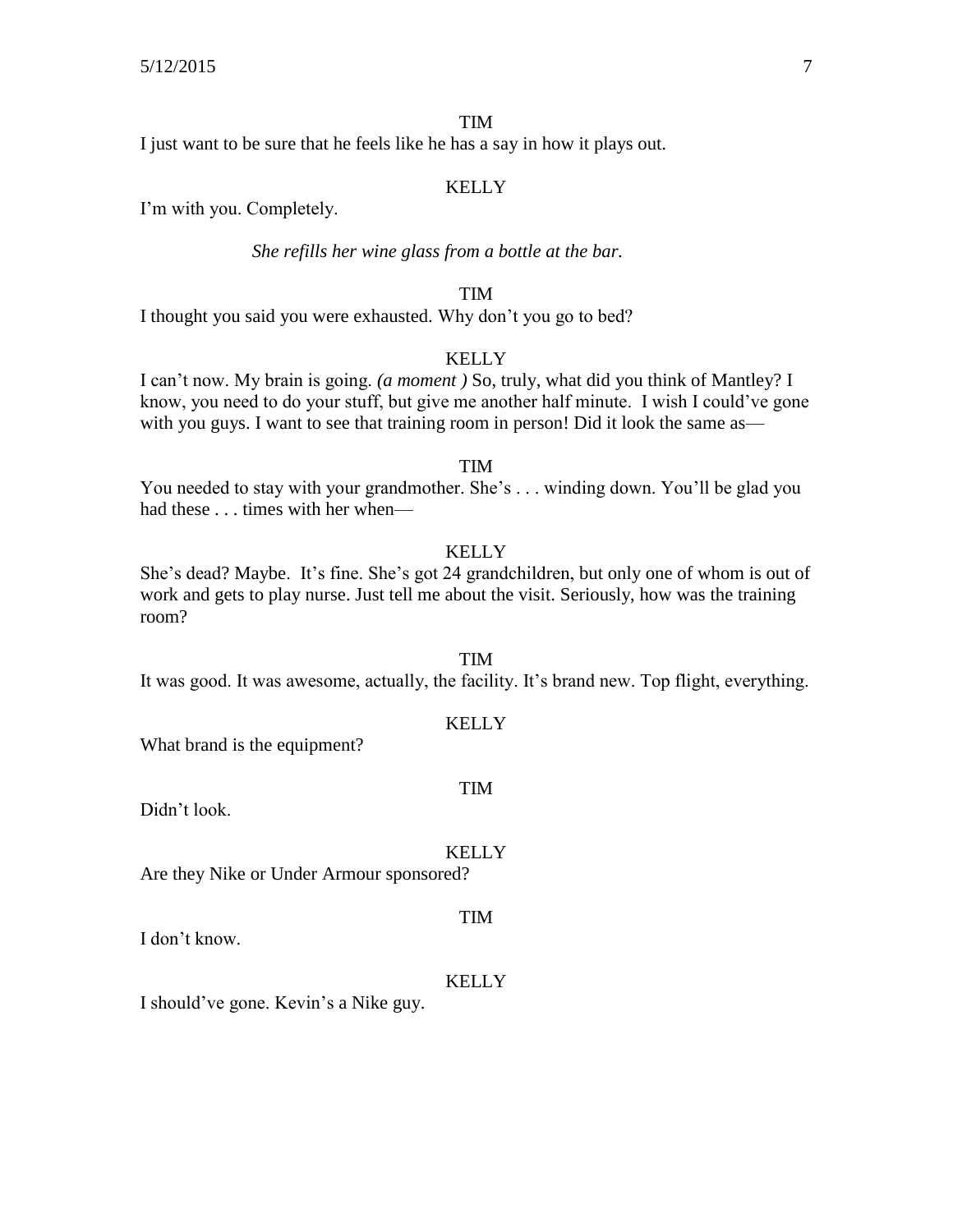That's not how he's deciding. It was great. Kevin liked it, loved it even. I kind of felt, I don't know, maybe because it was the first time I went with him—

#### **KELLY**

The pictures on the website—they literally finished re-doing it like 3 months ago. It won't even be a year old when Kevin—if Kevin—

#### TIM

There's just such a . . . an element of weirdness to all of it. Not just Mantley. The whole deal.

#### **KELLY**

*(no there isn't—this is what it is)* Oh. Sure. There is. Yes. For sure. *(a look from TIM that says, "You're not getting how gross it was.")* What? Did they make him take off his shirt?

#### TIM

Yes. It felt . . .

#### **KELLY**

It's funny, isn't it?

#### TIM

It's really kind of gross.

#### **KELLY**

Did you get the feeling they're going to offer? What else did they ask about?

#### TIM

Um . . . let's see . . . how often he has to shave, how long he's been this height, if he's ever weighed more than he does now . . .

Did they ask about the MRI?

What MRI?

#### **KELLY**

TIM

From when he had that patellar tendon strain sophomore year. Coach Parker, from Brandt asked for a copy of the MRI so they could see how much more he's going to grow.

Did you give it to him?

## KELLY

#### TIM

## TIM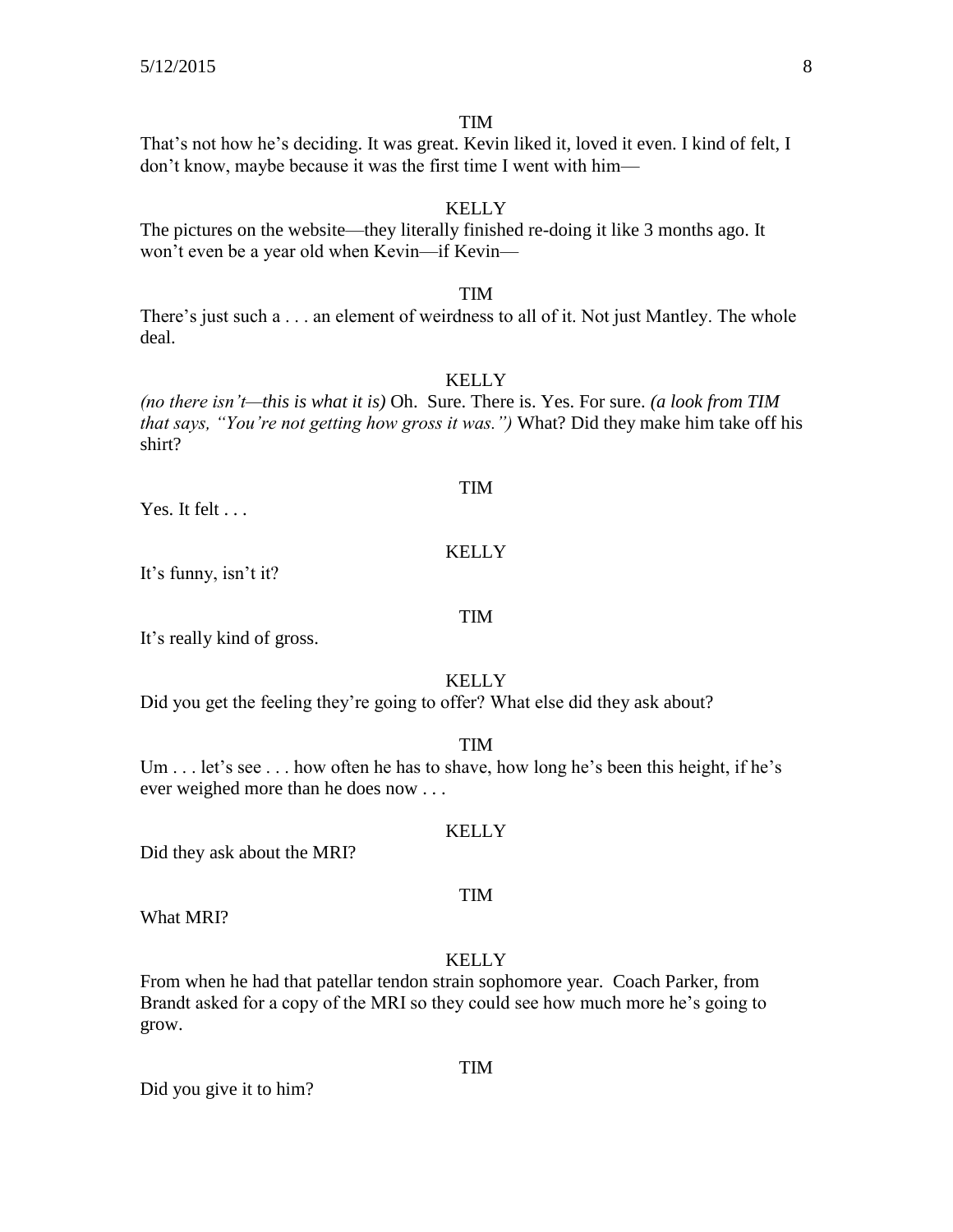Of course I did.

#### TIM

Kelly, that's personal, medical information!

#### **KELLY**

What are they going to do with it? Tim, this is the game. We make Kevin available to them, we give them what they ask for, and they give our kid a scholarship. That's just how it works.

#### TIM

They don't need medical test results.

#### **KELLY**

When you're showing a house, and people ask to see the inside of a closet, do you say no?

A house is not a person.

#### **KELLY**

TIM

But the principle is the same.

TIM

The whole process is just way more . . . invasive . . . than I expected.

#### **KELLY**

It is what it is.

#### TIM

I watched two grown men hold my shirtless teenage son's arms out against a wall to measure his wingspan.

#### **KELLY**

Well, Kevin has a body with a lot of potential and we are trying to get the most money we can for it.

#### TIM

Wow, that makes us sound like assholes.

**KELLY** 

We're not. *(she offers the wine glass to TIM who takes a sip before handing it back)* 

We're not?

#### TIM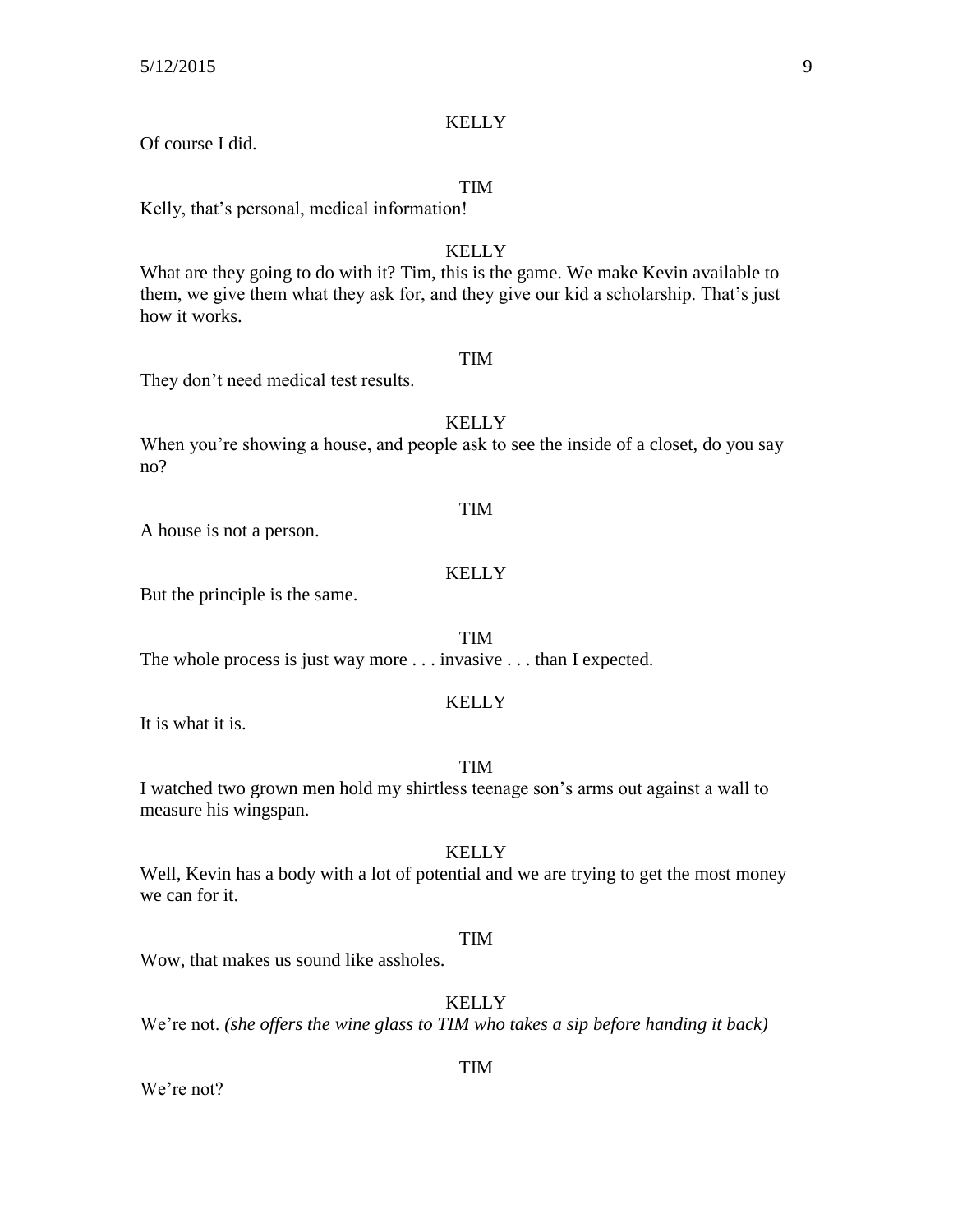How else is he going to go to school? *(TIM shrugs)* His mother is out of work and his dad sells houses.

#### TIM

He seems to be taking it all in stride, thank God.

#### KELLY

He doesn't know any different. When you get your first recruiting letters in eighth grade, it's just normal to—

#### KEVIN

*(calling from down the hall)* Mom! Coach Gilhooley is texting me.

#### **KELLY** Tell him you'll let him know if you think State's a good fit!

#### KEVIN

*(offstage)* I did! Like a week ago!

#### **KELLY**

TIM

Then don't respond. You're not obligated.

*(yelling)* Block his number!

#### KELLY

*(yelling)* No, don't!

*(to KELLY)* Why not?

#### **KELLY**

TIM

Because we need him in our back pocket. He'll come through for sure if nothing else does.

But it's not a good fit.

#### **KELLY**

TIM

And God-willing, we won't need it.

#### TIM

They don't even have his major.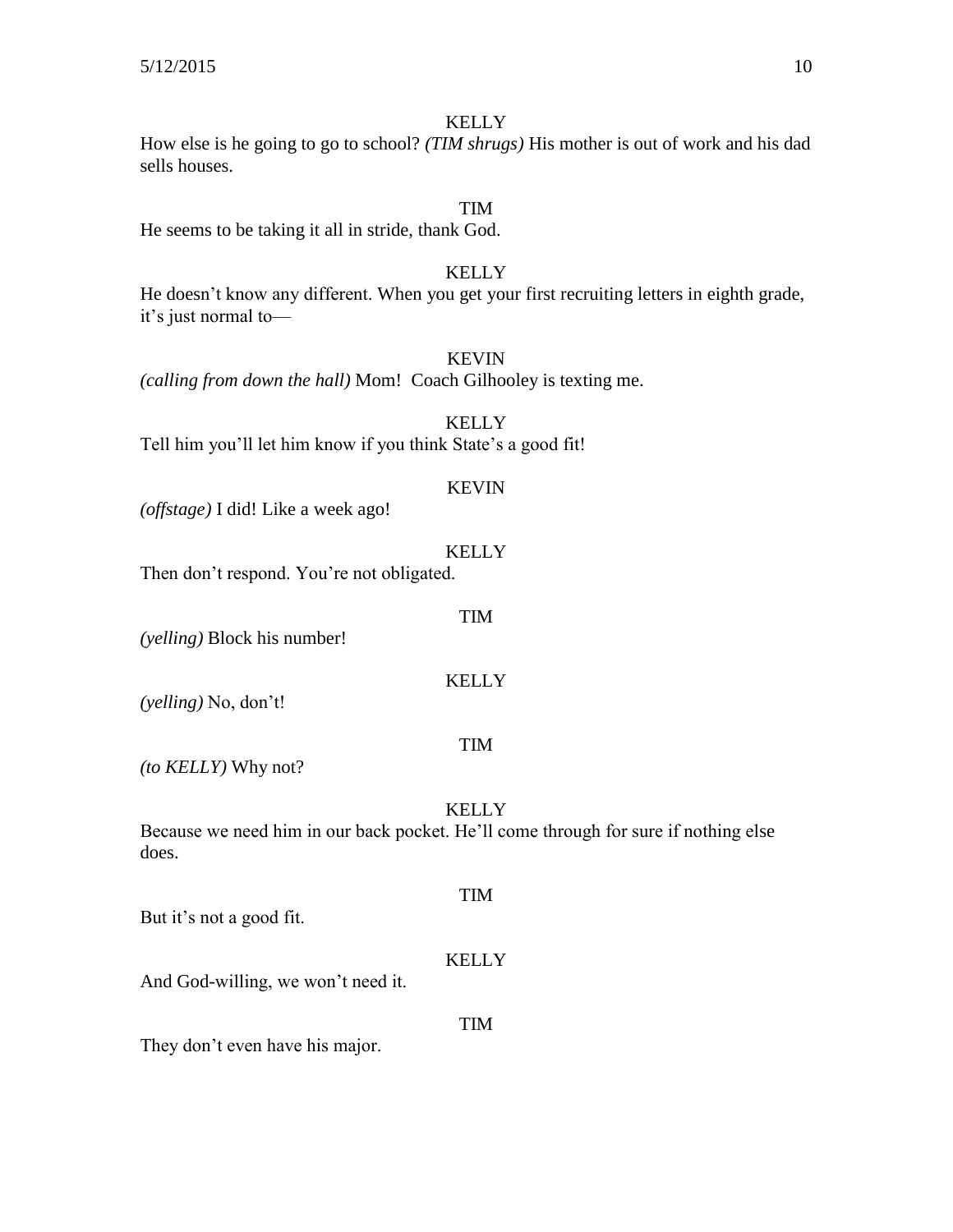| He's not going to go there.                            | <b>KELLY</b>                                                                                          |
|--------------------------------------------------------|-------------------------------------------------------------------------------------------------------|
| (offstage) Block it or no?                             | <b>KEVIN</b>                                                                                          |
| No!                                                    | TIM and KELLY                                                                                         |
| And go to bed!                                         | <b>KELLY</b>                                                                                          |
| (offstage) Jesus, Mom. Stop!                           | <b>KEVIN</b>                                                                                          |
| (to TIM) Ooooh, he's pissing me off the last few days. | <b>KELLY</b>                                                                                          |
| What? Why?                                             | <b>TIM</b>                                                                                            |
| He hates the chart.                                    | <b>KELLY</b>                                                                                          |
| Hmm.                                                   | <b>TIM</b>                                                                                            |
| irrelevant!                                            | <b>KELLY</b><br>Are you kidding me? Thanks to the chart, the lasagna pan of recruiting mailers is now |
|                                                        | <b>TIM</b>                                                                                            |

The chart is an improvement on the pan.

KELLY

Thank you. Thank you. My goal was to condense and organize.

#### TIM

And you achieved it.

#### KELLY

*(grabbing a poster board chart from behind the desk, or somewhere nearby--college information color coded, stars, numbers, miles from home, W-L record from previous season.)* Kevin goes, "Mom, you do realize, I'm only going to go to one school." Which, of course, I do realize. But these are the choices remaining, and now we have all the information we need in one place. Ask me something.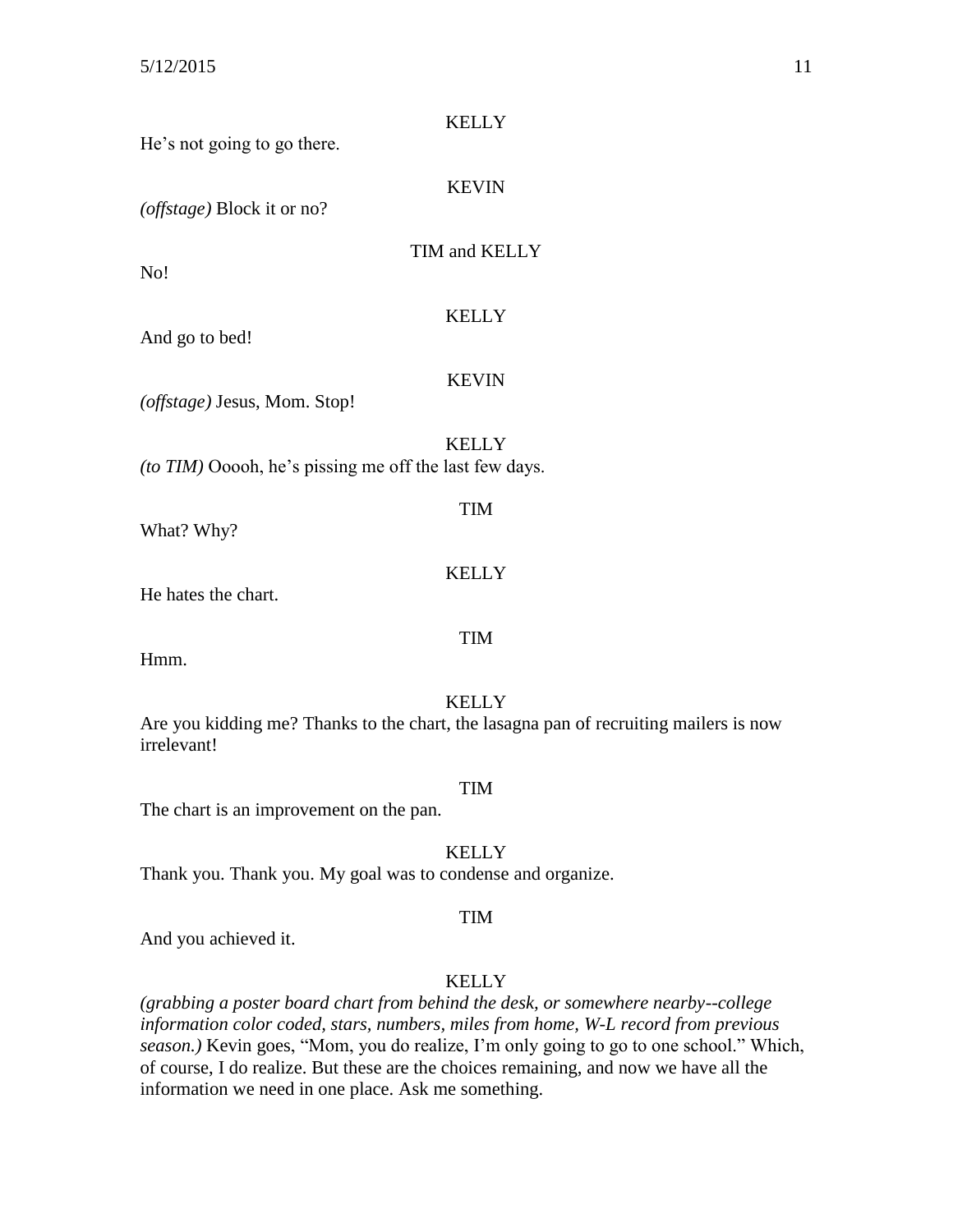Where's Kevin going to go to college?

Come on!

What's the closest?

#### **KELLY**

Ah, I can tell you quickly that Mantley is only 90 miles away, and the drive from our door to the athletic center should take us less than an hour and a half!

If he goes there.

#### **KELLY**

Exactly. Schools with a blue bar in the last column are schools where it would be easiest for us to get to every home game.

#### TIM

That would be great.

#### KELLY

But not as great as schools with a green bar. A green bar means that most of the conference games of that school are in drivable distances, with a possible overnight stay—indicated in this column by a black diamond.

#### TIM

You have thought this through.

#### **KELLY**

Someone has to.

#### TIM

Are you . . .? Is that a dig on me?

#### **KELLY**

No! No! It's just . . . I have time. I mean, I have very little to do.

TIM

Taking care of your grandmother is important. And when tax season—

#### **KELLY**

Yes, when tax season rolls around maybe they'll take me back. But for now, I need to put my energy somewhere and I'm putting it here. I care about this.

### TIM

KELLY

TIM

TIM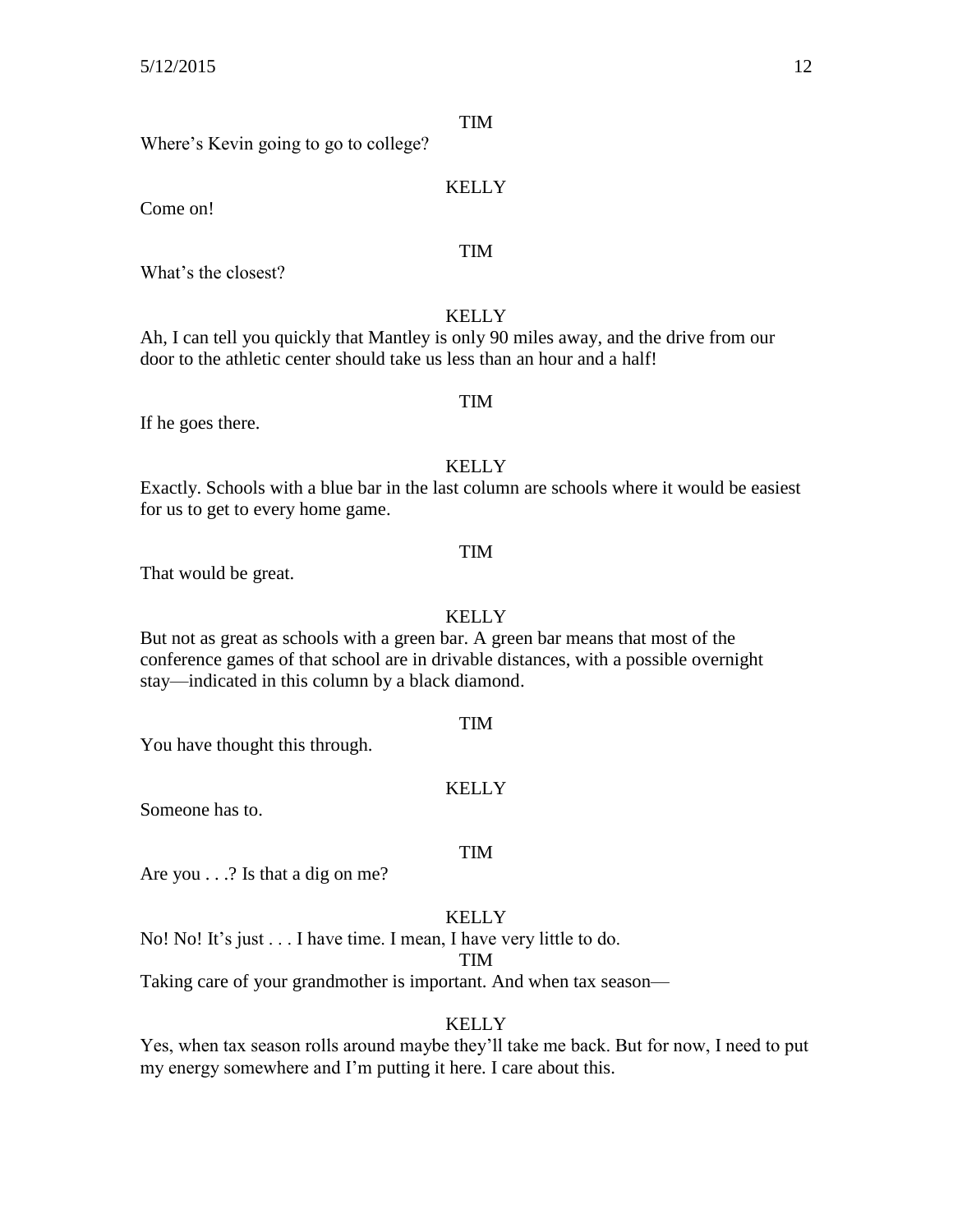#### TIM

So do I! But I thought we agreed that Kevin needs to step—

#### KELLY

Oh, I know! But he has school, and, as of tonight, he's officially in-season. And you have work. And I have time to go to three stores looking for the exact right shade of green sharpie.

#### TIM

We're getting through this.

#### KELLY

Wine and new markers—that's the only way I know how to do it.

#### TIM

You're making it into an enormous project.

#### KELLY

Yes, I am. Because I think it is an enormous project.

#### TIM

I mean, I feel like I have helped, a bit.

#### KELLY

You have. But I am the project manager.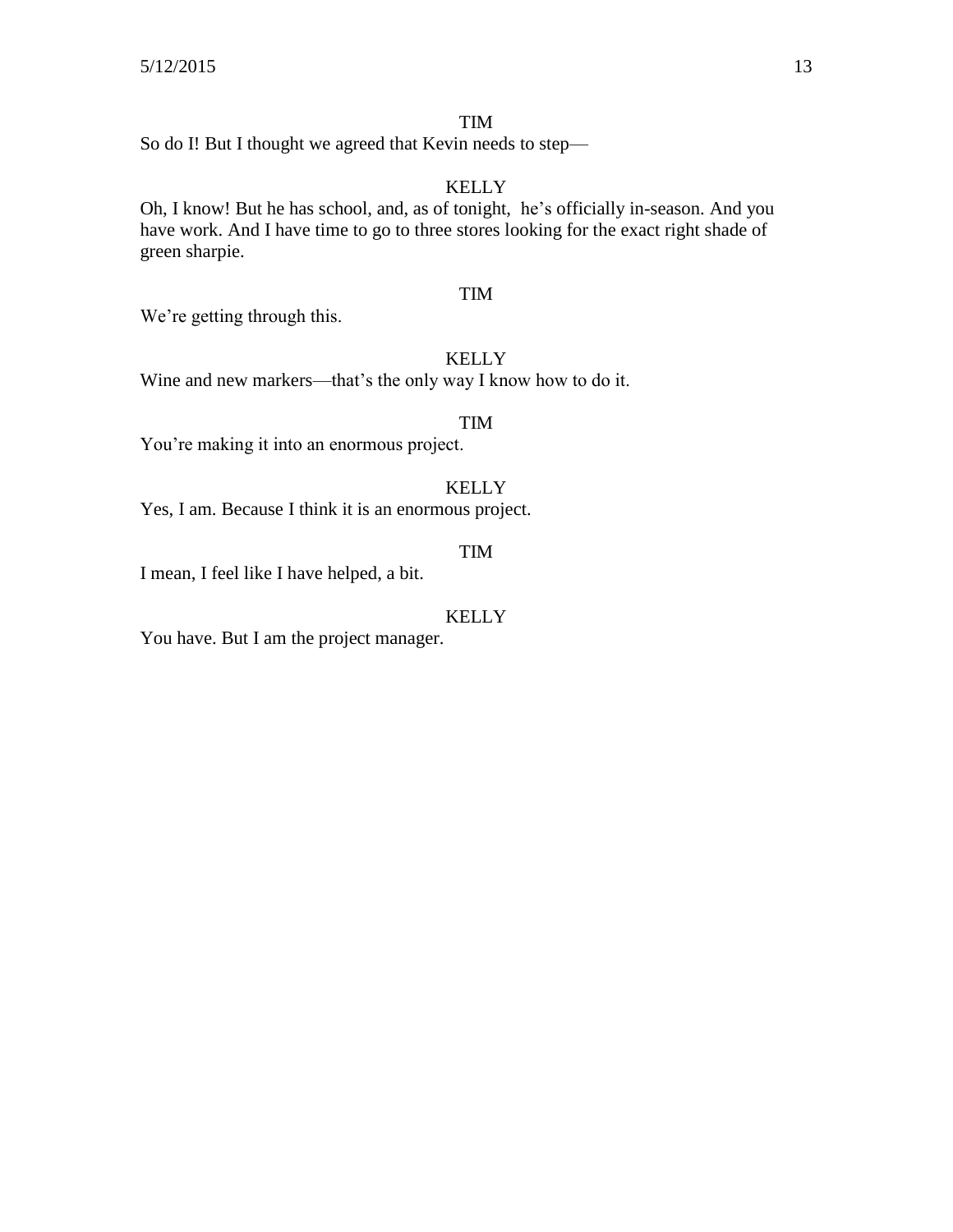*Scene 2. KELLY and ANDY. ANDY is wearing the Thanksgiving Tournament Champion t-shirt.*

#### ANDY

I know. That was crazy.

#### **KELLY**

We got through it, no harm done.

#### ANDY

*(laughing)* When I walked out of the gym, and there were, like, cops standing by my car, I thought, "Oh shit, my dad's dead."

#### **KELLY**

Oh, no!

#### ANDY

I did. And then I thought, "No, he left like four seconds ago." And I didn't know what it could be. I didn't even remember that Fireball til the guy started talking.

#### **KELLY**

Let's just . . . you just . . . be more careful, okay? This is a big year for the team.

## ANDY

For Kevin.

#### **KELLY**

Well, of course for Kevin. But you matter, too, and I don't want you getting booted for something as dumb as driving around with a bottle of cinnamon whiskey.

#### ANDY

Okay, okay.

#### **KELLY**

Something like that will keep a DIII from taking you. They don't make as many allowances.

#### ANDY

I get it, I swear. I don't even think I want to play, though. Seriously. I just want to concentrate on school.

#### **KELLY**

College is not a full time job. You need to play. You're used to your days being full. You'd be a disaster with too much free time. *(ANDY acknowledges this, maybe laughs.)* Who's still on the list?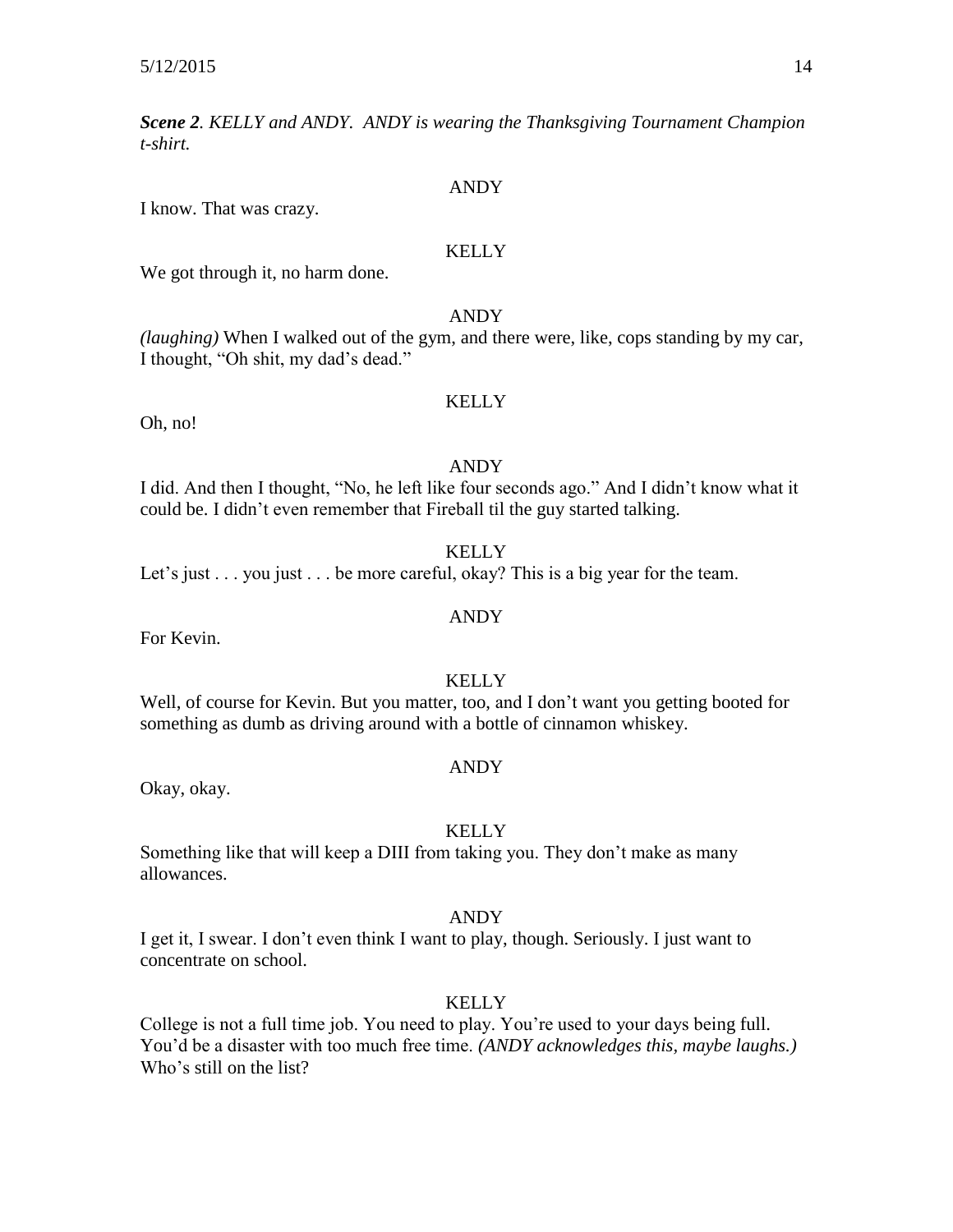ANDY I'm down to Trenson, Martin College in Indiana, Polk State, and Parker-Bryan.

| All DIII?                                   | <b>KELLY</b>                                                                                           |
|---------------------------------------------|--------------------------------------------------------------------------------------------------------|
| Parker-Bryan is NAIA.                       | <b>ANDY</b>                                                                                            |
| Oooh! Have they said numbers?               | <b>KELLY</b>                                                                                           |
| for you that will work."                    | <b>ANDY</b><br>Not really. They keep saying stuff like, "We're confident we can put something together |
| Have they talked to your dad? Home visit?   | <b>KELLY</b>                                                                                           |
| God no.                                     | <b>ANDY</b>                                                                                            |
| You need to set that up. Get on that.       | [KELLY                                                                                                 |
| Do they have to come to my house?           | <b>ANDY</b>                                                                                            |
| I don't think so. It's not, like, required. | <b>KELLY</b>                                                                                           |
| Can I go there?                             | <b>ANDY</b>                                                                                            |
| You and your dad, I guess, could.           | <b>KELLY</b>                                                                                           |
| It's far. Like a ten hour drive.            | <b>ANDY</b>                                                                                            |
| You'd have to make a weekend of it.         | <b>KELLY</b>                                                                                           |
|                                             | <b>ANDY</b>                                                                                            |

My dad, usually works Saturdays, when he's working. KELLY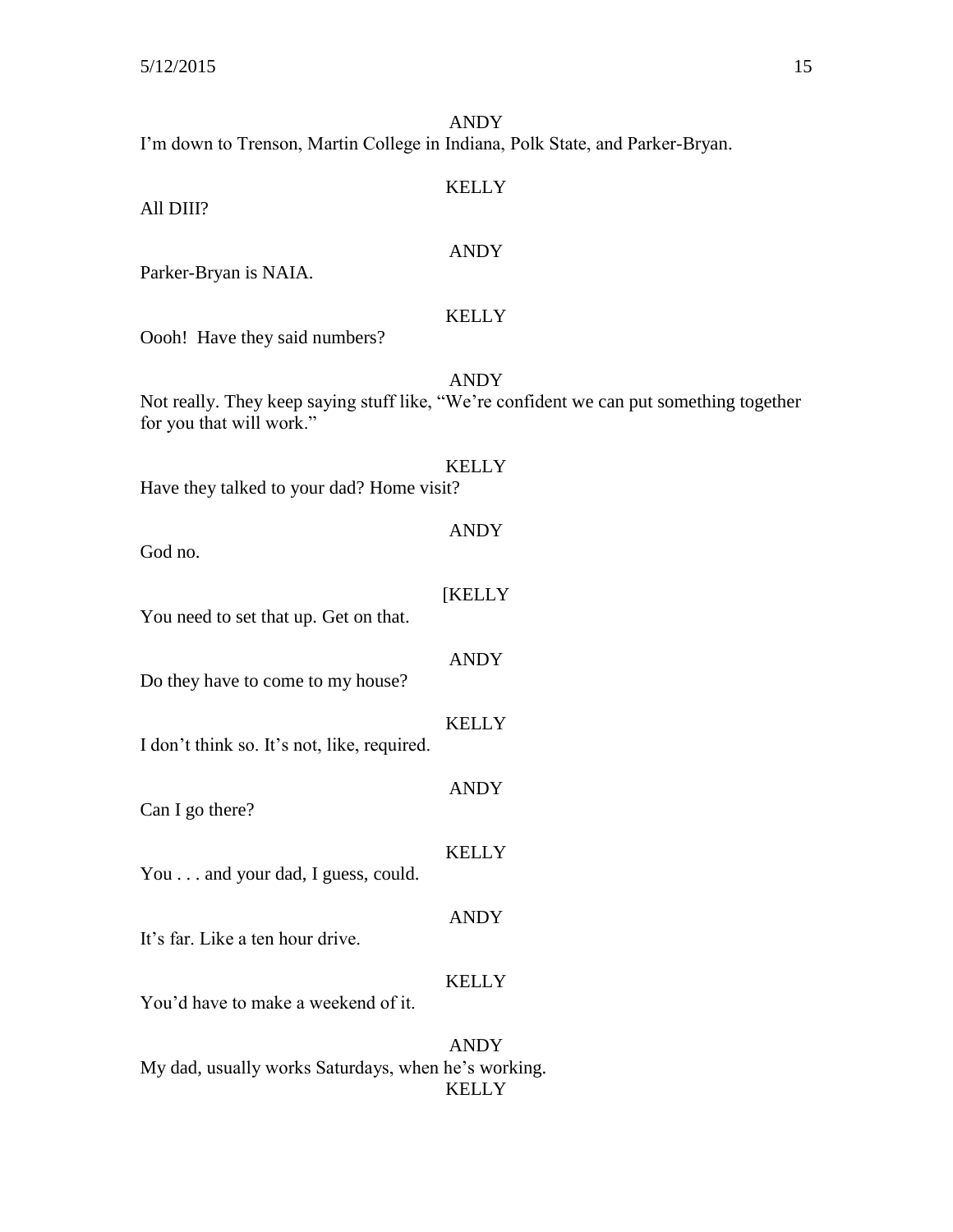Yeah. Well, maybe the coaches could meet you guys up at school, like at open gym or whatever. We met the coach from KT there in preseason one time.

#### ANDY

I could go down there by myself.

#### **KELLY**

I think your dad would want to go.]

#### ANDY

Did you see my dad walk in during the championship game? Wasn't it just like that scene in Hoosiers where the drunk dude stumbles on to the court and starts yelling?

KELLY No. ANDY Everyone looked at him. **KELLY** He was loud. ANDY Yeah. KELLY

He quieted down. He watched the game.

#### ANDY

Do you know what he said to me after? *(pause)* "Great game, Andrew. Whaddja have? 12 points, 6 boards?"

#### **KELLY**

He loves you.

#### ANDY

I had 2 points, before he got there, and 2 rebounds. Do you know how many turnovers I had?

#### **KELLY**

*(after a second)* Yes.

#### ANDY

How many?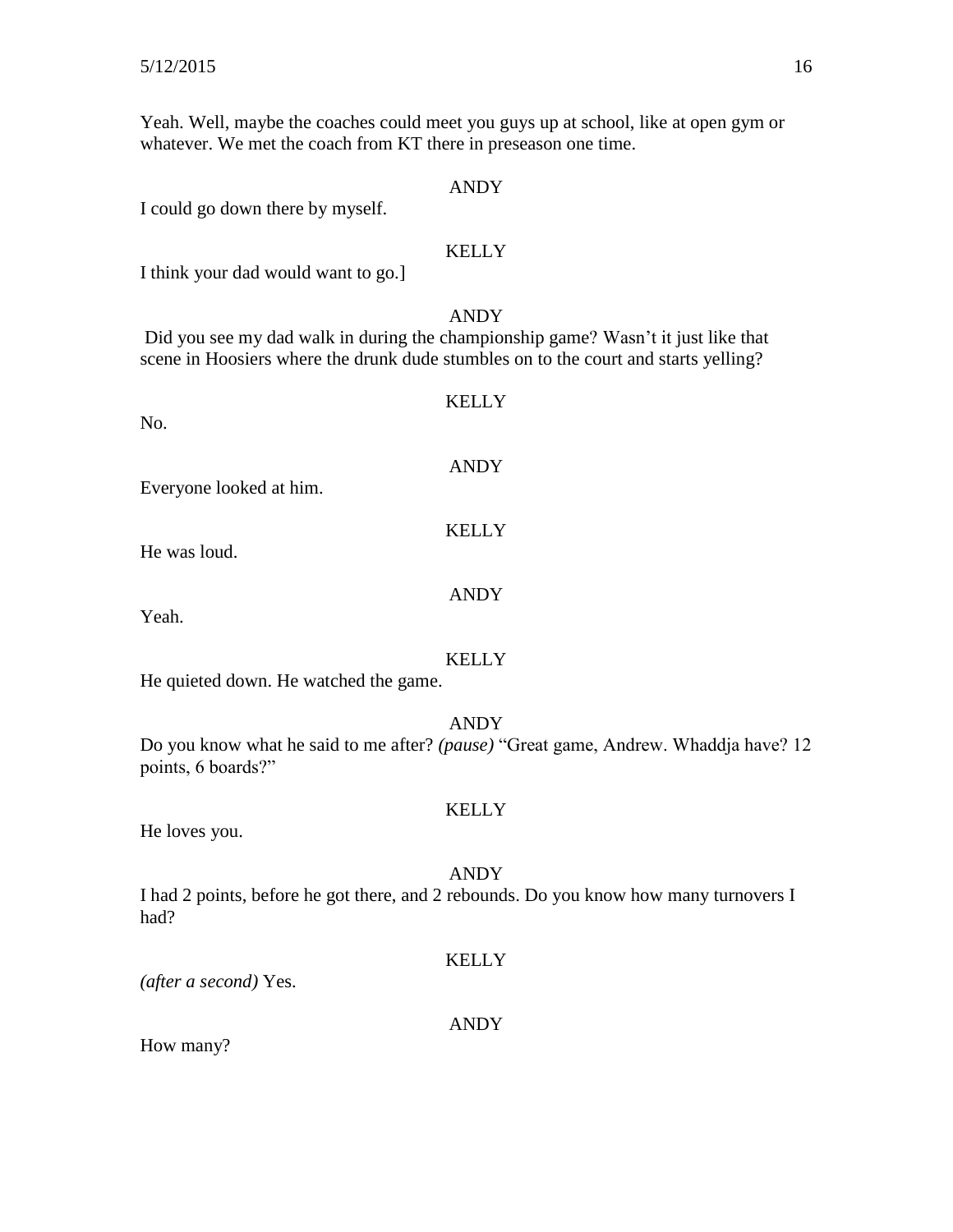| Seven.                                  | <b>KELLY</b> |
|-----------------------------------------|--------------|
| And how many assists?                   | <b>ANDY</b>  |
| You didn't have a great night.          | <b>KELLY</b> |
| How many assists?                       | <b>ANDY</b>  |
| Three.                                  | <b>KELLY</b> |
| My assist-to-turnover ratio was 3 to 7. | <b>ANDY</b>  |
| You were off.                           | <b>KELLY</b> |

ANDY

And you know that, and my dad doesn't.

#### KELLY

That's because I paid 5 bucks for a stupid stats app for my phone and I keep track of everything. I have Kevin's stats from the last four years stored! And, hey, we won. We still won. Your teammates picked you up. That's their job.

#### ANDY

Kevin picked me up.

#### **KELLY**

He did. He had a nice game. You'll return the favor someday, I'm sure.

#### ANDY

Not likely. Kevin's best thing is his consistency. I mean, except for injuries, he's like, so steady. He always comes out and gives you what you expect.

#### **KELLY**

Is that something you don't get from your dad, consistency? *(ANDY laughs, a worldweary laugh that belies his youth)* He wants the best for you.

#### ANDY

That doesn't mean he gets to say what I do with my life.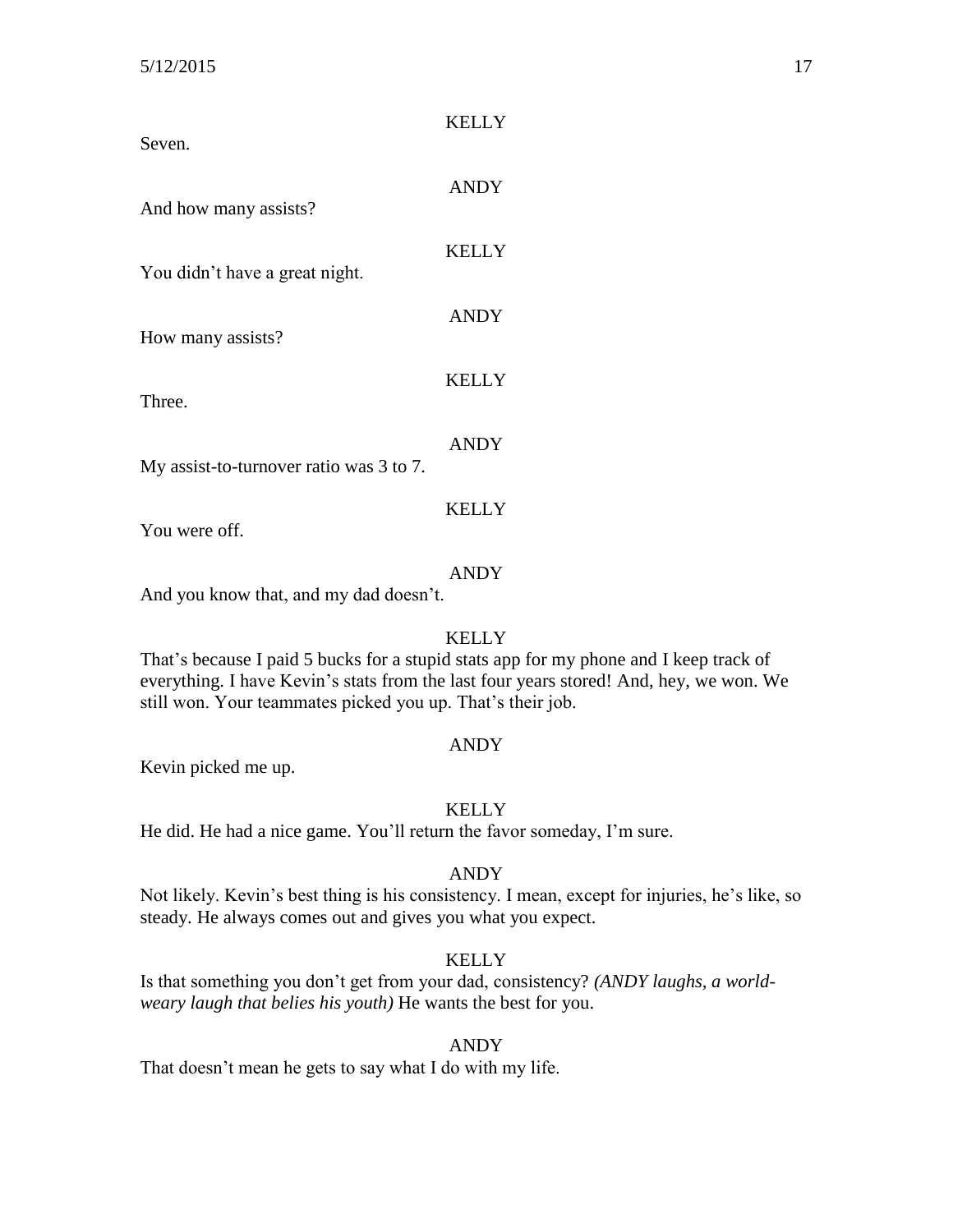| I don't know.                                                         | <b>KELLY</b> |
|-----------------------------------------------------------------------|--------------|
| If he would just get better                                           | <b>ANDY</b>  |
| You can't control that.                                               | <b>KELLY</b> |
| I mean, whatever, he can do what he wants. Eight months til I'm gone. | <b>ANDY</b>  |
| Right.                                                                | <b>KELLY</b> |
| Did you have nice parents?                                            | <b>ANDY</b>  |
| I still do.                                                           | <b>KELLY</b> |
| Really? That's awesome.                                               | <b>ANDY</b>  |
| My grandma just died. The funeral was yesterday.                      | <b>KELLY</b> |
| Damn. You still had a grandma?                                        | <b>ANDY</b>  |
| Yeah. She was 93.                                                     | <b>KELLY</b> |
|                                                                       | <b>ANDY</b>  |
| Was she cool?                                                         |              |

It's funny. I was kind of responsible for, like, caring for her, for the last few months, and it was hard. Plus, she's been sort of . . . crabby . . . for about 15 years, and that had kind of taken over my whole memory of her. Then at her wake, people were telling all these funny stories about her and I remembered who she was when I was like, twenty. Younger even. And she was a bit of a partier, and kind of hilarious.

#### ANDY

Life's long. People change a lot.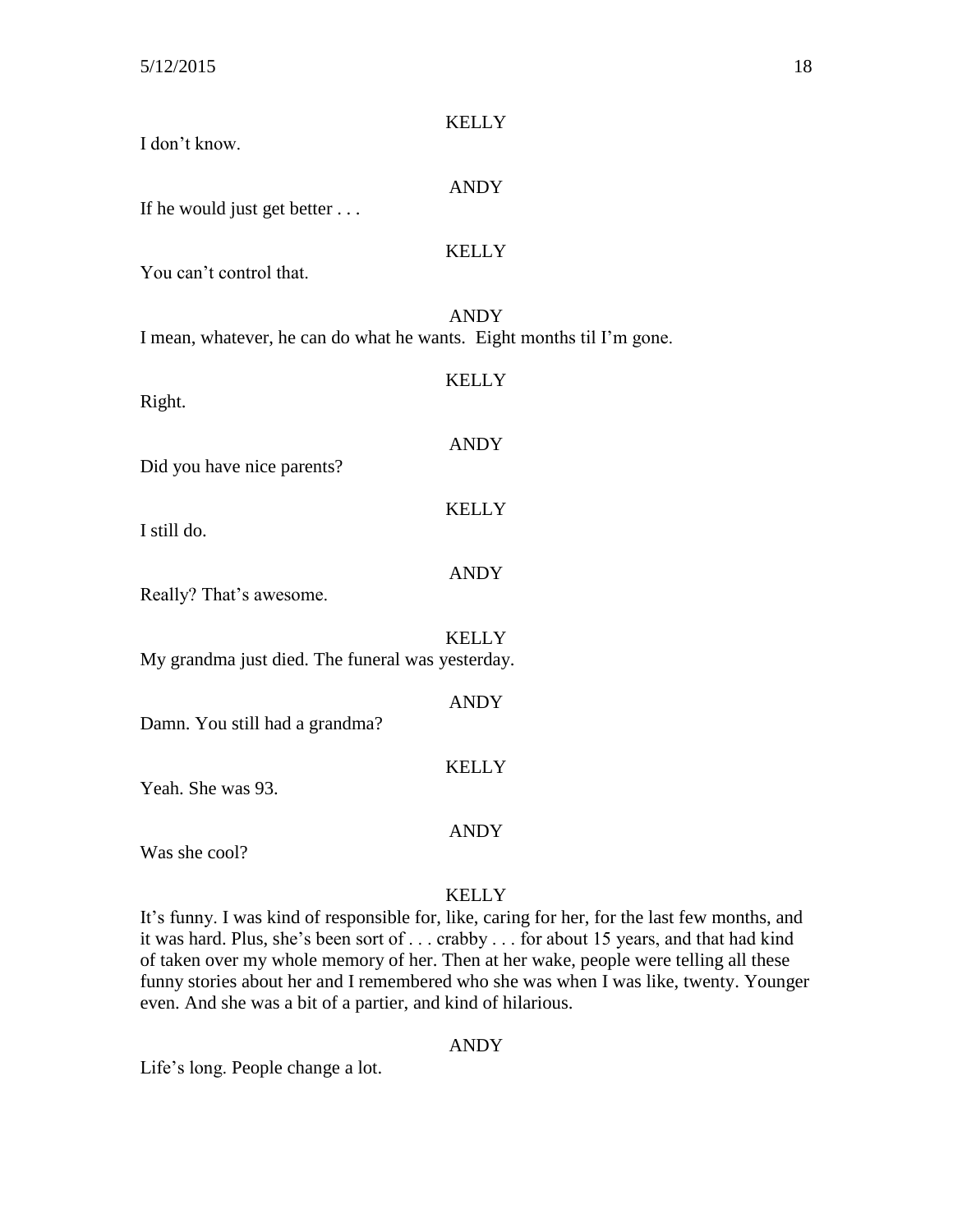Yeah.

#### **KELLY**

I guess they do.

#### ANDY

My mom's parents both died before I was born. And my dad's mom and dad just died, you know. My grandma right before my mom and my grandpa like four months after.

### KELLY

ANDY

**KELLY** 

## My dad is a widower and an orphan.

Doesn't seem fair.

ANDY My mom, was, like, so strong. I wish I could be like that.

#### **KELLY**

I bet you are.

ANDY She had so much to deal with—not even including cancer.

#### KELLY

Yeah.

ANDY Like me. I mean, I know I'm not the greatest kid. But she thought I was.

#### **KELLY**

You're not the worst kid.

#### ANDY

Maybe not.

#### **KELLY**

Andy, in the big picture, you're a great kid. I mean, kids are shooting people, running away, selling drugs.

ANDY

I would never do that shit. I mean, not that I want to shoot anybody or anything, but I just feel like she's looking down on me, and I couldn't bring myself to be that big of an asshole.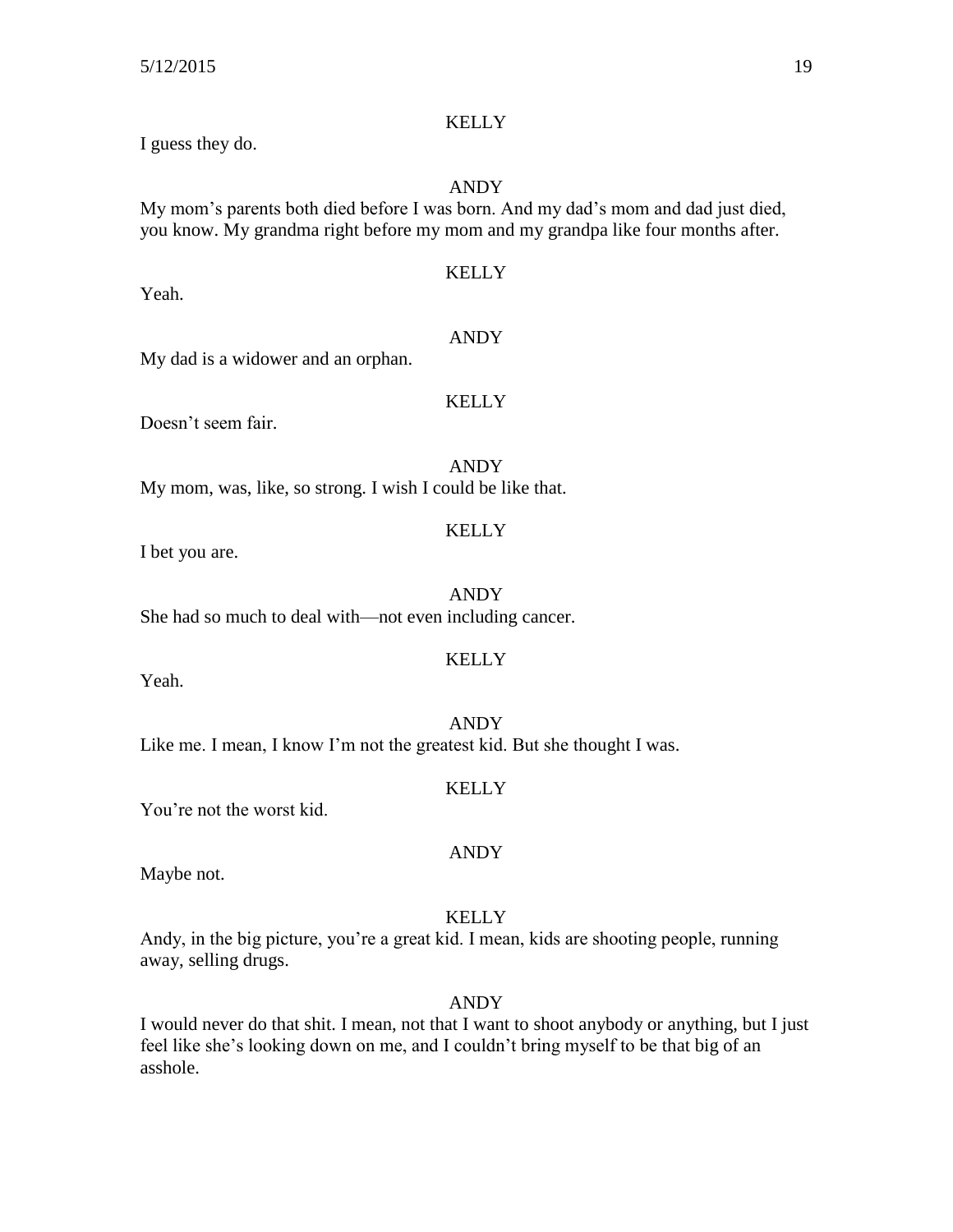So in that regard, you're the best kind of kid.

## ANDY

Well, that's pushing it. But I'm all right.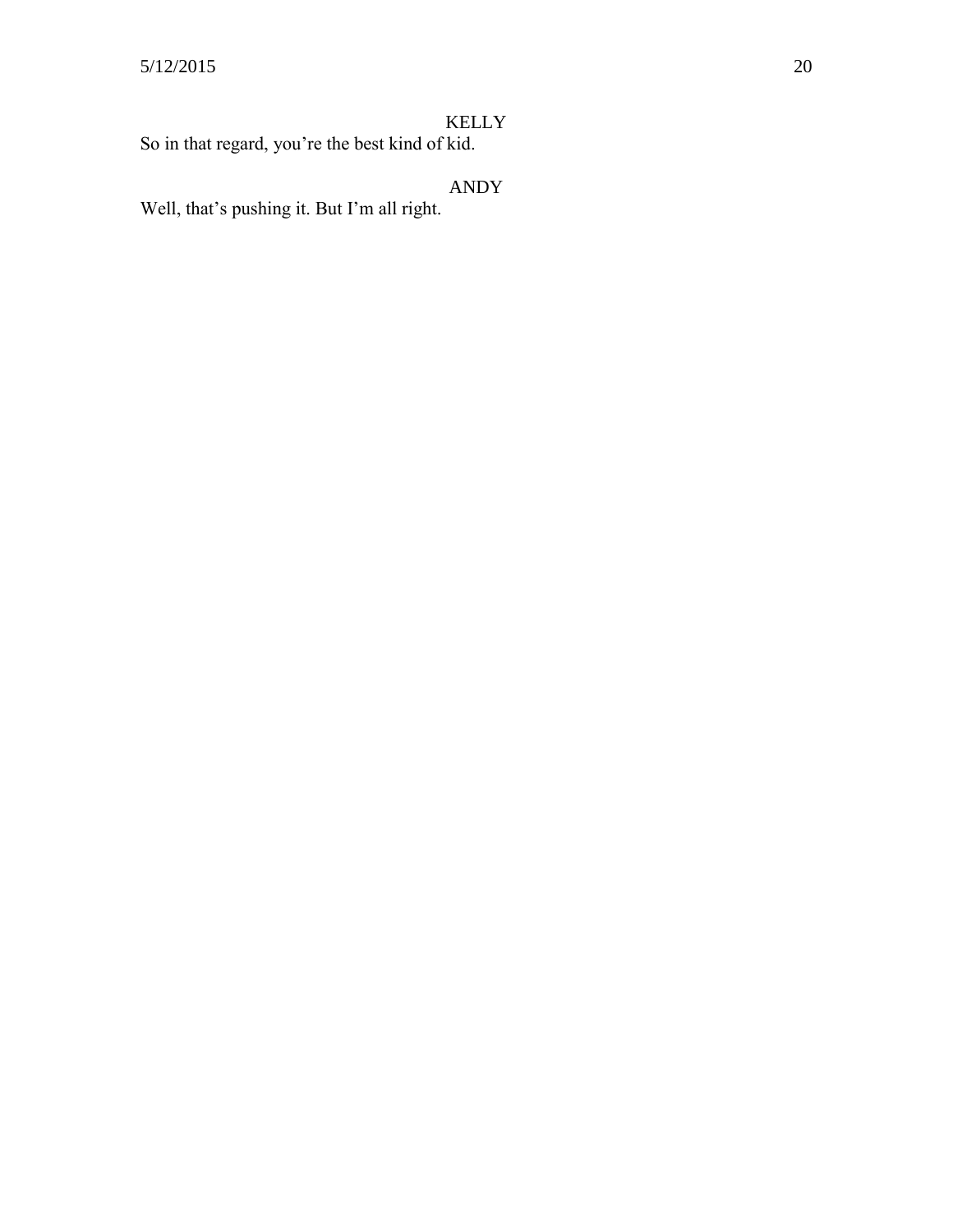*Scene 3. KELLY is reading on the couch, under a blanket, a glass of wine next to her. TIM enters as if from garage with a carry-on size bag. He has just returned home from a work-related trip.*

| You're up?                                          | <b>TIM</b>   |
|-----------------------------------------------------|--------------|
| How was it?                                         | <b>KELLY</b> |
| Fine. Two and a half days of thrilling real estate! | <b>TIM</b>   |
| Were you quiet coming in?                           | <b>KELLY</b> |
| Not particularly. Why?                              | <b>TIM</b>   |
| Andy's in the basement.                             | <b>KELLY</b> |
| Really? Drunk?                                      | <b>TIM</b>   |
| Passed out, now, I'd guess.                         | <b>KELLY</b> |
| You worried about him?                              | <b>TIM</b>   |
| No more than usual.                                 | <b>KELLY</b> |
| Kevin wasn't with him, was he?                      | <b>TIM</b>   |
| No Kevin was working out and then he went to the    | <b>KELLY</b> |

No, Kevin was working out and then he went to the movies. He's supposed to be home by midnight. Andy texted and asked me to come and get him.

TIM

Why is he texting you?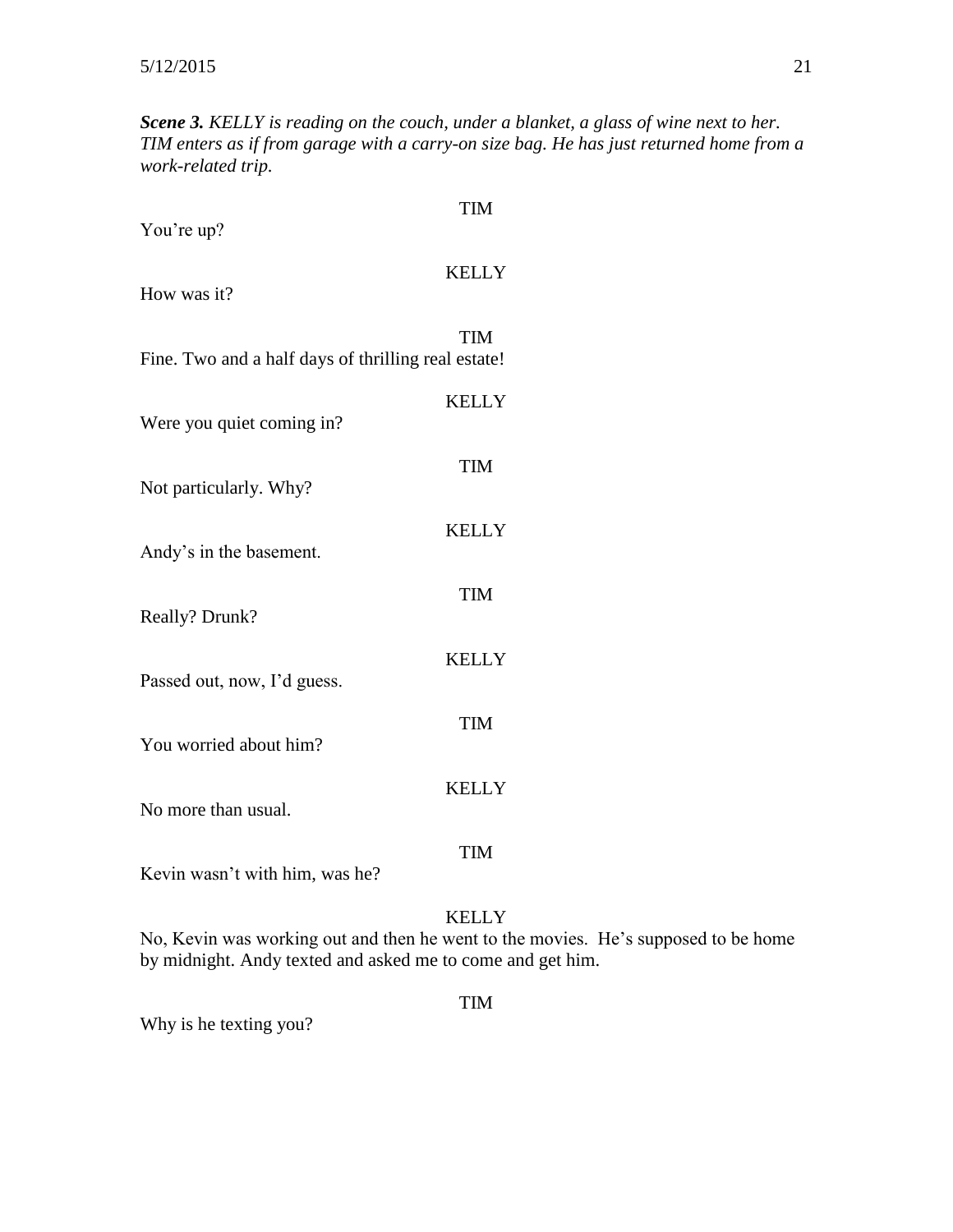I don't know. Who else does he have? I gave him my number, at his mom's wake, in case he needed anything.

| <b>TIM</b>                                                                                                                   |
|------------------------------------------------------------------------------------------------------------------------------|
| So where was he?                                                                                                             |
| <b>KELLY</b><br>Some kid's.                                                                                                  |
| <b>TIM</b><br>Did you call his dad?                                                                                          |
| <b>KELLY</b><br>I texted him.                                                                                                |
| TIM<br>Okay.                                                                                                                 |
|                                                                                                                              |
| <b>KELLY</b><br>From Andy's phone. (lifting ANDY's phone from end table.)                                                    |
| TIM<br>I don't know about that.                                                                                              |
| <b>KELLY</b><br>It takes a village.                                                                                          |
| <b>TIM</b><br>To cover for your teenage son's alcoholic buddy?                                                               |
| <b>KELLY</b><br>Haha. I just said: "Sleeping at Kevin's. Home in the morning." The kid's got a lot of shit<br>going on, Tim. |
| <b>TIM</b><br>Everyone's got shit, Kelly. Everyone's going through something.                                                |
| <b>KELLY</b>                                                                                                                 |
|                                                                                                                              |

Not like this kid.

*Text noise: ANDY's phone. KELLY picks it up.*

TIM

His dad?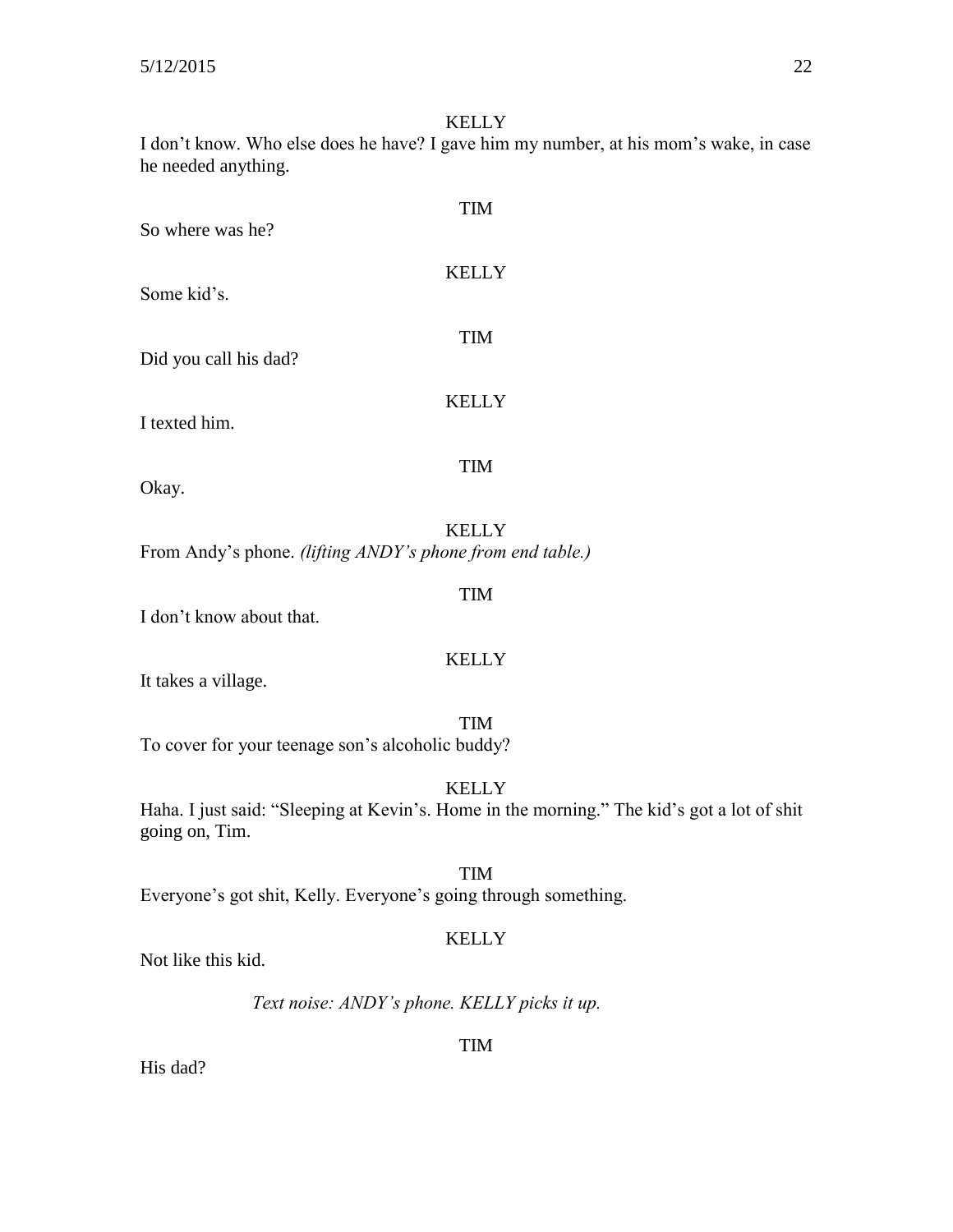No. "Where the hell did you go?" Someone called Hot Molly. He'll be pissed he missed this.

### TIM

Why don't you go pick her up too? We can have a side business. A drunk youth hostel.

#### KELLY

Don't do that. We've known the kid since he was seven. He's been best friends with Kevin—

|  | Not for a while. |
|--|------------------|
|  |                  |

#### **KELLY**

TIM

They're still friends.

Andy's taking a really bad turn.

#### **KELLY**

TIM

And we're helping him manage it.

#### TIM

I think we should be helping him stop it.

#### **KELLY**

Listen, if life was throwing at me what it's throwing at him, I'd be drinking too.

#### TIM

You are drinking. *(KELLY laughs, possibly raises her glass to him)* 

#### **KELLY**

The night before she died, my grandmother told me that she's sorry my mother had to suffer the disappointment of a daughter like me, who she always knew would amount to very little. That was the last thing she said to me.

#### TIM

I'm really sorry. She wasn't all there.

#### **KELLY**

But Andy? Eighteen, mom dead, and dad oughtta be in rehab. He's got no sisters or brothers—he's got Kevin, *(a look from TIM that says, "Does he?")* He's got Kevin, Tim. And he's got us. Please do this with me.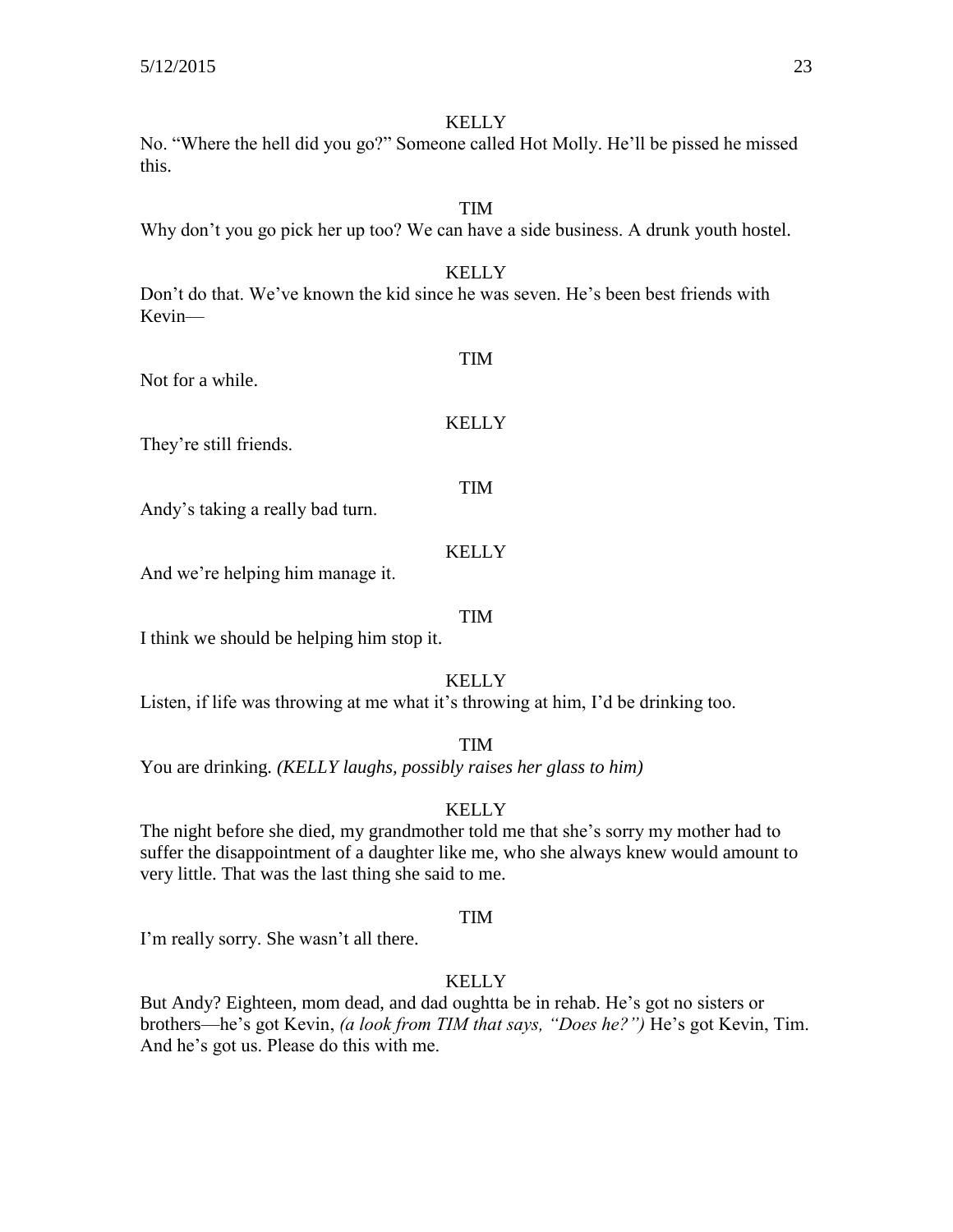TIM *(after a moment)* You do tend to make better breakfasts when he sleeps here. KELLY Nice. TIM I'm just looking for the upsides. **KELLY** It's him and his dad in that house. I'm sure it's Pop Tart city. TIM Probably. **KELLY** Kevin called Bingley and Harris Tech tonight. They're out. Officially crossed them off the chart. TIM Great. Elimination is progress. Is Andy getting a chart? **KELLY** Don't make fun.

I'm not, honestly.

#### KELLY

TIM

He might need one.

TIM

Maybe. That would be great, right? If someone would take him?

**KELLY** 

He's got a few options, I think, but he can't even decide if he wants to play or not.

#### TIM

Why would you not want to play college sports, if you could?

#### **KELLY**

I don't think he's in a "decision making place" right now. But neither is Kevin. Only one of Kevin's friends knows what he's doing. Danny Malone is going to Air Force. Lifelong dream.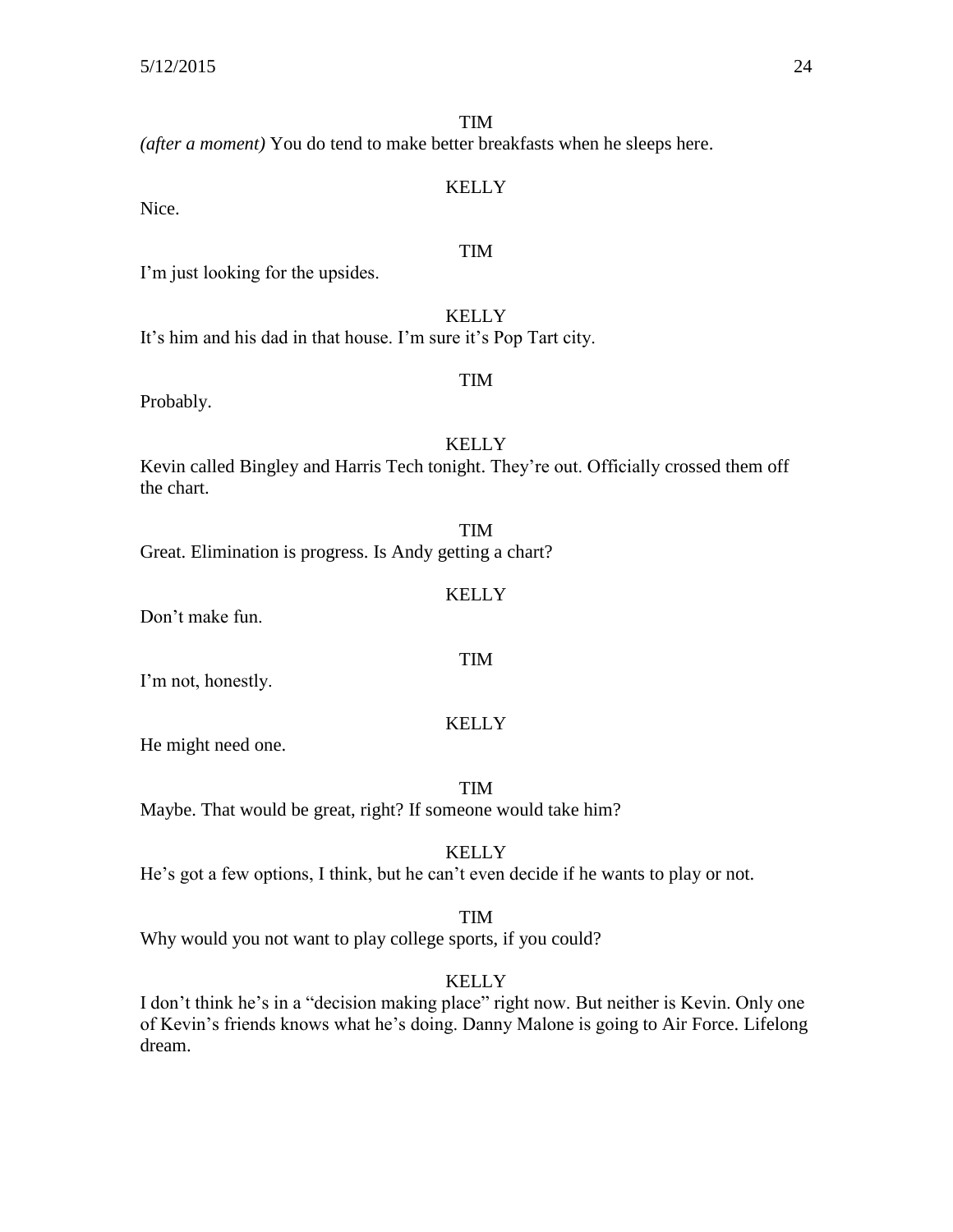| Wow. Eighteen lifelong years. Good for him.             | TIM          |  |
|---------------------------------------------------------|--------------|--|
| I guess.                                                | <b>KELLY</b> |  |
|                                                         |              |  |
| (sits on end of couch close to KELLY's feet) Holy shit! | [TIM         |  |
| What?                                                   | <b>KELLY</b> |  |
|                                                         |              |  |
|                                                         |              |  |

*(pulling a knife out from between the cushions)* What the hell is this?

## **KELLY** *(laughing)* Oh God! Sorry! TIM What? You knew this was there? KELLY I forgot! You were out of town!

And?

#### **KELLY**

TIM

Sometimes when you're out of town I can't sleep and I freak myself out so I sit on the couch and put a knife between the cushions in case anyone attacks me. Sorry, really.

I could've sliced open my palm!

#### KELLY

TIM

Thank God you didn't!

TIM Your plan is to disembowel an intruder with a serrated knife?

#### **KELLY**

TIM

Or fake a seizure.

What?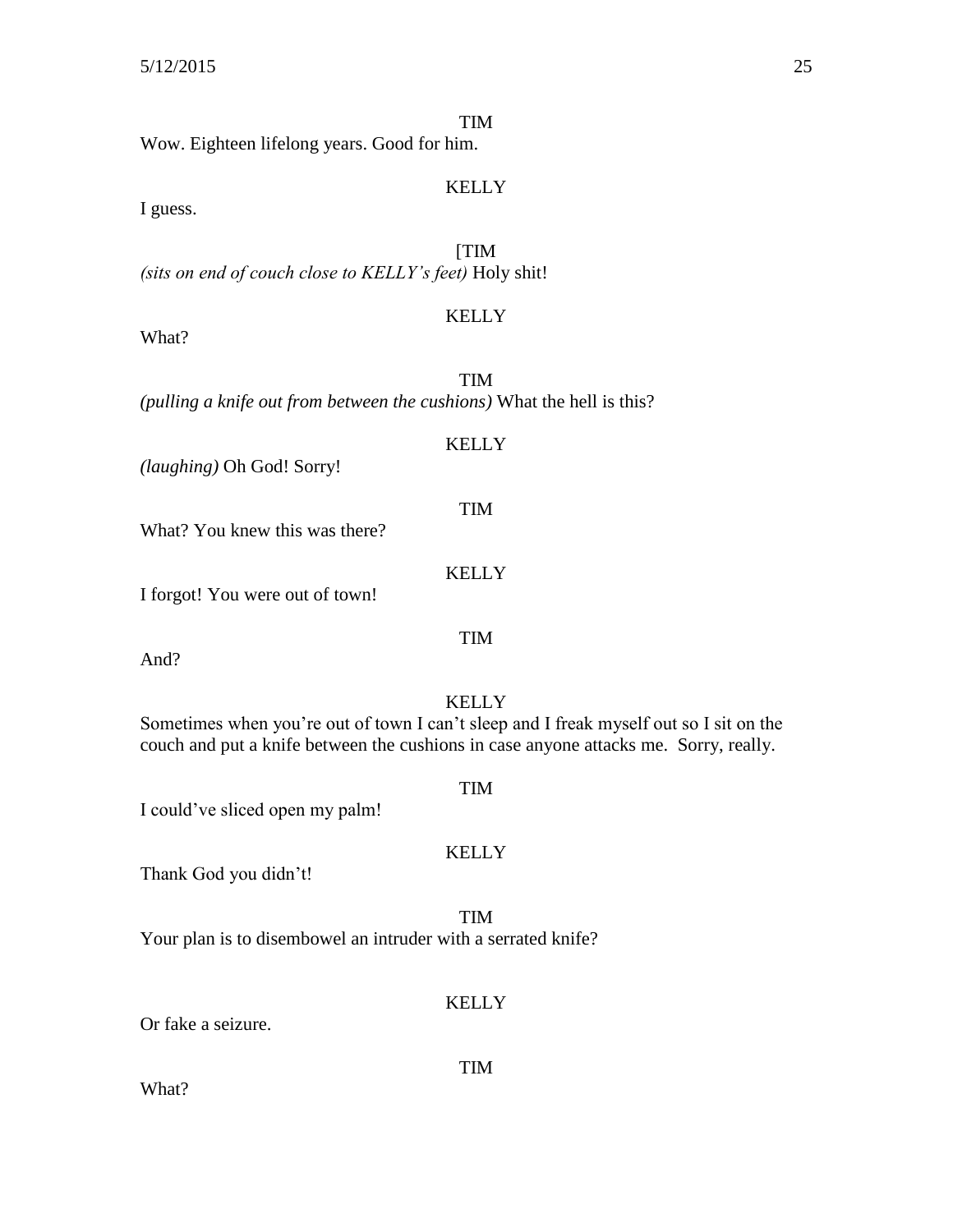**KELLY** Who's going to rape someone who's having a seizure?

I don't know.

**KELLY** And if he still attacked me after that, I'd try to pee in my pants.

TIM A three-prong attack, or, in this case, an insane three-prong defense.]

*ANDY appears in doorway, [notices knife in TIM's hand.*

#### ANDY

You guys okay?

TIM Oh, yeah. *(awkwardly laying knife down nearby)]*

#### ANDY

You guys see my phone?

**KELLY** No, kiddo. Why don't you go downstairs and go back to sleep?

#### ANDY

I forgot this girl I was talking to . . .

**KELLY** It's somewhere. You had it in the car. We'll find it in the morning.

#### ANDY

Kay.

#### KELLY

*(to TIM)* Help him back downstairs.

*With a mild eye roll, TIM moves to ANDY. As scene transitions, we hear ANDY muttering something like, "You guys are the best. I don't know what I'd do without you."*

TIM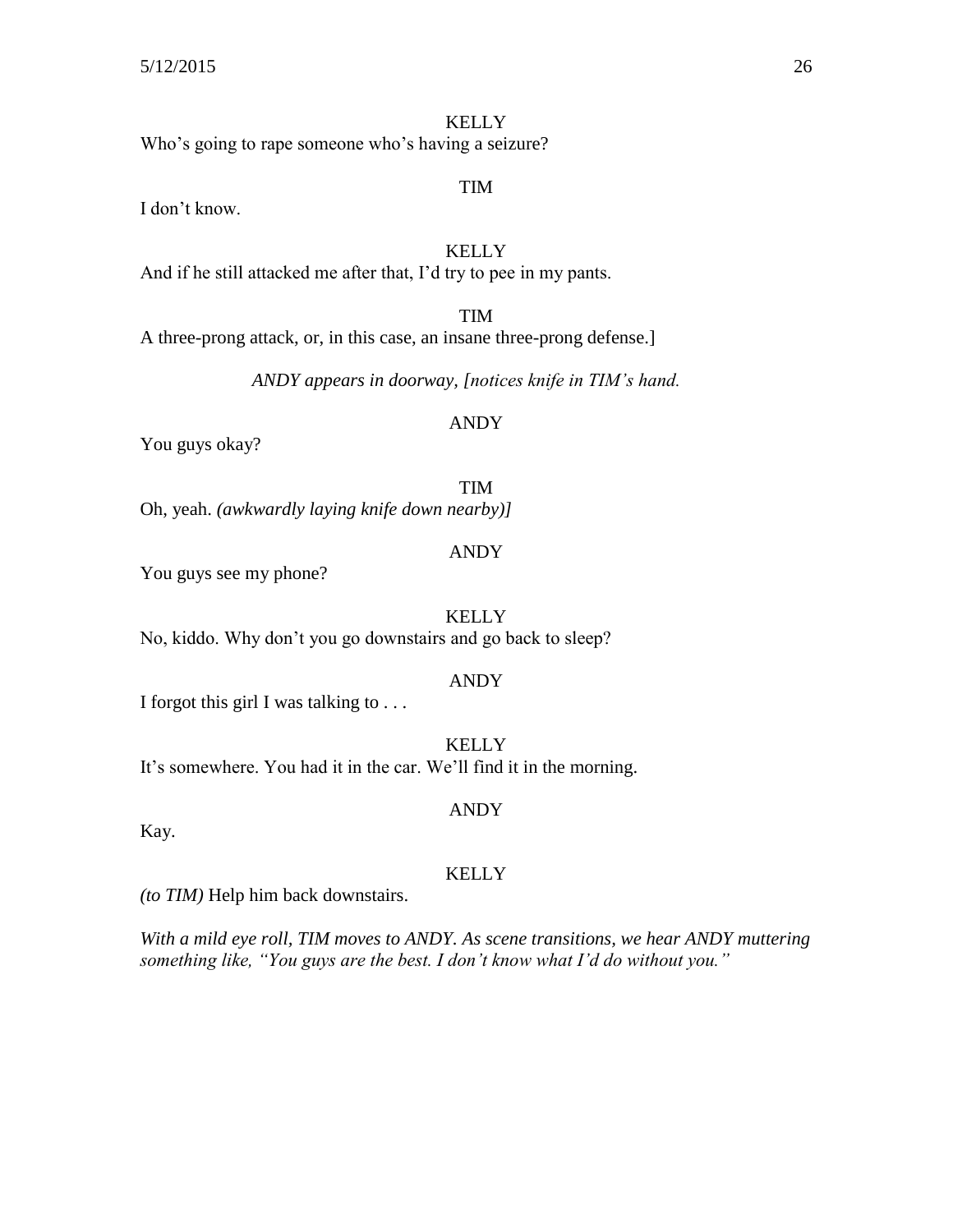*Scene 4. From basement entrance, we hear KELLY, half laughing, saying something like, "You've got this all wrong. There's absolutely no way." KELLY and ANDY enter the house.*

### ANDY

I'm just saying, this might be the only chance I'll ever have with her.

#### KELLY

Then I guess you shouldn't have texted me.

ANDY Well, I wasn't going to have a chance with her THERE!!

**KELLY** And you sure as hell weren't bringing her HERE!

Why not?

#### KELLY

ANDY

This isn't a hotel, Andy.

#### ANDY

I know, I know. I should've stayed there.

#### KELLY

In the woods? In the rain? It's three degrees outside.

ANDY

Everybody else was. *(a moment)* [Did you ever smoke?

#### KELLY

ANDY

Cigarettes? Yes. College.

Why?

#### KELLY

Because it was cool.

ANDY

Did you like it?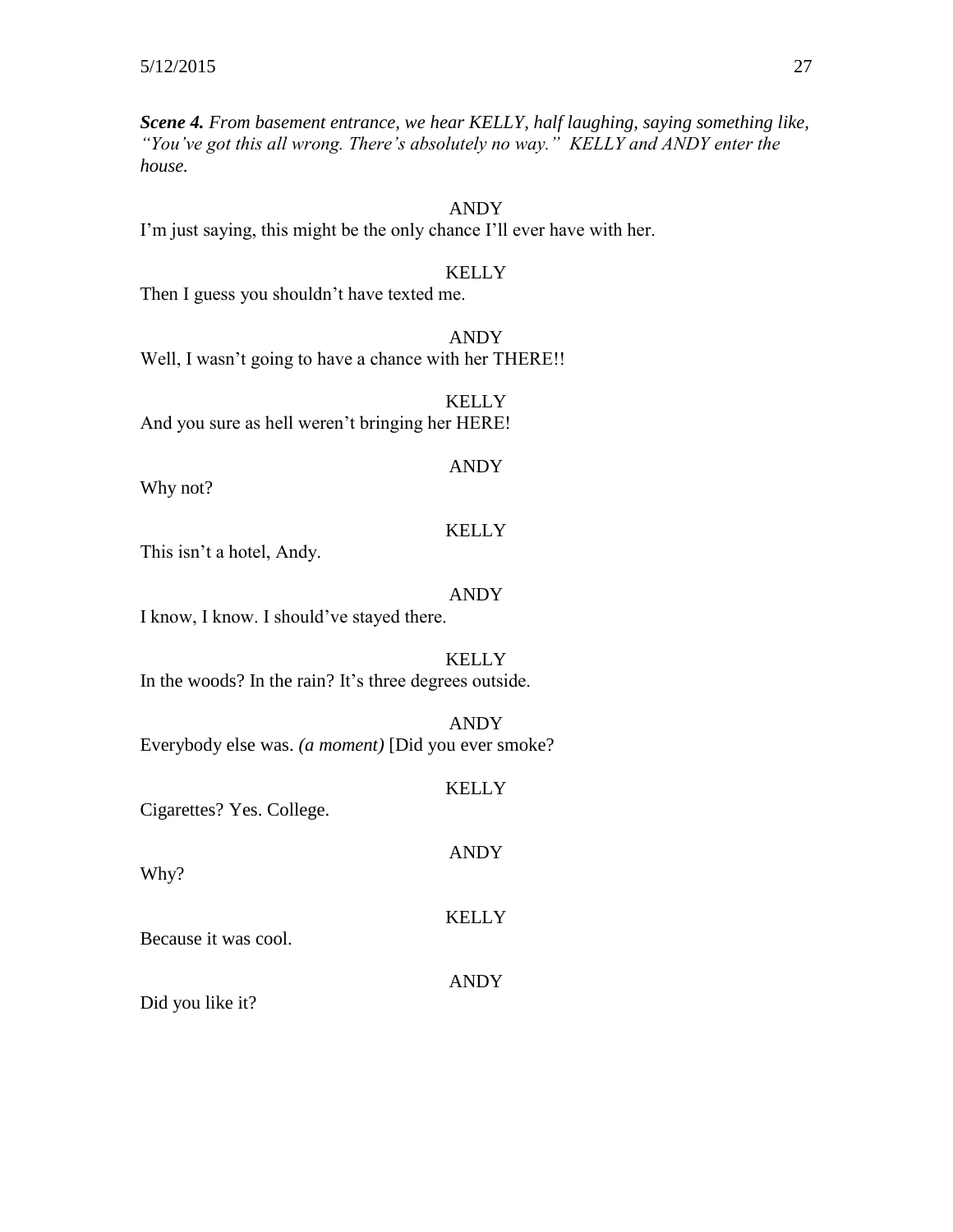Enough to keep doing it. I mean, I was one of those girls that just smoked at parties. Smoking makes you look like you're doing something. It prevents you from looking awkward.

#### ANDY

It's weird to me because it's like the one thing I haven't done—smoke cigarettes. I, like, skipped that part.

#### **KELLY**

From my perspective it seems like your whole generation is anti-cigarette. Hmph. Kids today!

#### ANDY

You'd be surprised. Kids do a lot of shit.

#### **KELLY**

Things don't change, I guess.]

ANDY

Hey! Didn't you guys let Kevin bring Michelle on vacation?!?

#### **KELLY**

Yeah.

#### ANDY

Then how come I can't have a girl back here?

#### **KELLY**

Michelle came with us, to Tim's parents' cottage. She had her own room. Kevin doesn't drink, neither does Michelle. Her parents knew where she was. And they knew she was supervised.

ANDY

Kevin doesn't drink?

#### **KELLY**

No. What? Do you know something I don't?

#### ANDY

Me. Absolutely not.

#### **KELLY**

We're friends. You better tell me.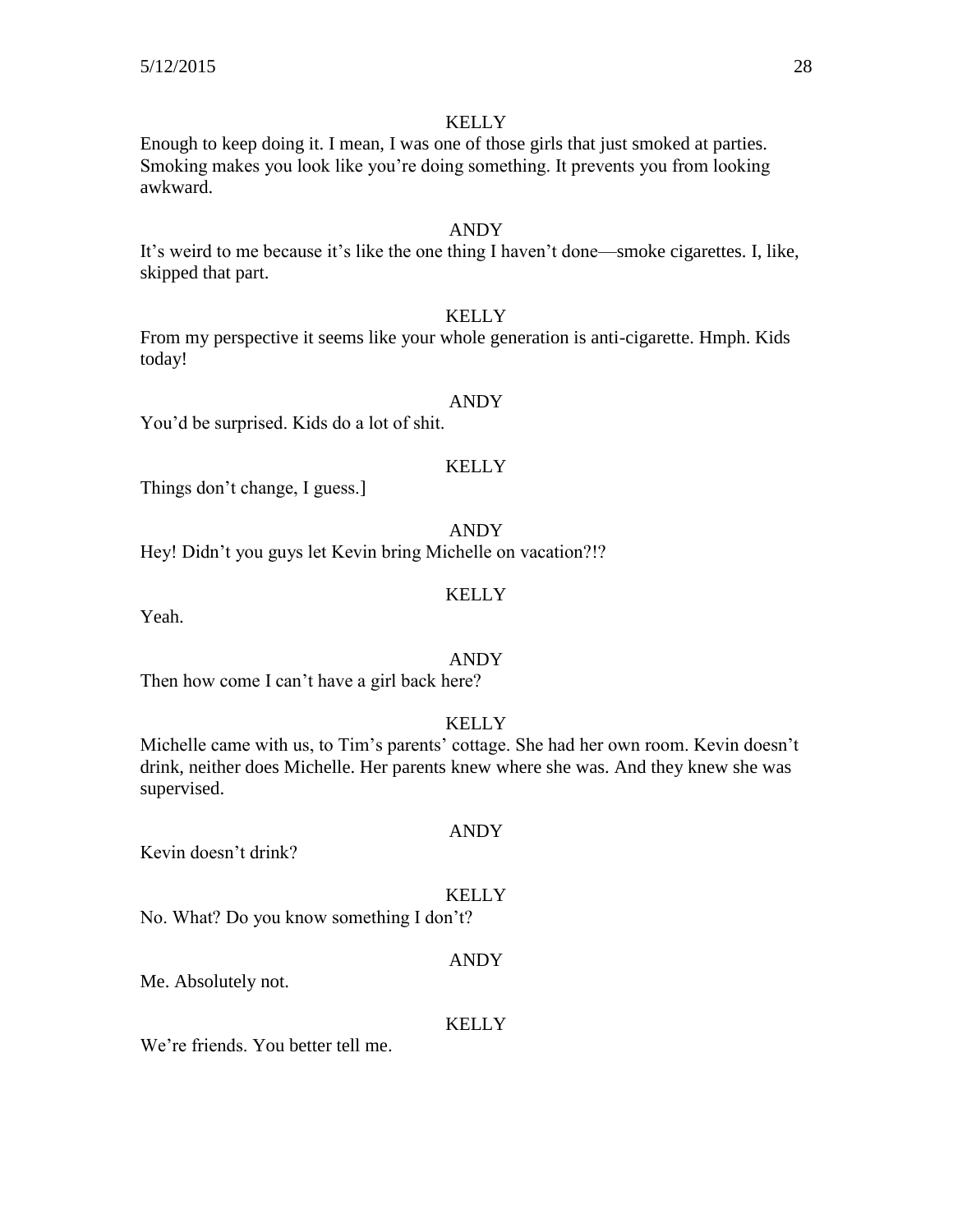#### ANDY

I got nothing. I really shoulda stayed at that party.

KELLY Fringe-Top Girl was very drunk. She wasn't making good decisions.

#### ANDY

Neither was I.

#### **KELLY**

ANDY

KELLY

ANDY

You know that the best thing to do was get out of there—you're better off here than freezing cold on the floor of the forest preserves with Fringe-Top Girl.

Her name is Courtney.

#### Courtney, then.

No, wait. It's Caitlin. I'm pretty sure.

### KELLY

Nice.

#### ANDY

I had history with her freshman year! I can't remember!

**KELLY** 

Well then, it's a good thing she's not here. She'd probably expect you to know her name if you brought her home.

| This isn't home.          | <b>ANDY</b>  |
|---------------------------|--------------|
| Pretty close.             | <b>KELLY</b> |
| I guess.                  | <b>ANDY</b>  |
| You can always come here. | <b>KELLY</b> |
| $\mathbf{r}$ 1            | <b>ANDY</b>  |

I know.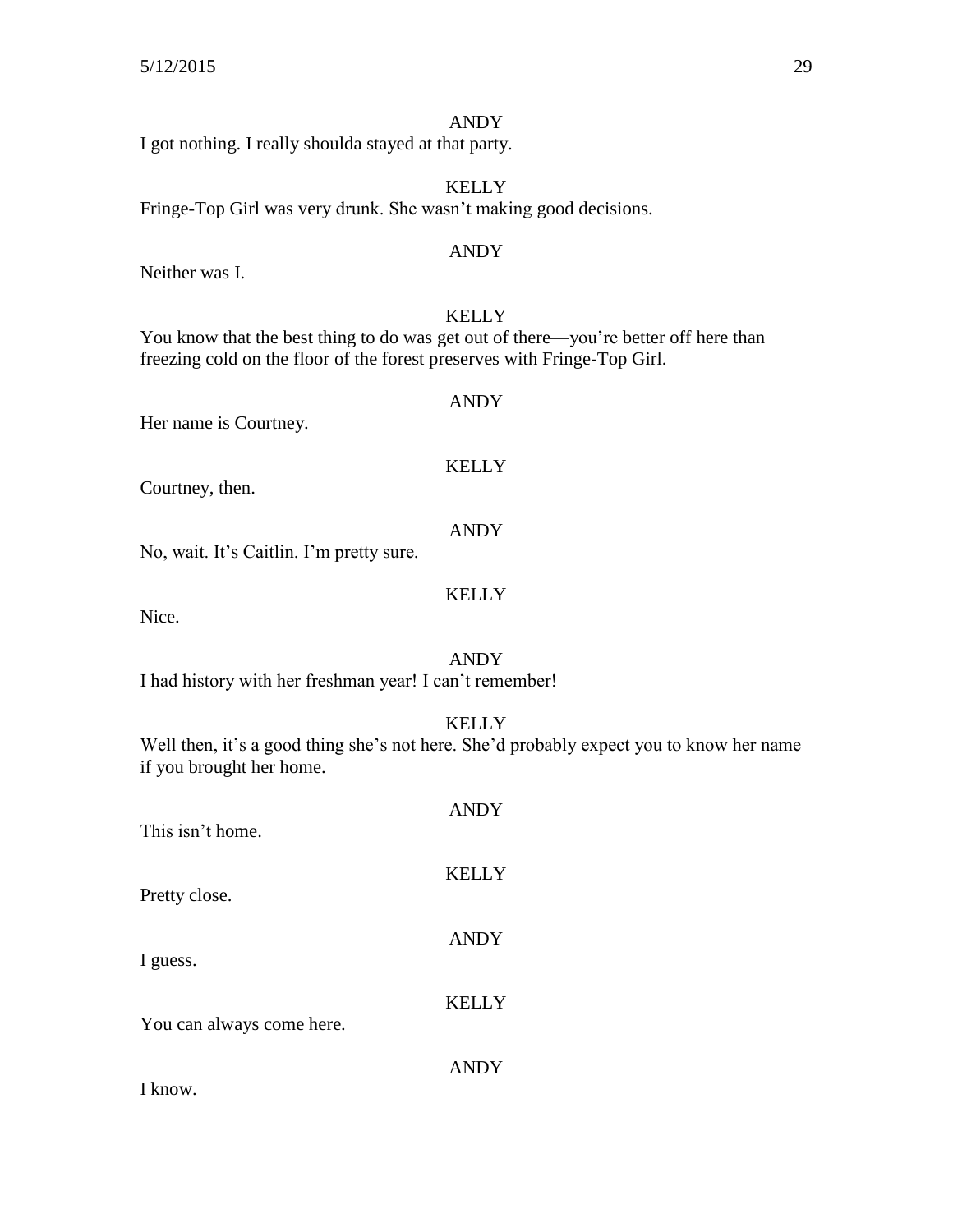I mean, I know things aren't great with your dad.

#### ANDY

It's not that bad.

#### **KELLY**

No, but I know you're not having an easy time.

ANDY No one's hitting me or anything. I have food and shelter.

#### KELLY

I know.

#### ANDY

And my dad loves me.

#### KELLY

I know. But he's got his struggles right now, and I want to be sure you know that we are—

### ANDY

God, I get it. You don't have to make some grand proclamation, or throw it in my face or whatever. I'm not looking for someone to adopt me.

#### KELLY

I wasn't saying that.

#### ANDY

I don't need to be taken in. *(his phone text noise)* Ha! Her name's Kylie.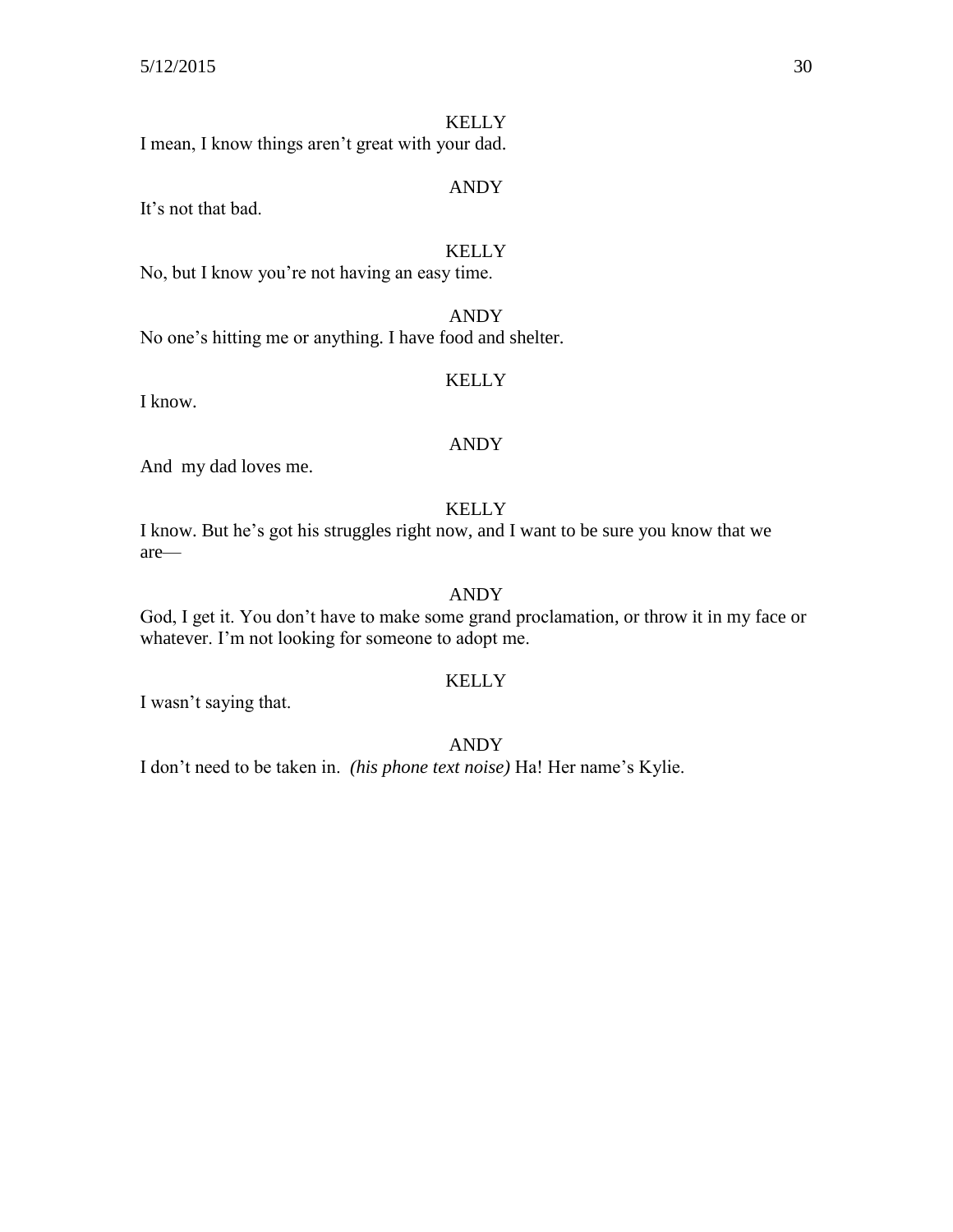*Scene 5. Another night. KELLY and TIM, empty glass of wine and a half full bottle next to KELLY. TIM working, only half-engaged in conversation.*

#### KELLY

I think Kevin should stop running.

#### TIM

He'll get out of shape really fast.

#### **KELLY**

TIM

He'll still be moving in practice and games. Just cut the extra cardio.

#### Maybe.

#### **KELLY**

Everywhere we go, every coach, every trainer: He has to gain weight. But two seconds later, they're praising his quickness.

#### TIM

He shouldn't lose that.

#### **KELLY**

Remember last year against St. Pete's? When he blew through those three guys? They were sure he'd kick it back out.

Didn't need to.

#### **KELLY**

TIM

Right to the rim. Suckers! *(Ideally, "Suckaaaaaassss!")* He needs a breakout game.

#### TIM

He's doing fine.

#### **KELLY**

One fantastic night would get him the attention he needs.

#### TIM

He's got too much attention now.

#### **KELLY**

Agree to disagree. That play, last year, was top three on High School Hi-Lites. His third time in the top three. And that's when Brook and Mantley started calling, after seeing that one move. But apparently, he needs to get heavier to succeed at the next level, according to, literally, everyone.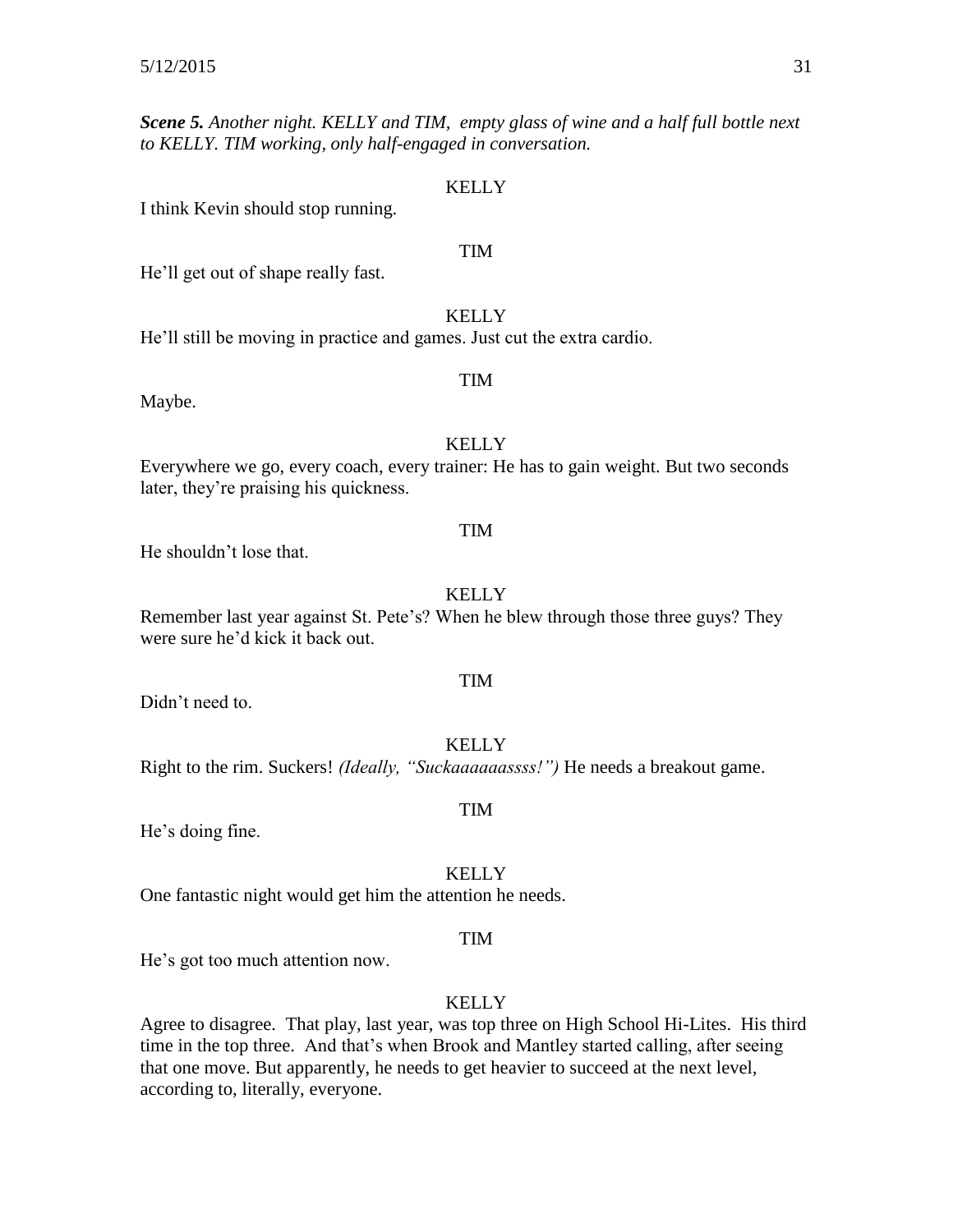What's he supposed to weigh?

## **KELLY** Some coaches have said they'd like to see thirty pounds on him. TIM *(laughing)* Shit. Start with five. **KELLY** We just have to get him on board with a weight-gain plan. We have to make it his idea. *(TIM has gone back to work)* Did you see the Lithuanian kid signed? TIM No. Where'd you see that?

**KELLY** I got an update from Rivals.com. I signed up for the updates, the inside track thing.

#### TIM

How much does that cost?

**KELLY** 

It's only for a couple of months. You can unsubscribe at any time.

#### TIM

Isn't that kid only a junior?

#### **KELLY**

Yep. He committed to a DII in Tennessee.

TIM

Tennessee is beautiful. When did we vacation there?

#### **KELLY**

It had to be before AAU, so Kevin must have been nine or ten. Right before summer ball got serious.

#### TIM

Our last non-basketball related vacation.

**KELLY** 

I don't remember loving it. But Juskaitis does. He signed.

#### TIM

Maybe the stress was getting to him. Who doesn't want it to be the hell over??

## TIM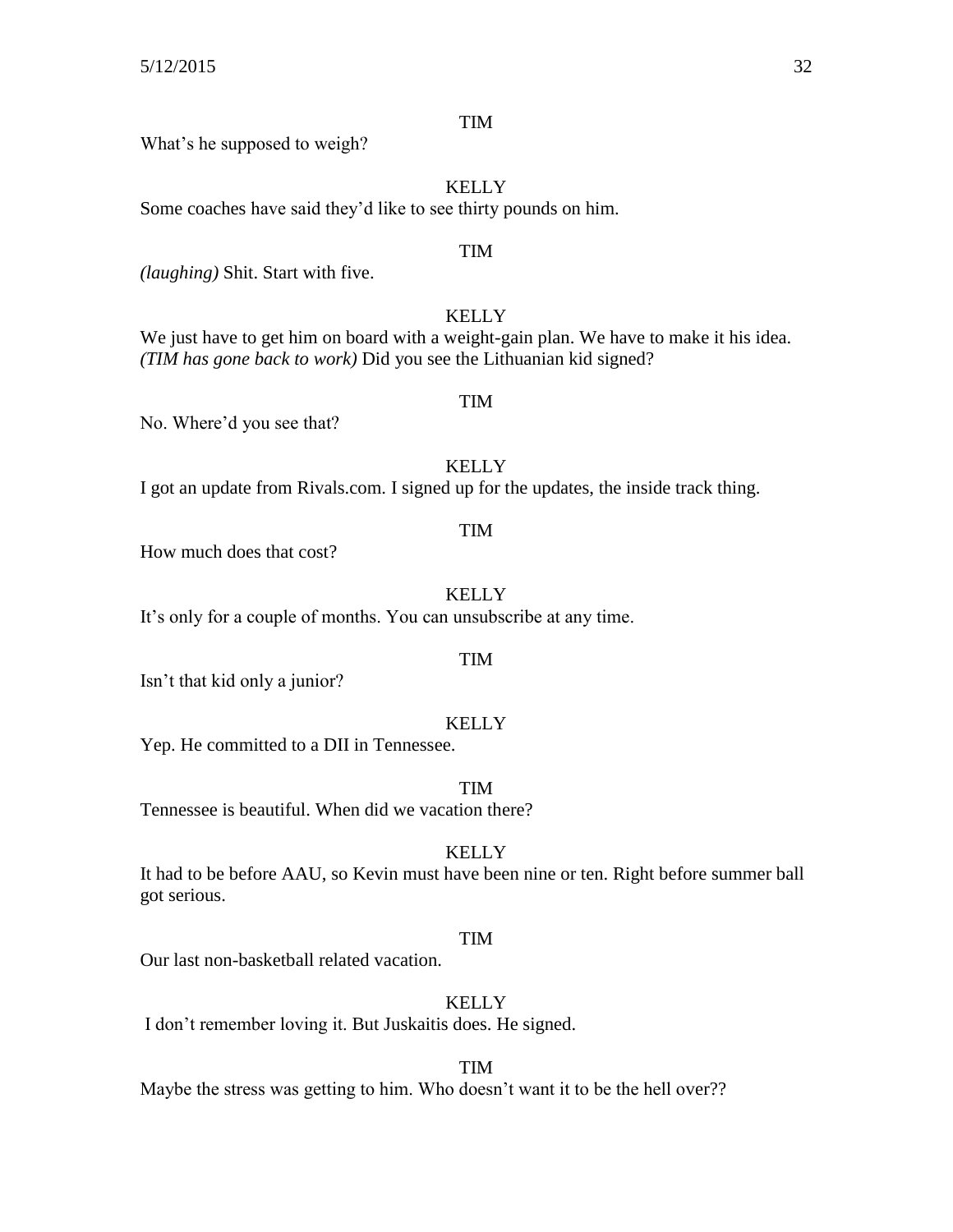I just think the kid could have done better.

#### TIM

What's better?

## **KELLY**

Bigger? More competitive? Play in March? He's so smooth.

#### TIM

Better would be having a decision made.

**KELLY** Remember how, against us, in the second quarter—

#### TIM

Kevin totally saw him coming?

#### KELLY

He really only has one move!

TIM And if you can anticipate it, you can defend it.

**KELLY** That's what Kevin needs to be doing all the time.

#### TIM

Kevin is good.

#### KELLY

I know. He is really good.

#### TIM

So, maybe it's okay that that kid signed. Maybe he thinks he's at his peak and all he has left to show are his weaknesses.

#### **KELLY**

God, what a horrible feeling.

#### TIM

Still a teenager and worried about being exposed as a fake. We can't let that happen to Kevin.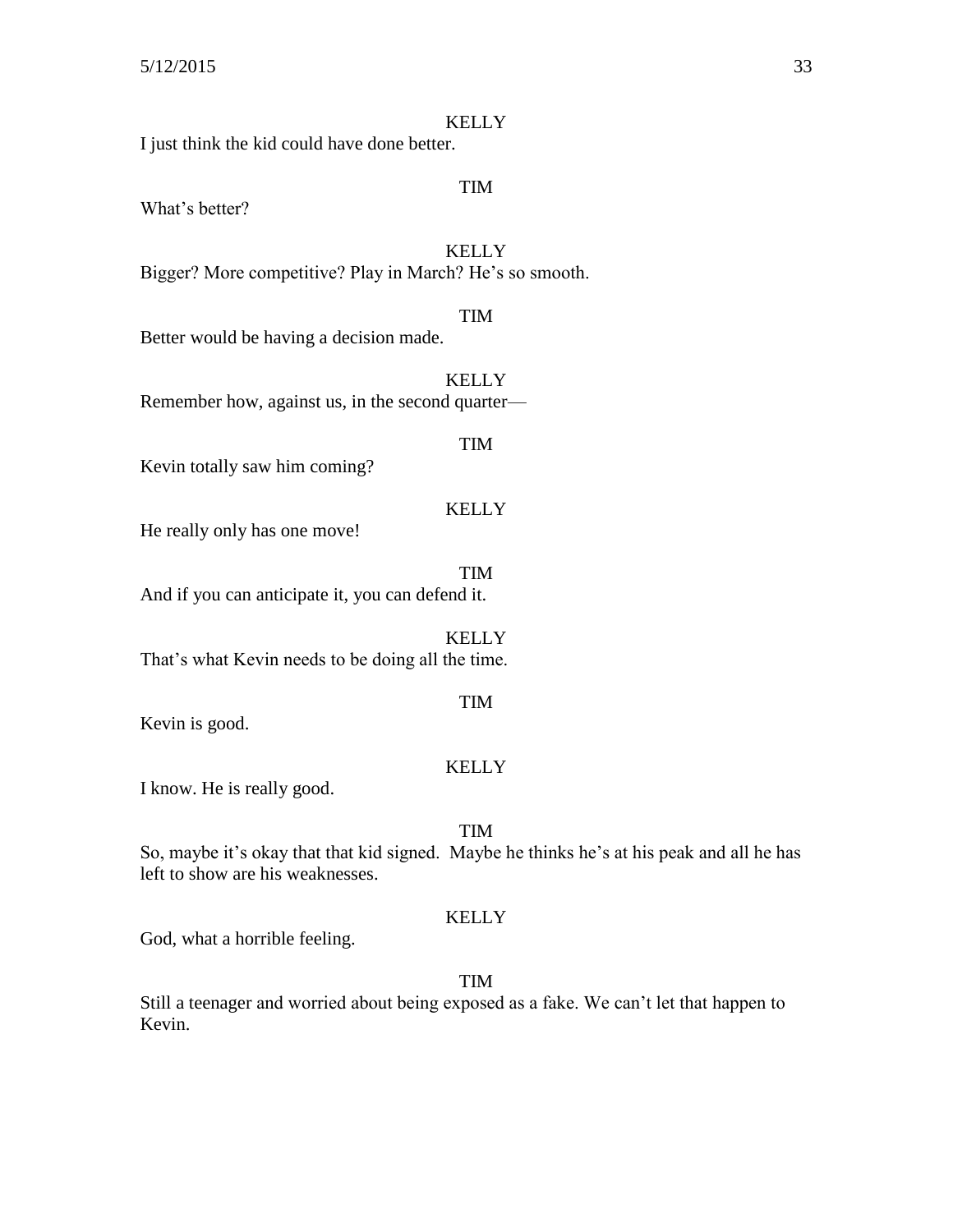Kevin is still going to get better. He's getting better every week. Don't worry about Kevin.

### TIM

But there's always the portent of injury.

#### KELLY

TIM

The "important injury?"

The "portent." It means, like, something's looming, some disaster.

**KELLY** Oh, that's fantastic. I'm so glad you said that out loud.

#### What?

**KELLY** 

TIM

You don't say that stuff out loud, Tim! "Hey, buddy, how's your no-hitter going?"

#### TIM

Superstitious much?

#### **KELLY**

Every day last year when Kevin was in his cast, I said a rosary. I never missed a day for 6 and a half weeks, because I knew—

TIM

You're crazy.

#### **KELLY**

*(hasn't stopped)* I knew. I knew that if I missed a day, when they took the cast off, if wouldn't be right. He would need more—surgery, or another cast, or a re-break.

It's funny.

#### **KELLY**

TIM

I don't ring Mother Mary's red phone often. But when I do, she answers.

#### TIM

You're kind of becoming your grandma.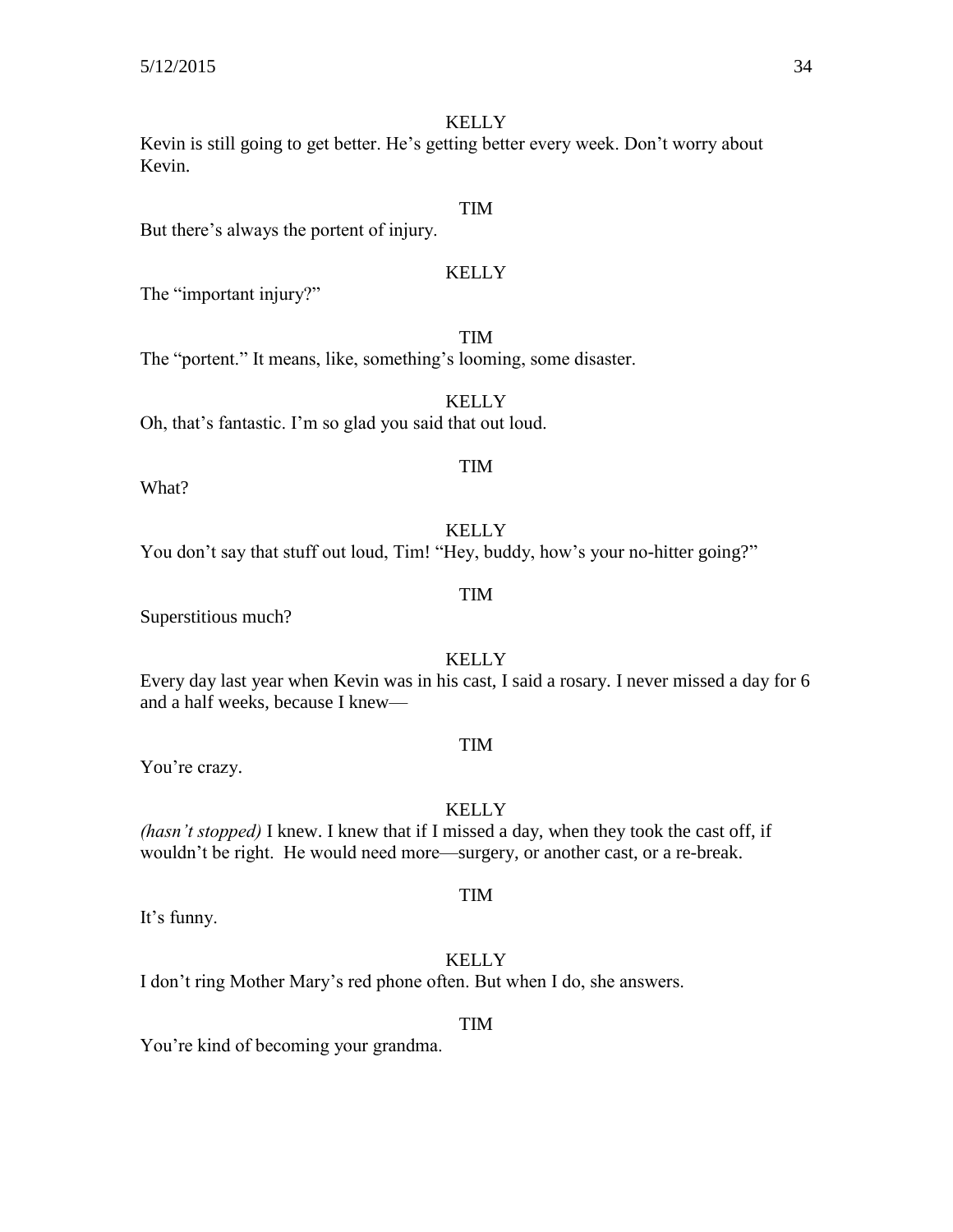No.

#### TIM

Yeah, really.

#### **KELLY**

My grandma was a woman who couldn't say a nice thing to your face. If she was proud of you, she told her card club and, if you were lucky, you heard it second hand. She was not generous.

#### TIM

Maybe not in every aspect of her life.

#### KELLY

It's so hard to be generous with your own family?

TIM

Just . . . just listen. You pray the rosary, like it's a talisman, like, as a magic spell.

#### **KELLY**

Ugh. I wish you'd gone to Catholic School.

#### TIM

KELLY

And, lately, you are . . . taking in strays.

What?

### TIM

Andy. You're like, taking him in.

#### **KELLY**

I'm helping him. We are helping him.

TIM

Sure. But you're driving it. And your grandma, she did that.

#### KELLY

What the hell are you saying?

#### TIM

At the wake party, or whatever that was.

#### **KELLY**

We're Irish. We drink at the wake.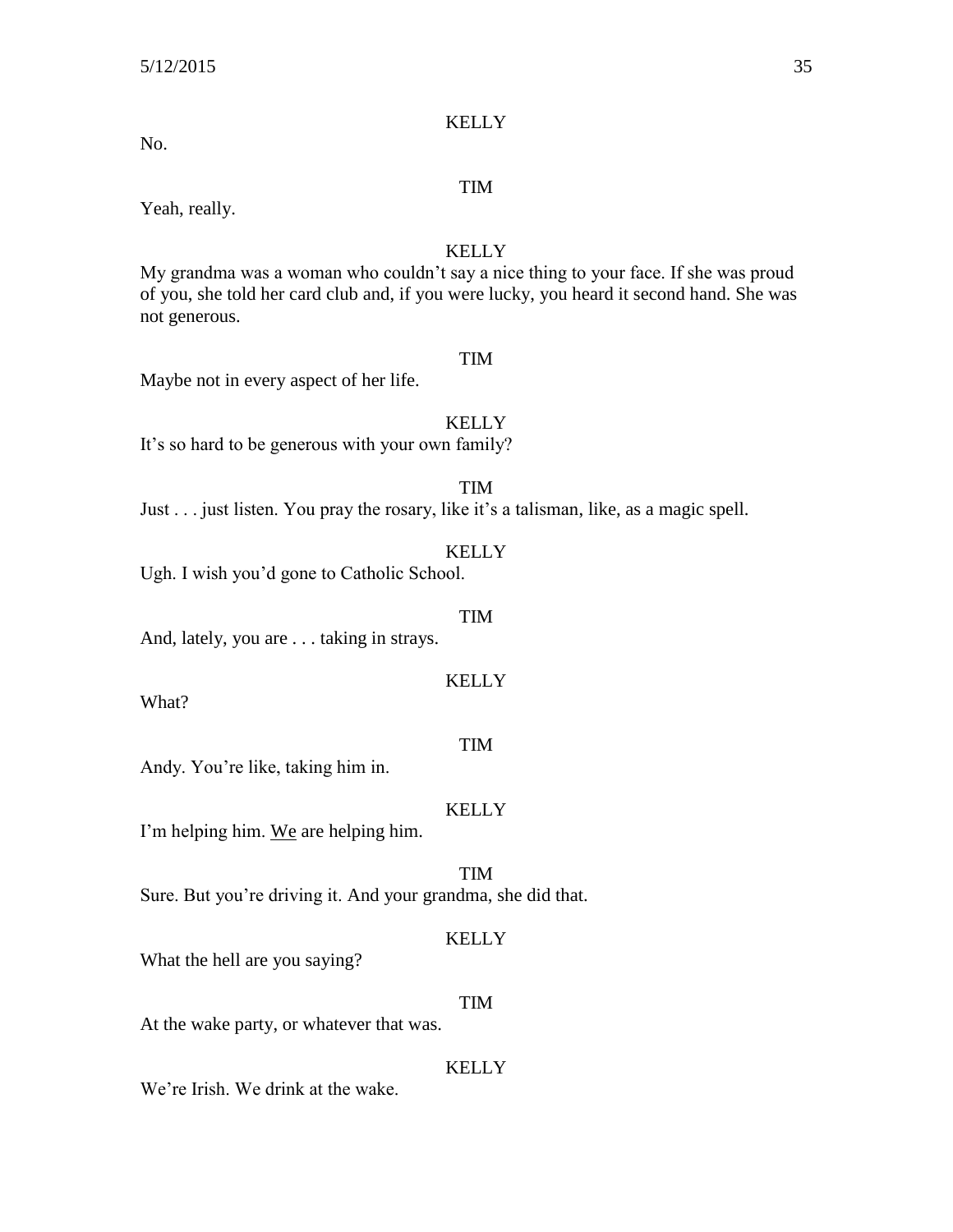TIM

Okay. So at that thing—when all the toasts were going on. All those guys---*(employing a bad brogue if possible)* "Mrs. Q. took me in when I needed a spot to stay!" "Mrs. Q. cooked the best breakfasts after the craziest nights!"

#### **KELLY**

*(a revelation)* Oh God. *(fills wine glass)* This calls for a numbing of the senses.

### TIM

KELLY

You're doing the same thing.

It's in me. I'm pre-programmed.

Yep.

TIM

## KELLY

How weird.

#### TIM

*(getting close to it now)* I feel like, maybe, you're looking for ways to fill your time, things to occupy you.

#### KELLY

I've got plenty.

TIM The college stuff—you're doing a good job, but I don't think it's like . . . fulfilling you.

**KELLY** Of course it is! I'm building—with Kevin—WE are building a path for his future.

TIM I'm just saying. Again, you're doing a great job.

#### KELLY

So, what?

TIM And now that you no longer need to care for your grandmother—

**KELLY** 

I'm going on the record as saying I don't miss that.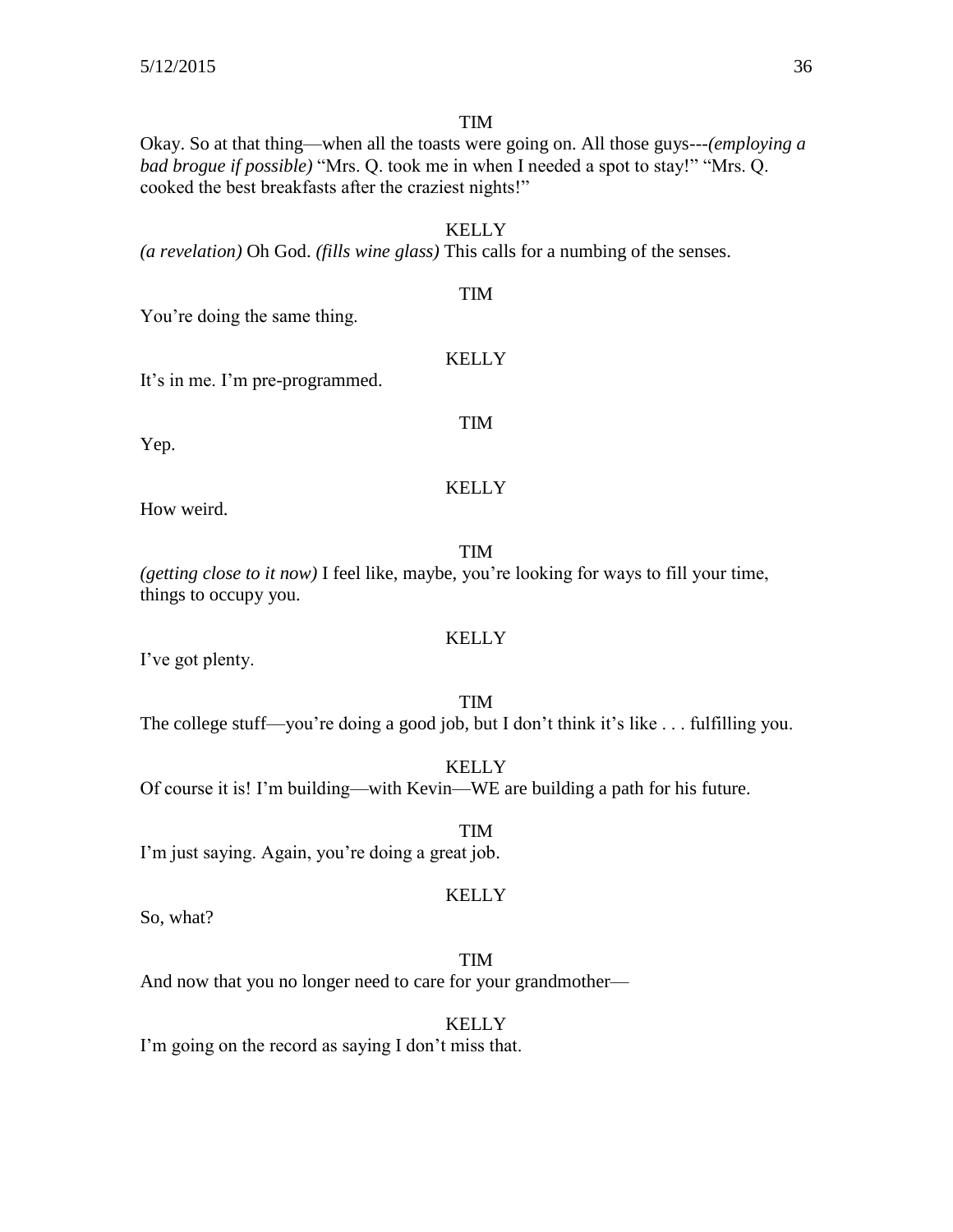| <b>TIM</b>                                                                                 |  |
|--------------------------------------------------------------------------------------------|--|
| But $\ldots$                                                                               |  |
| <b>KELLY</b>                                                                               |  |
| But what?                                                                                  |  |
|                                                                                            |  |
| <b>TIM</b><br>It took up a lot of hours.                                                   |  |
|                                                                                            |  |
| <b>KELLY</b><br>And?                                                                       |  |
|                                                                                            |  |
| <b>TIM</b>                                                                                 |  |
| And now those hours are open, leaving you with a lot of time to fill with relaxing.        |  |
| <b>KELLY</b>                                                                               |  |
| (curious, not angry) What does that mean?                                                  |  |
| <b>TIM</b>                                                                                 |  |
| We're going through a lot of wine these days!                                              |  |
|                                                                                            |  |
| <b>KELLY</b><br>(laughing) Oh, my God! Shut up!                                            |  |
|                                                                                            |  |
| <b>TIM</b>                                                                                 |  |
| Well, I don't know!                                                                        |  |
| <b>KELLY</b>                                                                               |  |
| In that way, I'm the opposite of my grandma. She was a gin drinker.                        |  |
| <b>TIM</b>                                                                                 |  |
| I didn't mean-                                                                             |  |
| <b>KELLY</b>                                                                               |  |
| I know. I get it. I don't have anything to pursue, no deadlines, no meetings at 8 a.m. And |  |
| so, I am relaxing.                                                                         |  |
| <b>TIM</b>                                                                                 |  |

Which is totally fine.

### KELLY

I know.

## TIM

But the Andy thing. I don't feel like it's normal for people to take a person in. Not without discussion or something.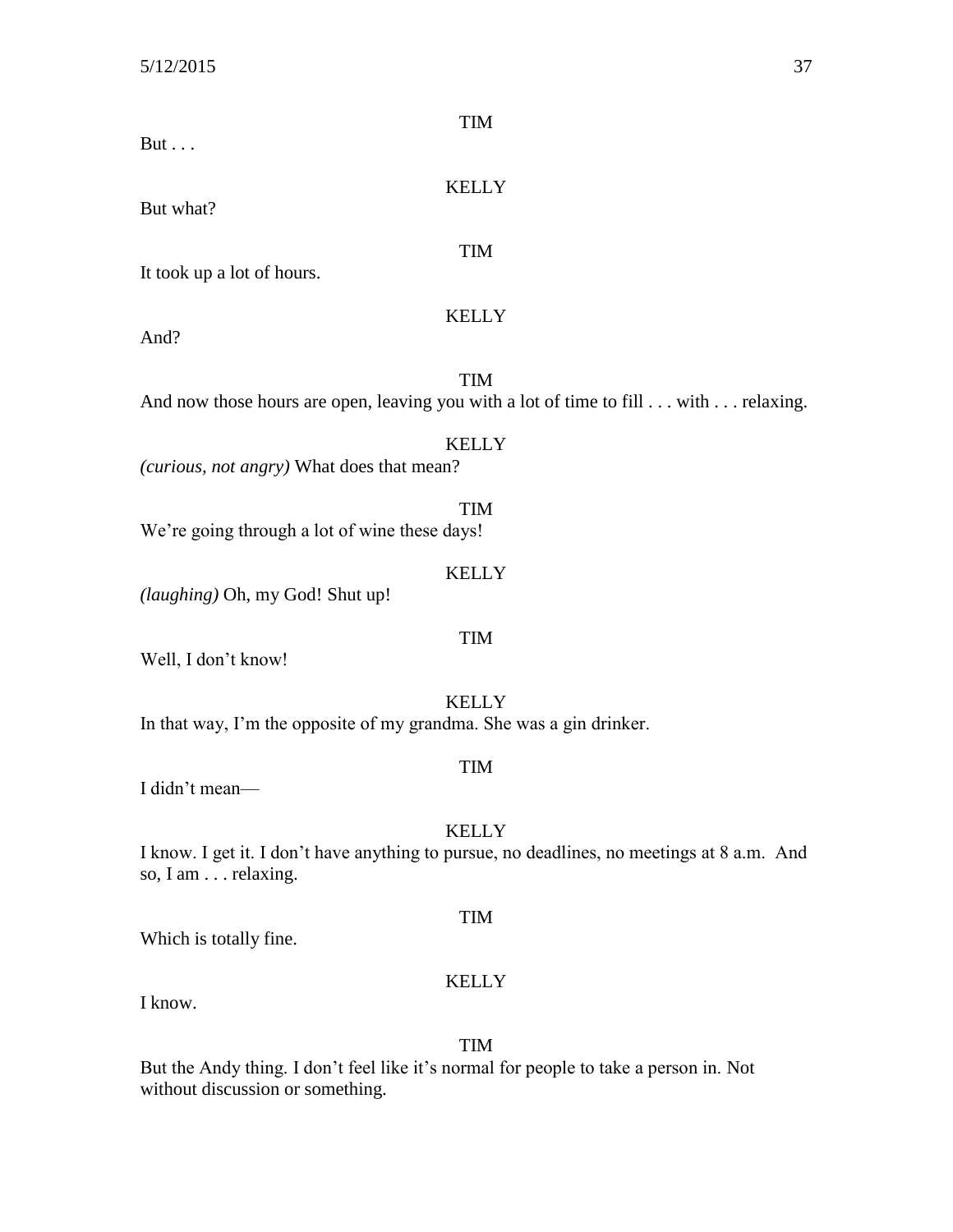There's no paperwork. And this feels perfectly normal to me. This is how it's done, I swear.

#### TIM

Maybe it's just because you grew up around it.

#### **KELLY**

But I didn't really. It's not like I was stepping over drunks while I was looking for my Easter basket . . . except that one year.

TIM

I'm just saying, I think you're predisposed to open your door.

**KELLY** Definitely. And I think that's actually a good quality.

So do I. But now I'm going to cross a line.

#### **KELLY**

TIM

KELLY

Why? This is nice. Don't cross it!

I have to.

God. Go.

#### TIM

**KELLY** 

I think that your upbringing may have set you up to think that certain behaviors are normal that maybe . . . are not.

Say what you mean, please.

TIM You think people who get drunk all the time are just regular people.

#### **KELLY**

And?

#### TIM

And they're not. They're drunks.

TIM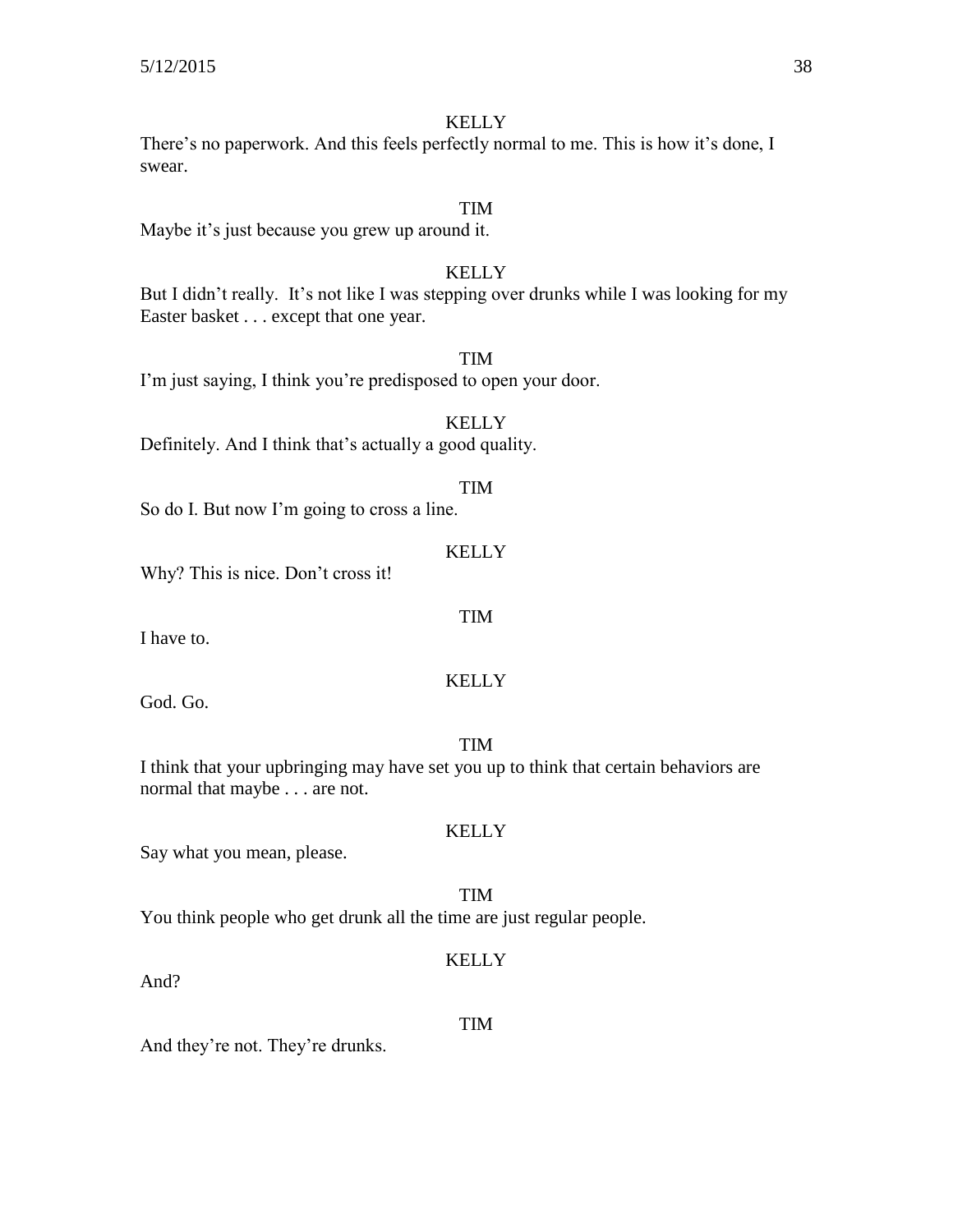| Are we back to me—                                                           | <b>KELLY</b> |
|------------------------------------------------------------------------------|--------------|
| No.                                                                          | <b>TIM</b>   |
| So who's a drunk?                                                            | <b>KELLY</b> |
| Nobody.                                                                      | <b>TIM</b>   |
| $C_{\alpha}$ <sup><math>\alpha</math></sup> Tim finich $\alpha$ <sup>1</sup> | <b>KELLY</b> |

God, Tim, finish it.

TIM

I think Andy needs help. Like, actual, therapeutic, or medical help.

#### KELLY

And I just think he needs to ride it out.

#### TIM

Because you've seen so many people successfully ride it out?

#### **KELLY**

I sure as heck have seen a few. When my girlfriend Lynn died in high school? I holed up in a lake house for 4 days with 6 other girls and we drank and cried and drank and cried.

#### TIM

With the approval of your parents?

#### **KELLY**

Of course not. Don't be an ass. We all told our parents we were sleeping at someone else's house and we went to Kara's cottage, and we grieved, and then we all came home. And we moved on.

#### TIM

But I think Andy respects you. And he sees you as endorsing this behavior and that might be . . . problematic down the road.

#### KELLY

How about this? When there's a problem, we'll deal with the problem.

#### TIM

Yeah, but, there's also Kevin.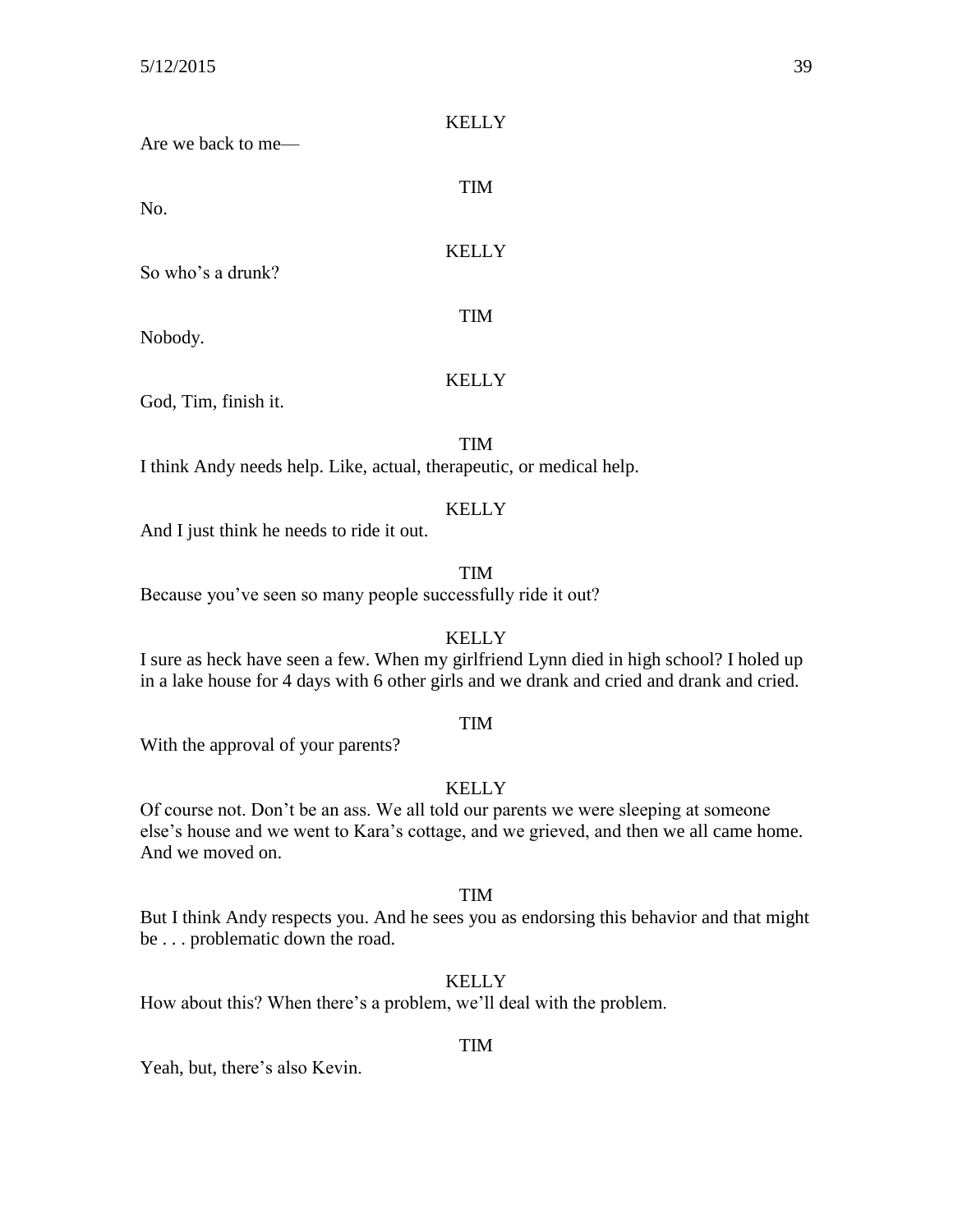#### Kevin.

#### TIM

He's watching you . . . approve . . . of the way Andy is acting. I feel like Kevin might think you think, or we think, it's okay to . . . drink yourself under the table if things don't go your way.

#### **KELLY**

Kevin has his own stuff to focus on, and he is . . . protected.

#### TIM

What?

### **KELLY**

By you, by me. He has safety net after safety net. He won't fall.

#### TIM

If he recognizes that Andy is running rampant—

#### **KELLY**

You don't think he knows other kids who drink, who get high?

TIM Of course he does, but those kids aren't being enabled by his parents!

#### **KELLY**

Enabling? That's a stretch. The kid is in crisis.

#### TIM

Then let's get him help. A doctor? Rehab?

#### **KELLY**

Oh, jeez.

What?

#### **KELLY**

TIM

TIM

Relax. The kid's on a roller coaster. It'll end.

Without crashing?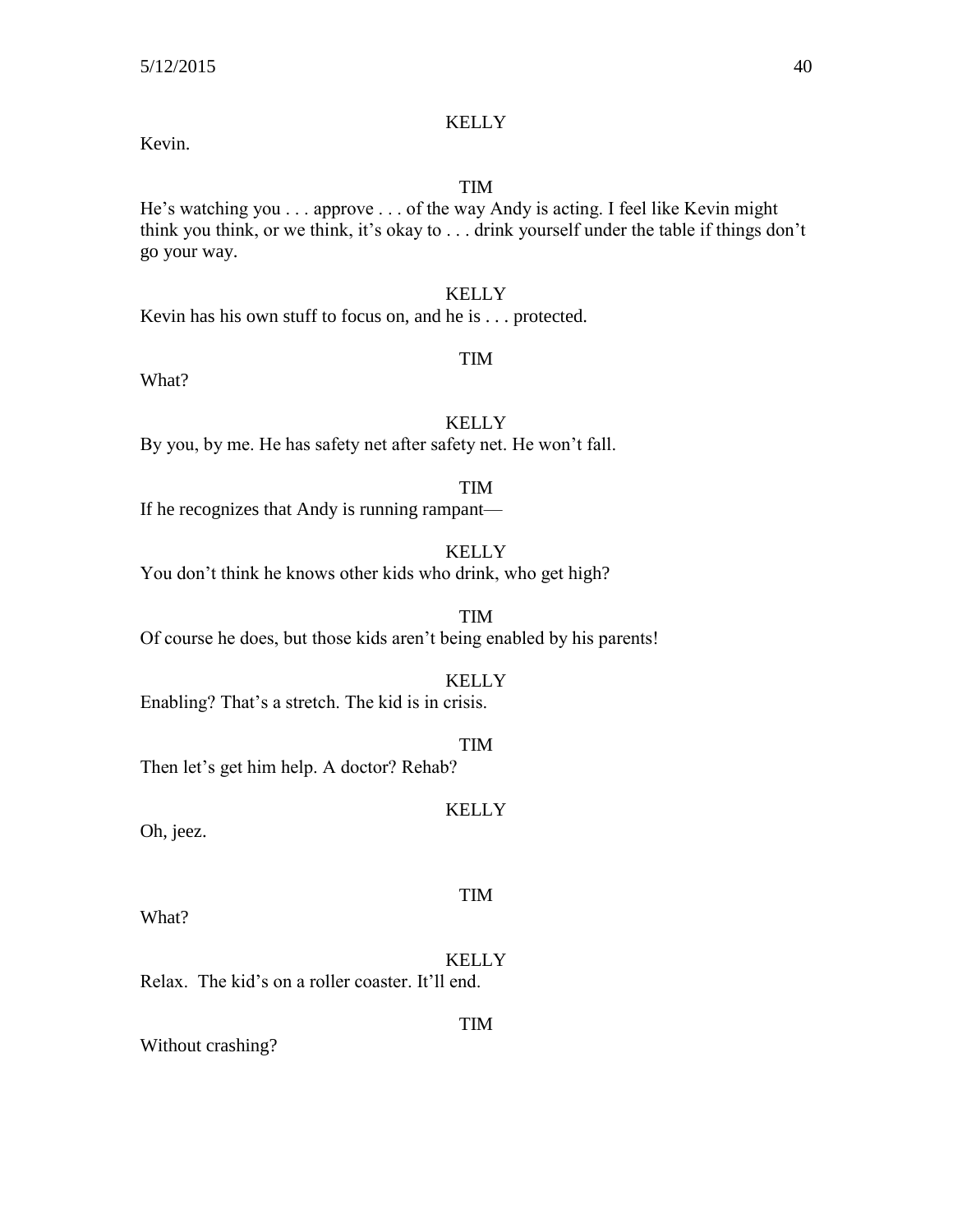Probably. Listen, I love you. But it's me that knows how to do this. Your family takes care of people in different ways than my family does. I'm not inclined to outsource care.

I get that.

KELLY The O'Learys are more of a grass-roots operation. I didn't grow up with the money you did. We handled our problems in-house.

#### Money helps.

Of course it does, but it doesn't really change a person's feelings. You're either sad, or you're sad with fifty dollars.

And what's the O'Leary philosophy?

#### KELLY

You're sad. I'll be next to you.

#### TIM

Not even trying to make it better?

#### **KELLY**

Nope. Can't. It's going to get better or it's going to get worse. But I'll be here no matter which way it goes.

TIM

**KELLY** 

TIM

That's comforting, in a fairly hopeless way.

Us Irish are on to something.

Whiskey and company?

#### KELLY

Pretty much.

### **KELLY**

TIM

# **KELLY**

TIM

TIM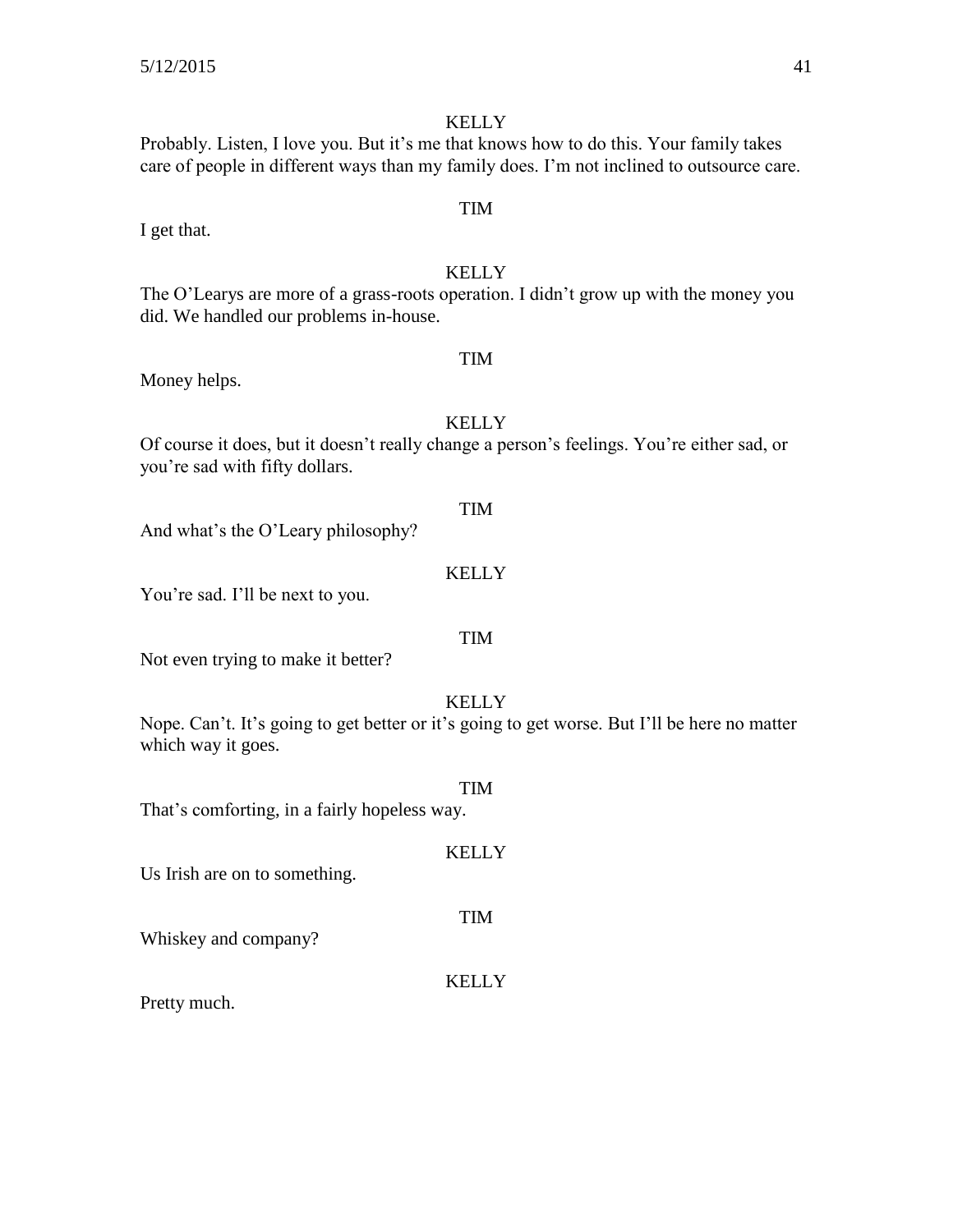*Scene 6. Another night, 2:30 a.m. The room is dark, KELLY shuffles in, from her bedroom, in a t-shirt and underwear, unable to sleep. She flips on the light and startles at the sight of ANDY on the couch, knees to his chest, head on his knees. An open beer is visible somewhere near him. Once he begins talking and moving, it should be clear that he is high.*

#### KELLY

Jesus!

#### ANDY

Oh, God. Sorry. I'm sorry. *(seeing that she is half clothed)* Oh, jeez! Uh . . .

#### **KELLY**

What? Oh, yeah. Sorry. I was, you know, in bed.

#### ANDY

*(avoiding looking at her)* Ummmm. I'll leave.

#### KELLY

*(sitting on the opposite end of the couch)* When did you get here?

ANDY

*(pulling a blanket from somewhere nearby and tossing it at her legs)* I don't know.

| (settling in) How did you get here? | KELLY        |
|-------------------------------------|--------------|
| Some kid drove me.                  | <b>ANDY</b>  |
| Where were—                         | <b>KELLY</b> |
| I didn't mean to wake you.          | <b>ANDY</b>  |
| You didn't. I couldn't sleep.       | <b>KELLY</b> |
| Something wrong?                    | <b>ANDY</b>  |

**KELLY** Um . . . no . . . well, yeah . . . I woke up and I felt . . . useless?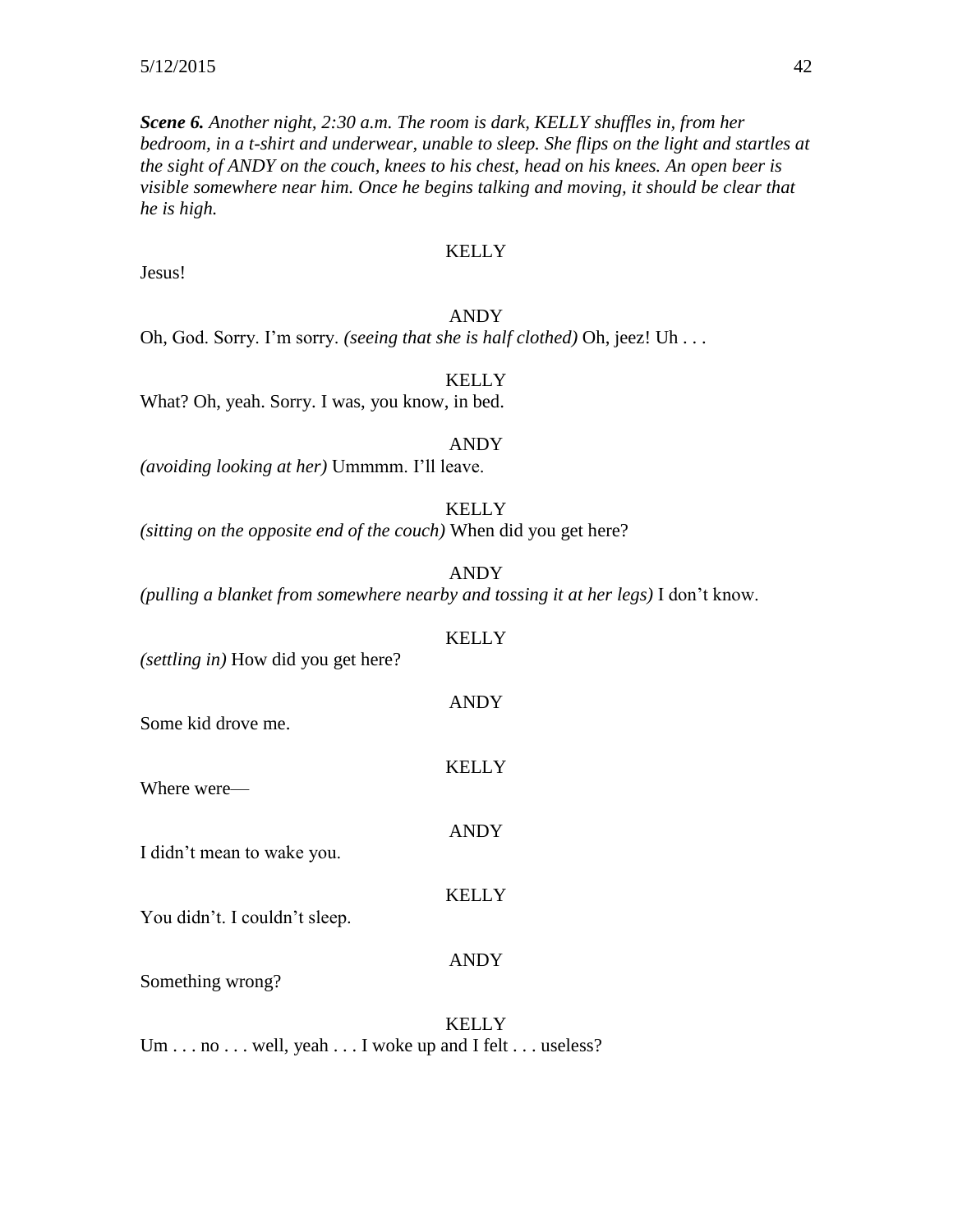#### ANDY

### Hmmm.

#### KELLY

I started thinking about all the things I didn't do yesterday. And then in the last week, and then this year, and then . . . ever?

#### ANDY

Damn.

### **KELLY**

Part of it is not working. But that's mixed with Kevin making his college plans, getting ready to leave next fall. And I started thinking about how motherhood is a job that has a sort of definite ending. Like, you do everything for this kid for a few years, and then you do most things for him for about ten more, and then just a few things for him for three or four years, and then the job, at least as it was, is over. Like, you really don't get to do it anymore. And you know from the beginning that at some point, if you're really good at the job, 18 or 19 years after you start, you're going to get fired. And you sort of get to stay on as a consultant, but only, really, in an honorary capacity. There's not much left to do. I'm kind of at the finish line.

| Were you gonna make food?          | <b>ANDY</b>                                                                                              |
|------------------------------------|----------------------------------------------------------------------------------------------------------|
| Are you hungry?                    | <b>KELLY</b>                                                                                             |
| Yeah.                              | <b>ANDY</b>                                                                                              |
| a party?                           | <b>KELLY</b><br>(hands him a bag of chips closed with a clip, from behind the bar. He eats.) Were you at |
| Yeah.                              | <b>ANDY</b>                                                                                              |
| Don't you guys have practice at 9? | <b>KELLY</b>                                                                                             |
| Yeah. I'll be okay.                | <b>ANDY</b>                                                                                              |
| It's almost 3.                     | <b>KELLY</b>                                                                                             |
|                                    |                                                                                                          |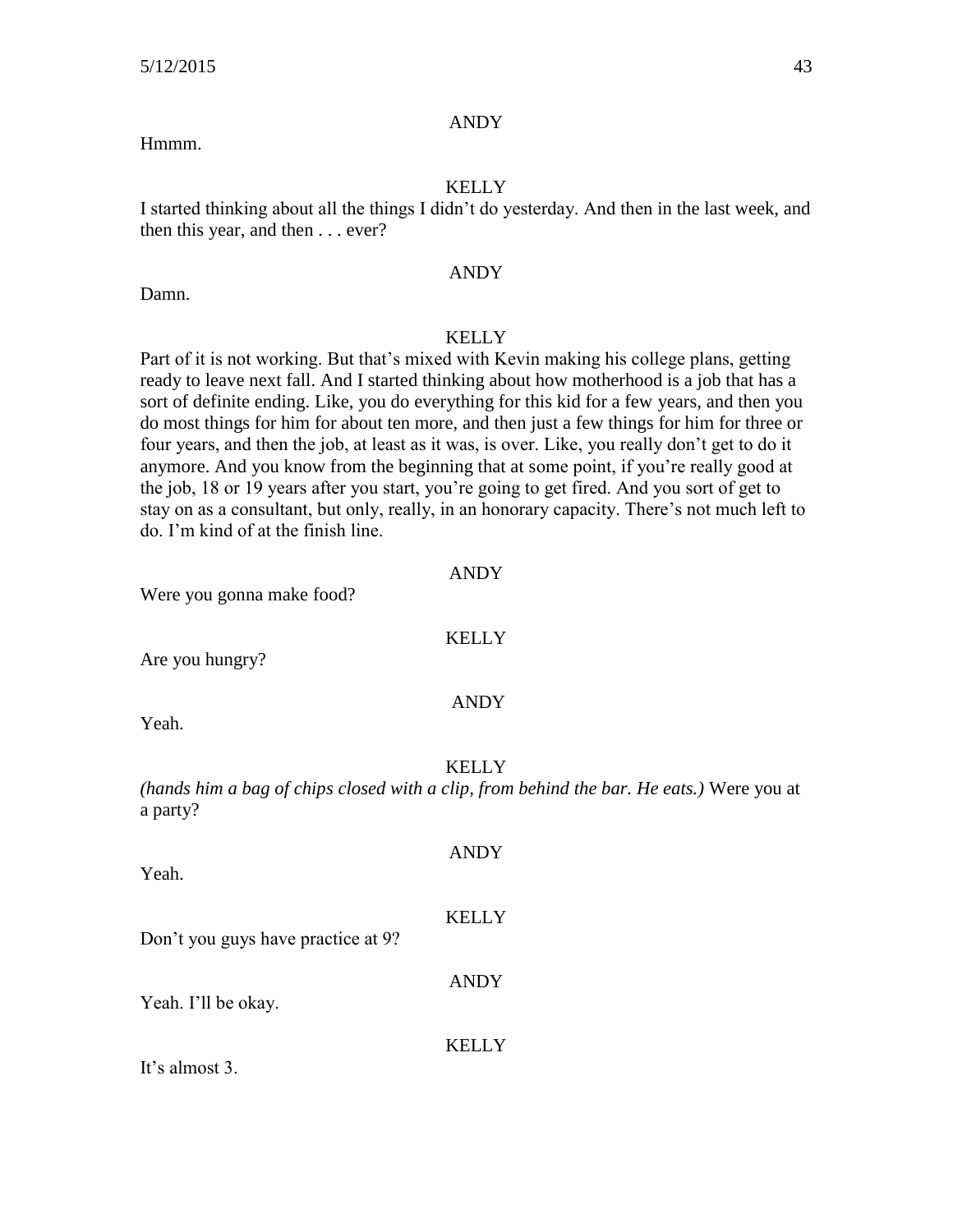#### ANDY

I can make it on four hours, then I'll take a nap.

**KELLY** The couch is still made up downstairs, from last weekend.

ANDY Yeah. You know, I'm really glad I have you guys.

#### KELLY

We're glad to be able to help you.

ANDY

I mean it, I'm like super lucky to have you guys. You don't yell at me when I'm drunk, or whatever else. It's like, when I can't go home—

#### **KELLY**

Why can't you go home?

ANDY

I mean, I *can,* not like he kicked me out or anything. Just . . .

#### **KELLY**

ANDY

Something happen? I'm sorry.

Nah. No big thing.

It can help to get stuff off your chest.

#### ANDY

KELLY

It's over. I handled it.

**KELLY** 

Andy. I'm your friend. I'll keep whatever you tell me in confidence.

#### ANDY

There's nothing you can do.

#### KELLY

I can listen.

#### ANDY

*(a big breath, sliding into wanting to tell)* Do you want to hear the whole thing?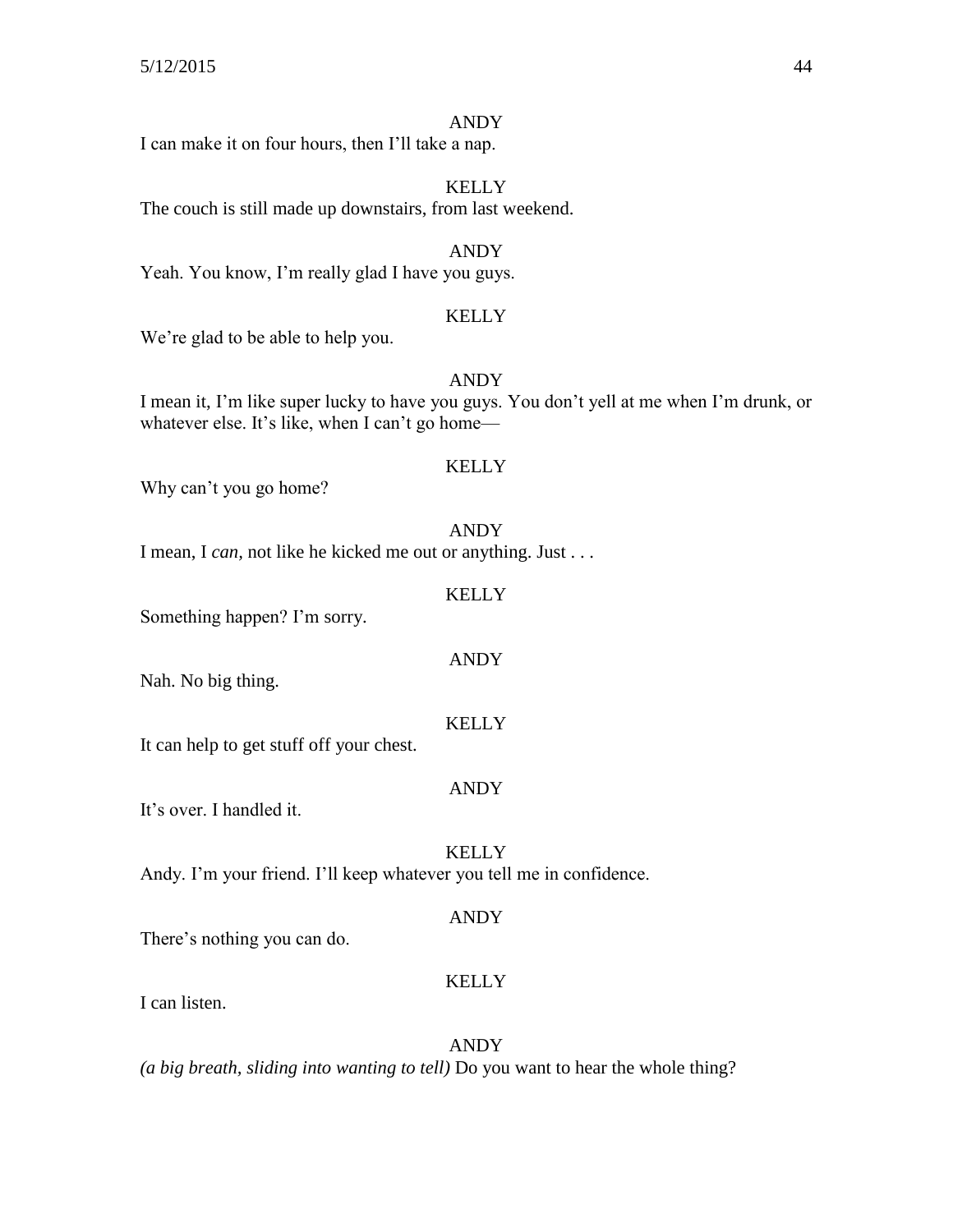Am I gonna need a beer?

ANDY You might want one. *(shakes empty can)* I'm dry.

#### **KELLY**

You gonna puke?

#### ANDY

I never puke.

#### **KELLY**

*(gets up, uncovered and grabs two beers from bar fridge, hands one to him)* Here. You're staying here for sure, right?

ANDY

*(pleasantly surprised)* Well, I don't think I have my car. Thanks. Is Kevin home?

**KELLY** 

He's sleeping, Andy, obviously. He gets at least 9 hours during the season. Let's hear it.

ANDY

*(sighing into it)* Well, you know my dad is addicted to Prozac, and Vicodin and Xanax.

#### KELLY

He has prescriptions?

#### ANDY

No. His doctor won't prescribe anything anymore, because it's like, obvious to him that my dad is addicted.

#### KELLY

Okay.

#### ANDY

And he's an alcoholic. You know that, right?

I do.

### KELLY

#### ANDY

I'm pretty sure everyone knows that. Remember when I got trapped on the sideline and Scott's dad was like, "Move, Andy!" and my dad was like, "You fucking move, Tom!" *(a sincere, nostalgic laugh)* That's when I think everyone knew my dad was an alcoholic.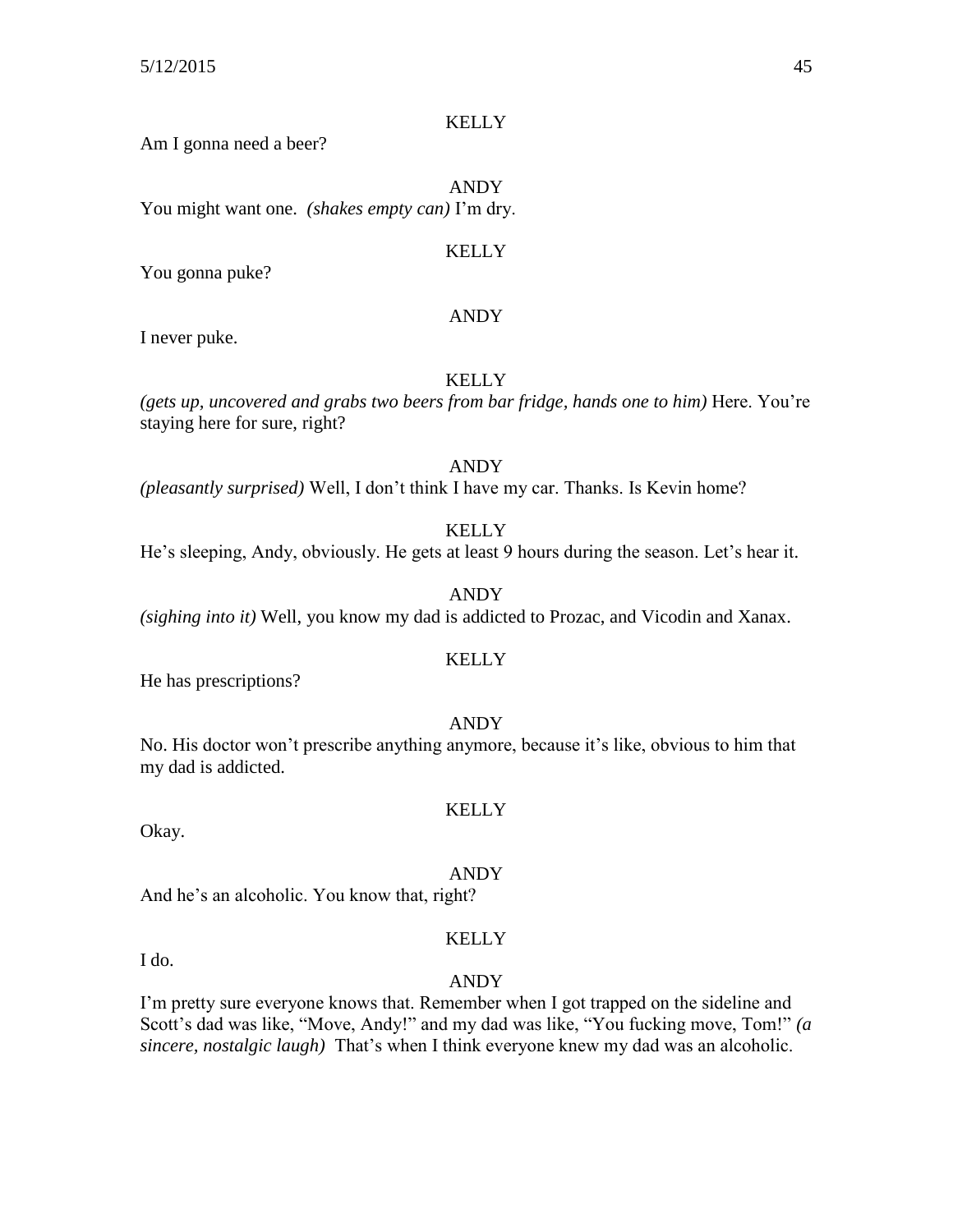#### It was funny.

#### ANDY

I didn't even know about it til after the game. I hate Scott's dad. He's kind of a dick. Sorry.

#### KELLY

That's all right. No one likes him.

#### ANDY

Everyone hates him, right? I mean, he thinks Scott is like, Jordan.

#### **KELLY**

Yeah. He's a piece of work. So, the drugs?

### ANDY

What? Oh, yeah. So my dad went on these drugs after everyone died. Like, that's crazy—to lose your mom and your wife and your dad in, like, a little less than a year. Tell me that's not crazy.

#### KELLY

It's awful.

#### ANDY

You guys came to all the wakes. That was really nice. Not everyone came to all three. I think they couldn't stand the sadness.

#### **KELLY**

I was raised to never miss a wake.

#### ANDY

That's nice. You guys—*(really stuck by me.)*

#### KELLY

So back to your dad.

#### ANDY

Oh yeah. So that's when he went on these drugs, to like, help him cope. But not the Vicodin. That he was already on for his back, I guess. From when he hurt his back?

#### **KELLY**

I only took Vicodin once and I didn't like it. After I had Kevin.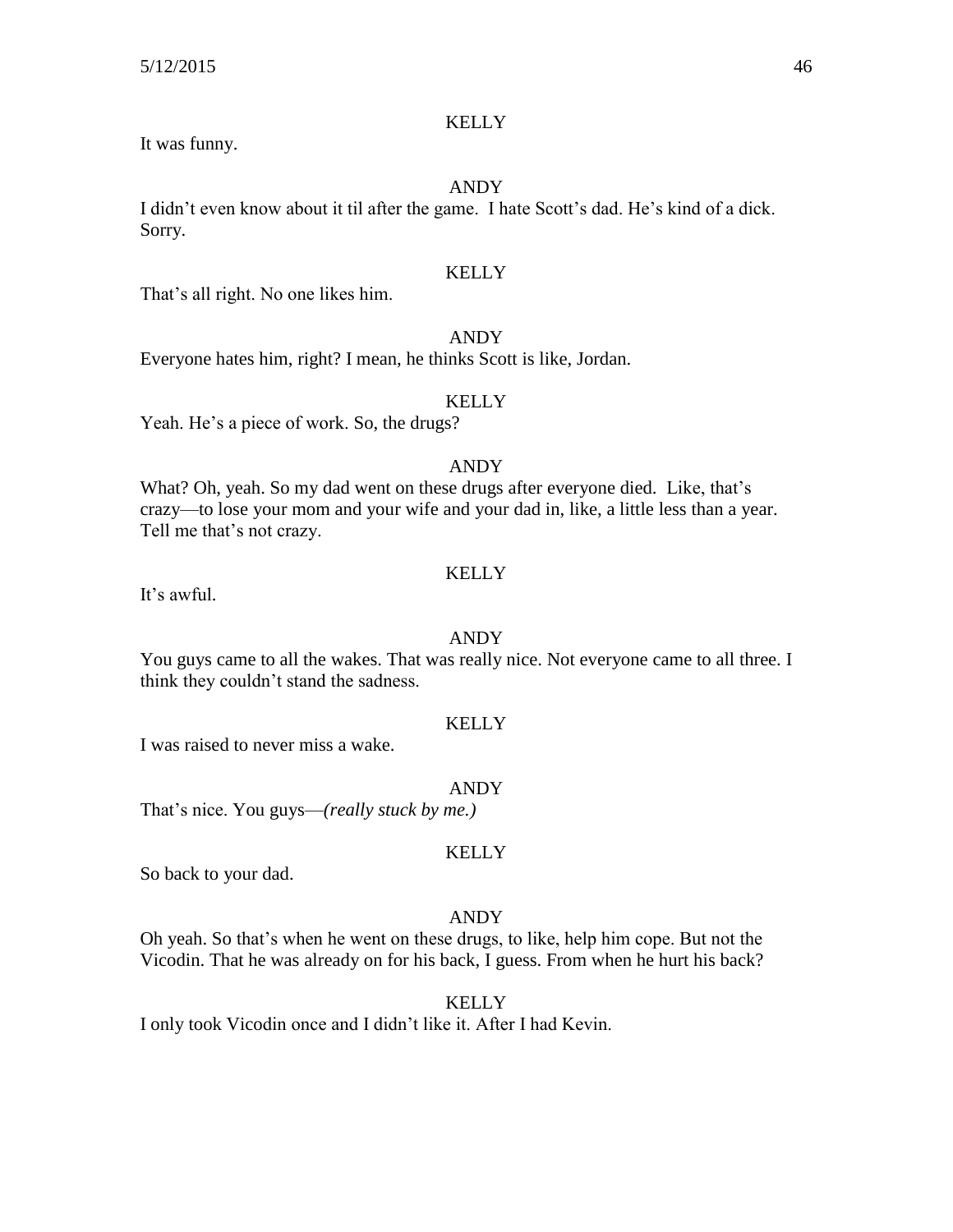#### ANDY

Hmm. I took it a few times, and I like it. *(pause)* But my dad is like, really addicted. And doesn't have prescriptions anymore, so he like, has to buy stuff from this guy?

#### **KELLY**

I get it.

#### ANDY

But not like ghetto. Like not on the corner. The guy has a house and like, I don't think he has a gun or anything. Not like the Sister Christian guy from Boogie Nights. You ever see Boogie Nights?

#### **KELLY**

Yep. *(She sings the beginning of "Sister Christian." ANDY joins her on the second line.)*

#### ANDY

So not like that guy, with the firecrackers and shit. I hate firecrackers. When I was like, six, I got burned with a sparkler. My neighbor was like, waving it around and it got stuck up my sleeve and burned my arm. See? *(shows KELLY the scar)*

#### **KELLY**

Yeah. So, your dad has this guy?

#### ANDY

Right. My dad was going to this guy's house, but he was drunk and so he wanted me to drive him. I knew he was going no matter what, and I didn't want him to drive drunk, so I took him over there. It's really not that far from our house, but like, you couldn't walk it.

#### **KELLY**

He said, "Andy, can you drive me to my dealer's house?"

#### ANDY

No! He thinks I don't know. He said, like, he had to go borrow something from his buddy, and he needed it right away to finish a project he was working on. It's kind of nice, how far he goes to protect me.

#### KELLY

When was this?

#### ANDY

At like, 11 o'clock Thursday night. Yesterday? Was yesterday Thursday?

#### **KELLY**

Well, technically it's Saturday now, so . . .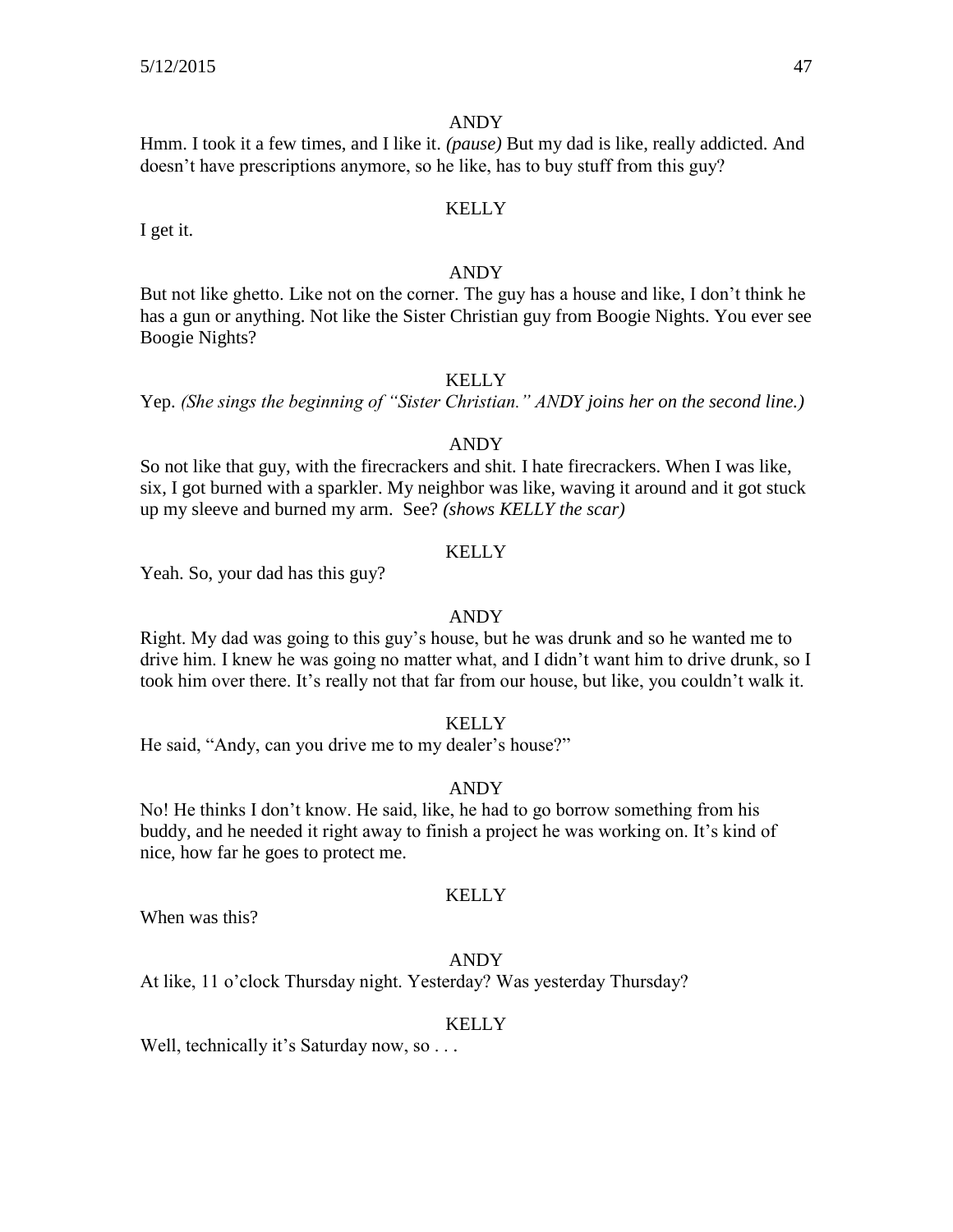#### ANDY

Right. So he went in and got what he was getting and then on the way out, he like, fell? Down the guy's front steps? It's not like, a mansion, or anything, but it was like four or five steps to the ground.

| Did he get hurt? Were you scared?             | <b>KELLY</b> |
|-----------------------------------------------|--------------|
| Yeah. We went straight to the emergency room. | <b>ANDY</b>  |
| You still driving?                            | <b>KELLY</b> |
| Yeah.                                         | <b>ANDY</b>  |
|                                               |              |

Oh, my God. What did they do at the hospital?

ANDY Three broken ribs. And stitches in his hand.

#### KELLY

Holy cow.

#### ANDY

But they fixed him up and the orderly guy was like, "Are you eighteen?" And I was like, "Yeah." And he said, "You driving him home? Cuz he's as drunk as SHIT!" He thought it was like, funny, you know? Cuz he's like, funny when he's drunk, my dad.

#### **KELLY**

He shouldn't have involved you in this.

#### ANDY

He can't help it. I'm all he's got.

Still.

#### ANDY

KELLY

*(beer)* Can I have another one?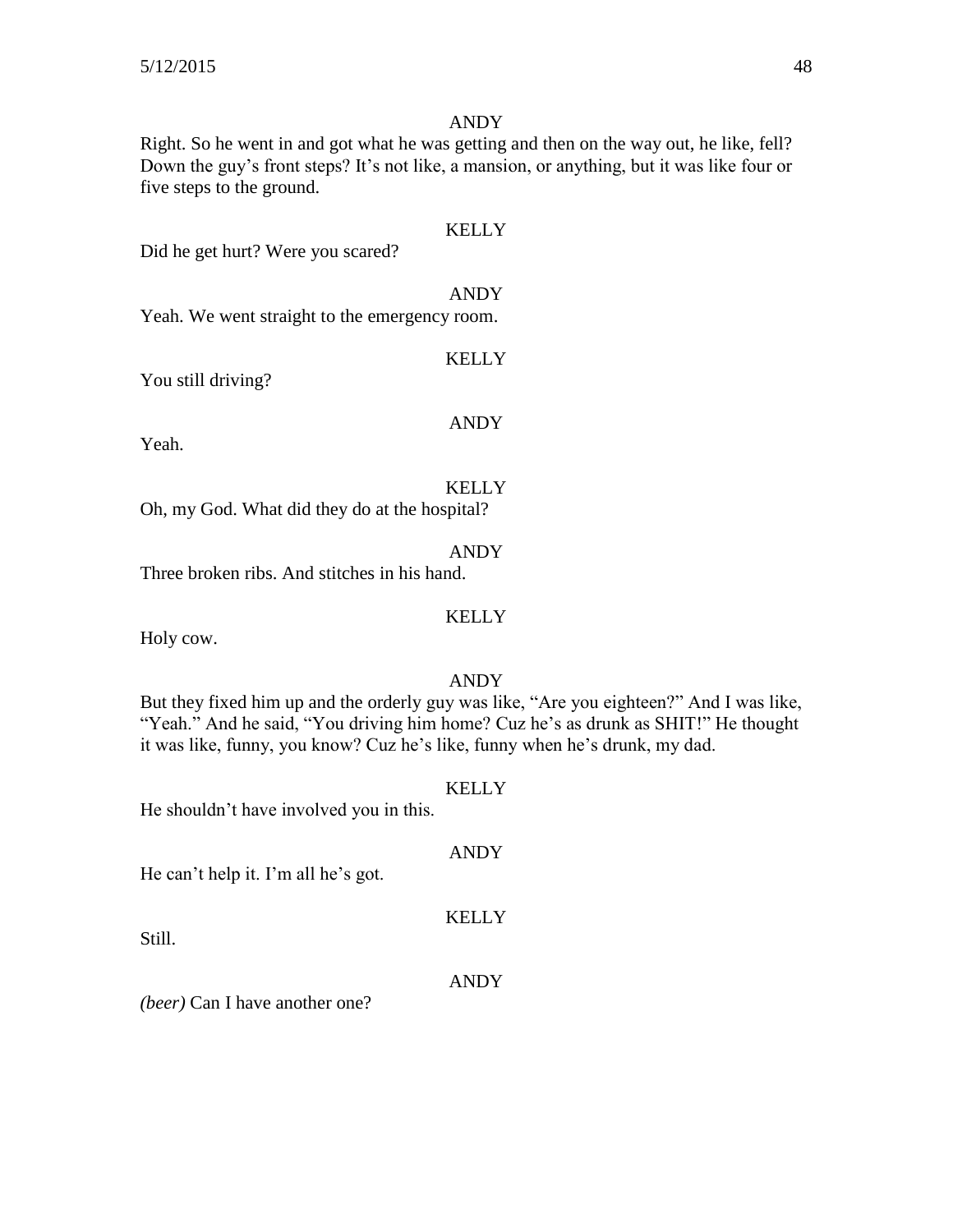*(indicating that he can get his own)* I don't care. Text your dad that you're staying please. *ANDY rushes to the trash can and throws up into it. (after a long pause)* Any thoughts on school? Basketball?

### ANDY

I don't know. You think there's a scholarship for the shittiest life?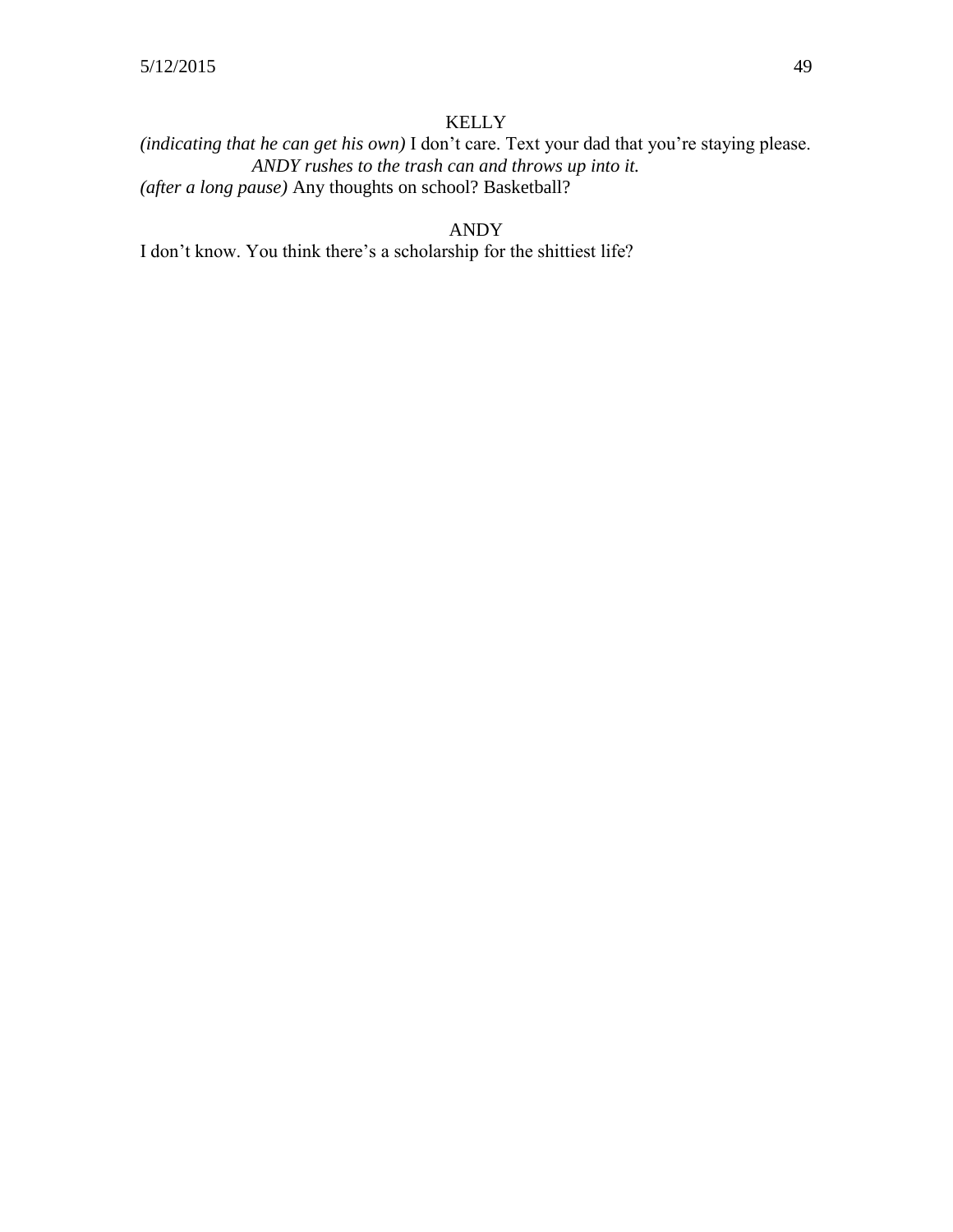*Scene 7. The next morning. TIM walks in to the room to find KELLY and ANDY asleep, sitting up on the couch. He smells a bad smell, looks in the trash. After taking it in for half a second, he shakes KELLY gently. He may change the trash bag over the first few lines. When she eventually gets up, she is careful to keep the blanket wrapped around her like a skirt.*

| <b>TIM</b><br>Hey.                                                                                  |  |  |
|-----------------------------------------------------------------------------------------------------|--|--|
| <b>KELLY</b><br>What? Oh, hey. Hey. I fell asleep down here?                                        |  |  |
| <b>TIM</b><br>I guess. (gesturing to trash) Did you?                                                |  |  |
| <b>KELLY</b><br>No! Are you serious? That was Andy.                                                 |  |  |
| <b>TIM</b><br>How drunk was he?                                                                     |  |  |
| <b>KELLY</b><br>Drunk enough to puke, I guess.                                                      |  |  |
| TIM<br>Kelly, I wake up and don't know where you are. I walk downstairs and find you passed<br>out- |  |  |
| <b>KELLY</b><br>Sleeping.                                                                           |  |  |
| <b>TIM</b><br>Either way.                                                                           |  |  |
| <b>KELLY</b><br>No.                                                                                 |  |  |
| <b>TIM</b><br>Sleeping, then. In our living room, with our son's teammate.                          |  |  |
| <b>KELLY</b><br>Oh, no! What time is it?                                                            |  |  |

TIM Eight fifteen. Kevin's in the shower. *(indicating ANDY)* Don't they have practice at nine?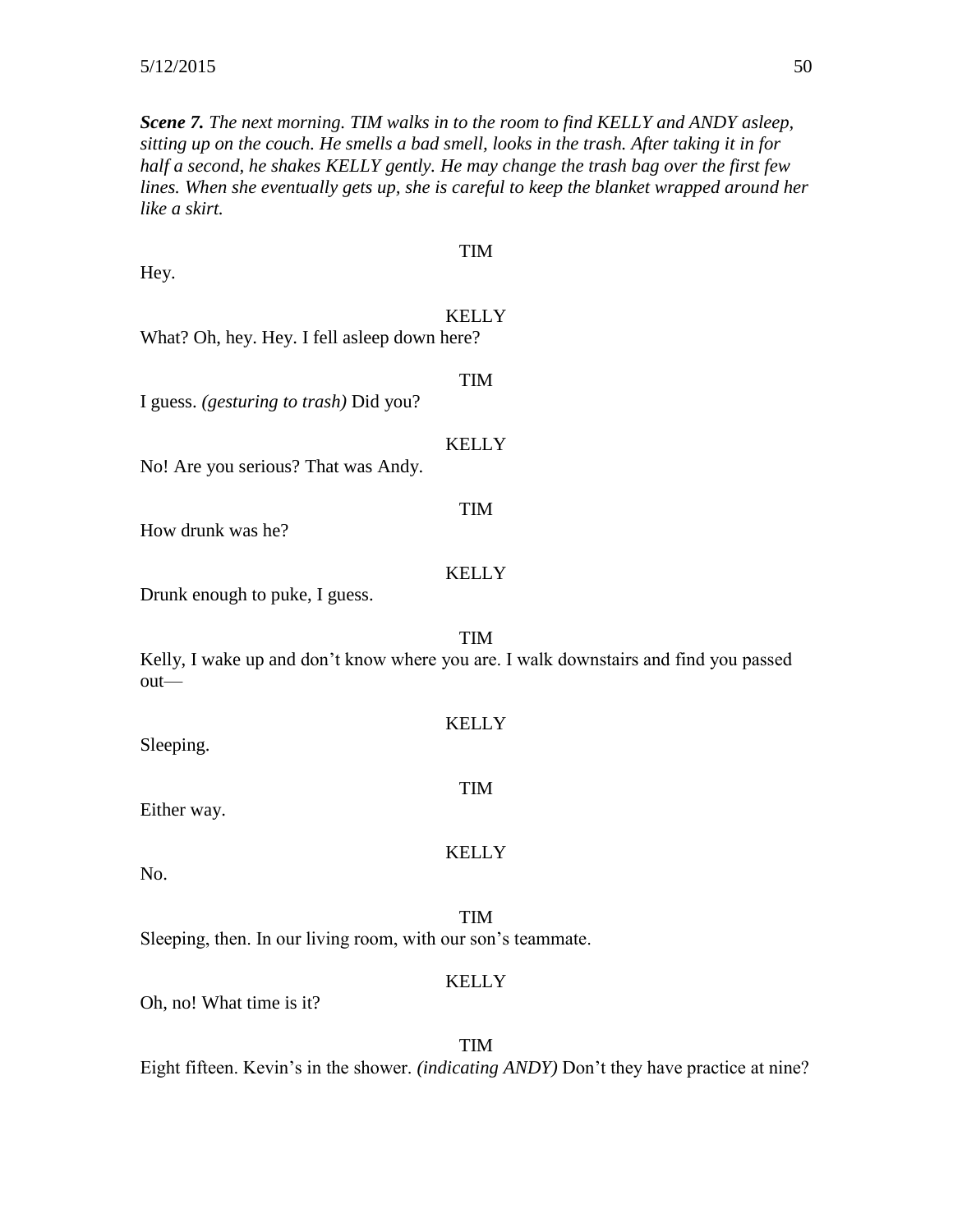Yeah. *(shaking ANDY gently)* Andy. Andy. Wake up, kiddo.

#### ANDY

*(waking up)* Hey. I'm awake.

#### **KELLY**

Practice is in 45 minutes. You wanna shower?

#### ANDY

Yeah.

*KELLY sings a bit of "Sister Christian," perhaps the "Babe, you know you're growing up so fast" lyric. ANDY does not react to this with any sense of acknowledgement that he brought it up the night before.* 

#### TIM

Basement. Kevin's upstairs.

#### ANDY

'Kay.

*ANDY staggers out of the room to shower.*

#### TIM

Sister Christian? *(KELLY shrugs.)* So . . .?

#### **KELLY**

Yeah. So.

#### TIM

*(collecting cans from the table)* Wanna . . .? *(meaning "Wanna tell me what went on here?")*

#### **KELLY**

Yeah, well, I woke up at 2:30, and couldn't go back to sleep. So instead of laying there wondering why I wasn't sleeping and thinking how stupid it is that wine makes me wake up in the middle of the night, I got up and came down here. I was going to read, but Andy was here.

#### TIM

He was already here?

#### **KELLY**

Yeah, asleep on the couch.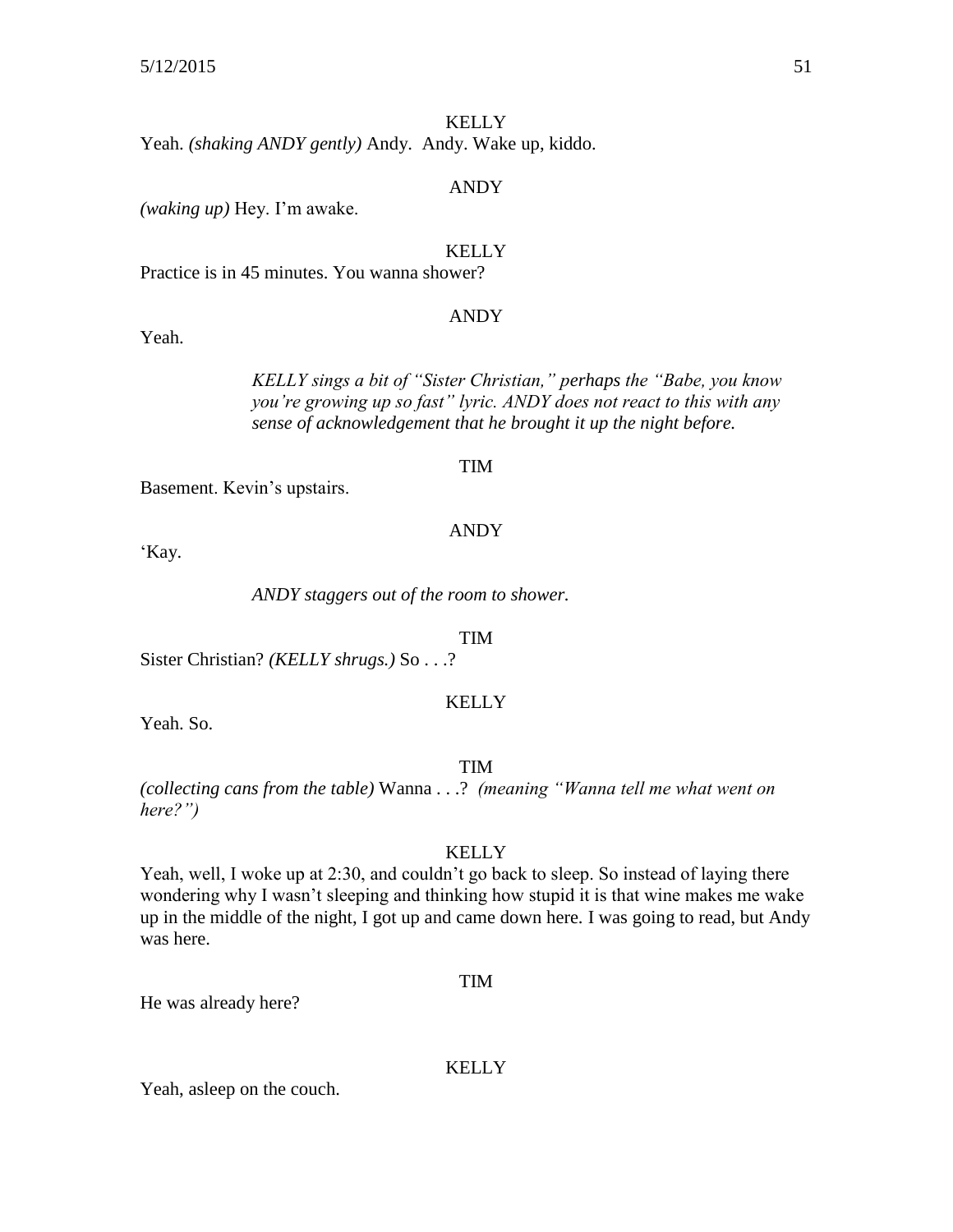| How long had he been here?                                    | <b>TIM</b>   |
|---------------------------------------------------------------|--------------|
| A while, I guess. I don't know, really.                       | <b>KELLY</b> |
| You woke him up?                                              | <b>TIM</b>   |
| I startled him, coming in here.                               | <b>KELLY</b> |
|                                                               | <b>TIM</b>   |
| How did he get in?                                            | <b>KELLY</b> |
| Garage, I guess.                                              | <b>TIM</b>   |
| Yeah. This isn't okay.                                        | <b>KELLY</b> |
| I know.                                                       |              |
| You all right?                                                | <b>TIM</b>   |
| I have a headache. God, it's really bad.                      | <b>KELLY</b> |
| Your head?                                                    | <b>TIM</b>   |
| No. Andy.                                                     | <b>KELLY</b> |
| KELLY leans into TIM who hugs her tightly.                    |              |
| I think he'll be good once he's out of that house. Don't you? |              |
| Maybe.                                                        | <b>TIM</b>   |
| Did Kevin see him?                                            | <b>KELLY</b> |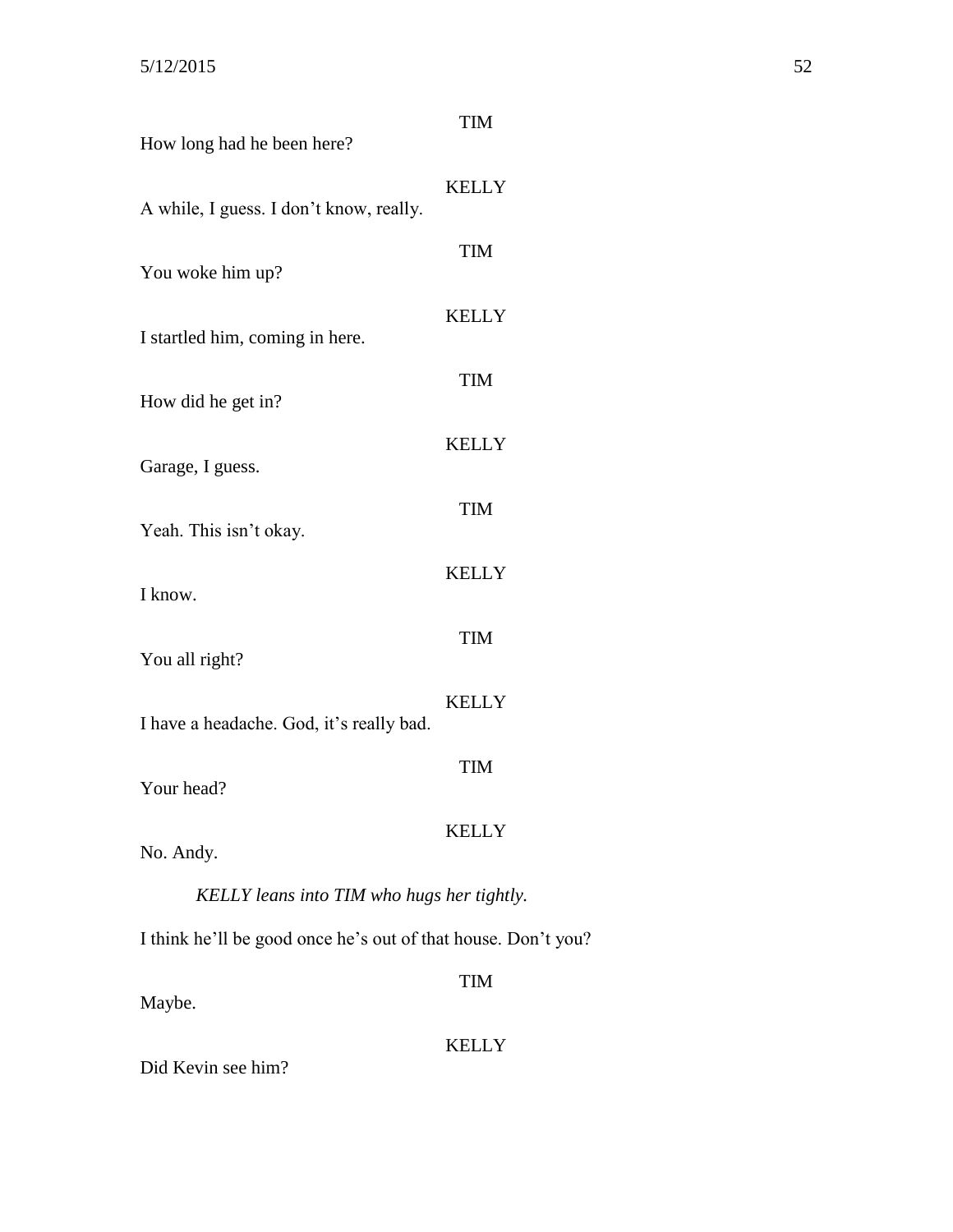I don't think so. I don't think he's come down yet. You should talk to him, though. Kevin.

#### **KELLY**

TIM

I will. You know what's weird? Kevin's such a kid, and Andy's a person. Part of it, I think, is that Kevin is ours, but it's something else too.

Andy has free reign.

#### **KELLY**

No. It's the ... weight of their respective worries. I mean, Kevin's a great kid and he has worked hard to be where he is.

Absolutely.

But he's got tons of support.

#### TIM

That's not a bad thing.

### **KELLY**

Andy has adult-size issues. Death, addiction. I don't know. It's just hard to imagine that they're the same age.

If Andy keeps getting worse—

#### **KELLY**

TIM

TIM

*(ending it)* I know.

### What's on your agenda today?

#### **KELLY**

Laundry, maybe try to find a new area rug and runner for downstairs.

#### TIM

Have you given any more thought to temping?

#### **KELLY**

I can't.

### TIM

TIM

KELLY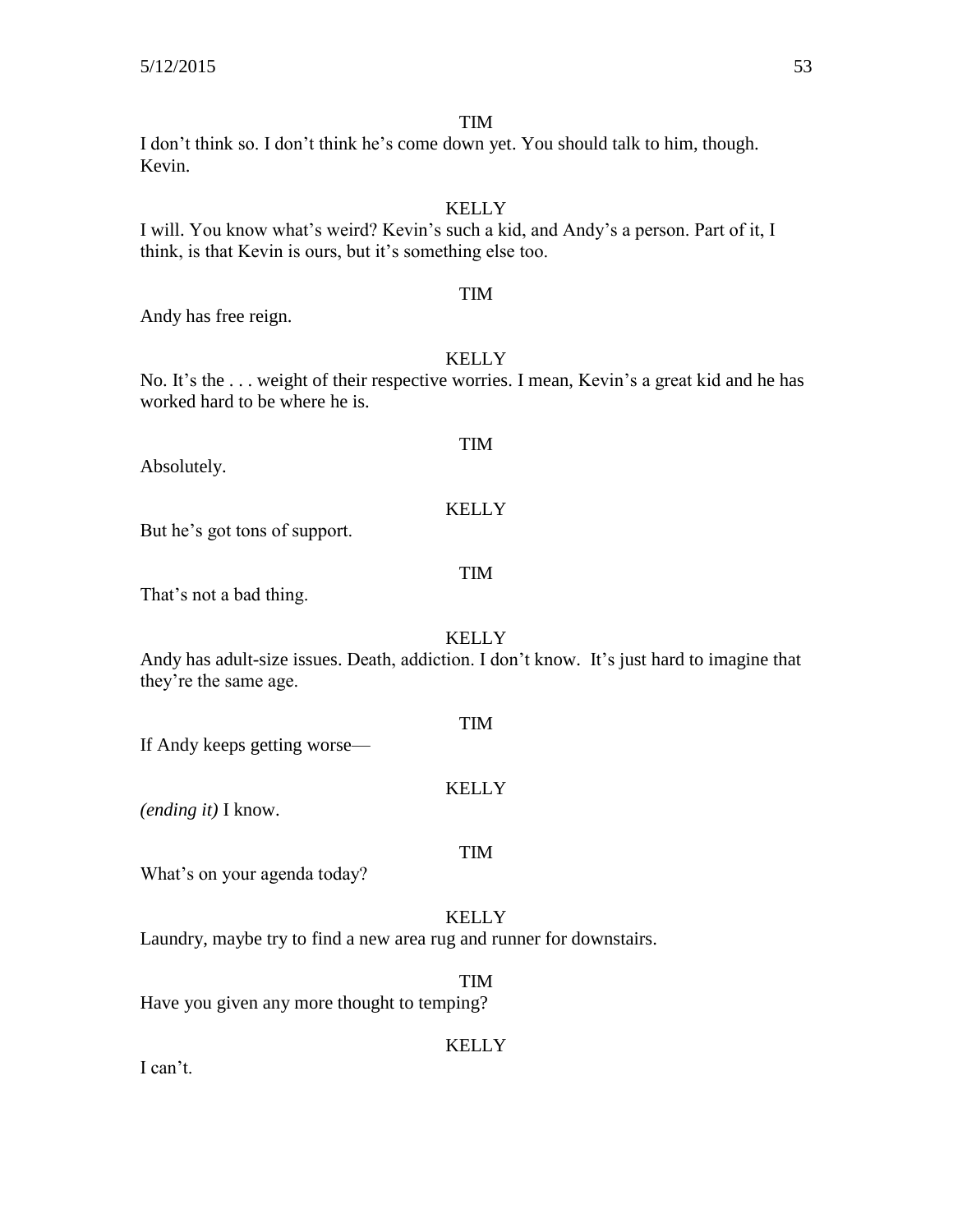Can't think about it or can't temp?

### **KELLY**

Temp. I mean—Come January, February, I'll be happy to go somewhere and do taxes for as long as they'll have me. But I can't go to some rinky dink operation and answer phones for the girl who's out on maternity leave.

#### TIM

I still think it might be worth looking into.

#### **KELLY**

I feel like, if I was to do that, I might as well just work for you.

# Doing what?

#### KELLY

I don't know. If I'm going to make phone calls and do busywork, I might as well help you out.

I'm fine.

#### **KELLY**

Me too.

#### TIM

You just said the other night that you have too much time on your hands. Your grandma's care was taking up some of it, but—

#### **KELLY**

But that ended, I know—but the Kevin Goes to College Project is big, and it's almost over. And honestly, I kind of feel like I need to be available for Andy. I mean, I certainly don't want Kevin taking on that role.

#### TIM

I don't think Kevin wants it.

### **KELLY**

Well, he'd be there for Andy, if he thought Andy needed him.

#### TIM

I don't know.

TIM

TIM

TIM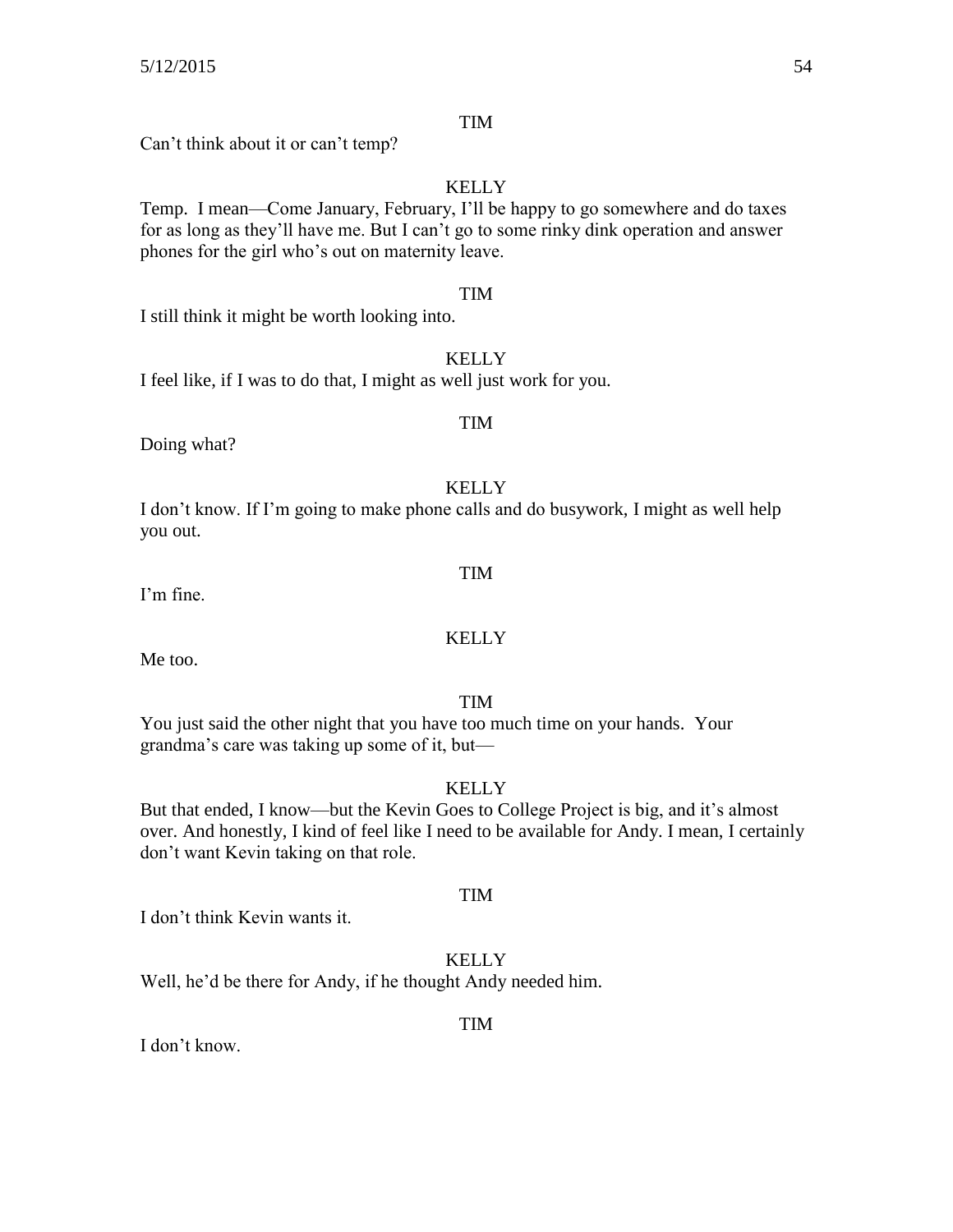Has he said something to you?

TIM

No. I just get the impression that they're not that close anymore. He and Andy.

#### **KELLY**

TIM

I know, but they're still friends.

Sure.

#### **KELLY**

And I know we're not rolling in money, but we can wait a couple of months while this all gets sorted out. I'll get full-time work during tax season. Kevin will make his decision. Andy will not self-destruct. And everything will go back to normal.

#### TIM

I just want you to feel useful. I don't want you to think you have to kill these next few months doing . . . nothing. We can manage without a stay-at-home-mom.

KELLY

I know. But I never got to be that. And it's kind of fun. Couldn't do it forever, but Kevin's gonna leave, and this is kind of my last chance.

I get it.

Good.

Do I need to drive them to practice?

They can take my car.

### KELLY

TIM

TIM

## **KELLY**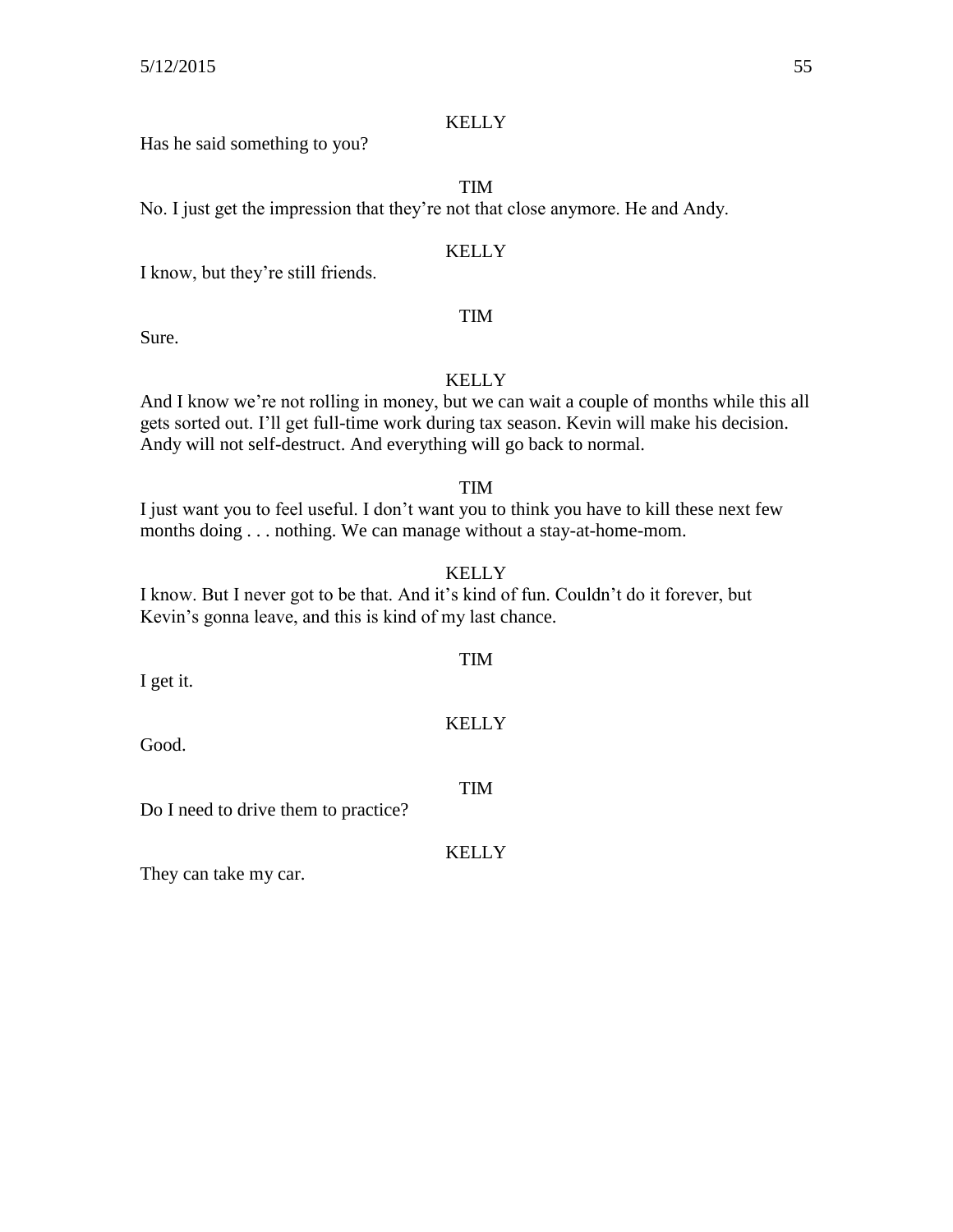*Scene 8. KELLY and ANDY. ANDY is coherent, but under some influence.*

#### **KELLY**

I don't like that you're driving like this.

#### ANDY

I'm fine to drive.

#### **KELLY**

Let's not get in that habit.

#### ANDY

I'm good at forming habits. I have an addictive personality. *(pause, sarcastically)* I wonder where I got that from.

#### **KELLY**

Yeah, me too.

#### ANDY

Kevin's such a good kid. You have such a good kid. You're a good mom. You guys are good parents.

#### **KELLY**

Thank you. I know, I guess.

#### ANDY

That's why you have time to worry about me. Because Kevin's so good. And you don't have a job.

#### KELLY

Right.

#### ANDY

Sorry, was that rude? I can't tell if that was rude.

**KELLY** 

It's just true. *(gets up and pours herself a glass of wine)*

#### ANDY

Would you like a job?

#### **KELLY**

Meh. I don't know. I can't say that I ever really found accounting fulfilling. I am good at it. I was good at it. But I am not longing to go back to it. I kind of feel like a new section of my life is about to start, if I want it to, so maybe I should consider doing something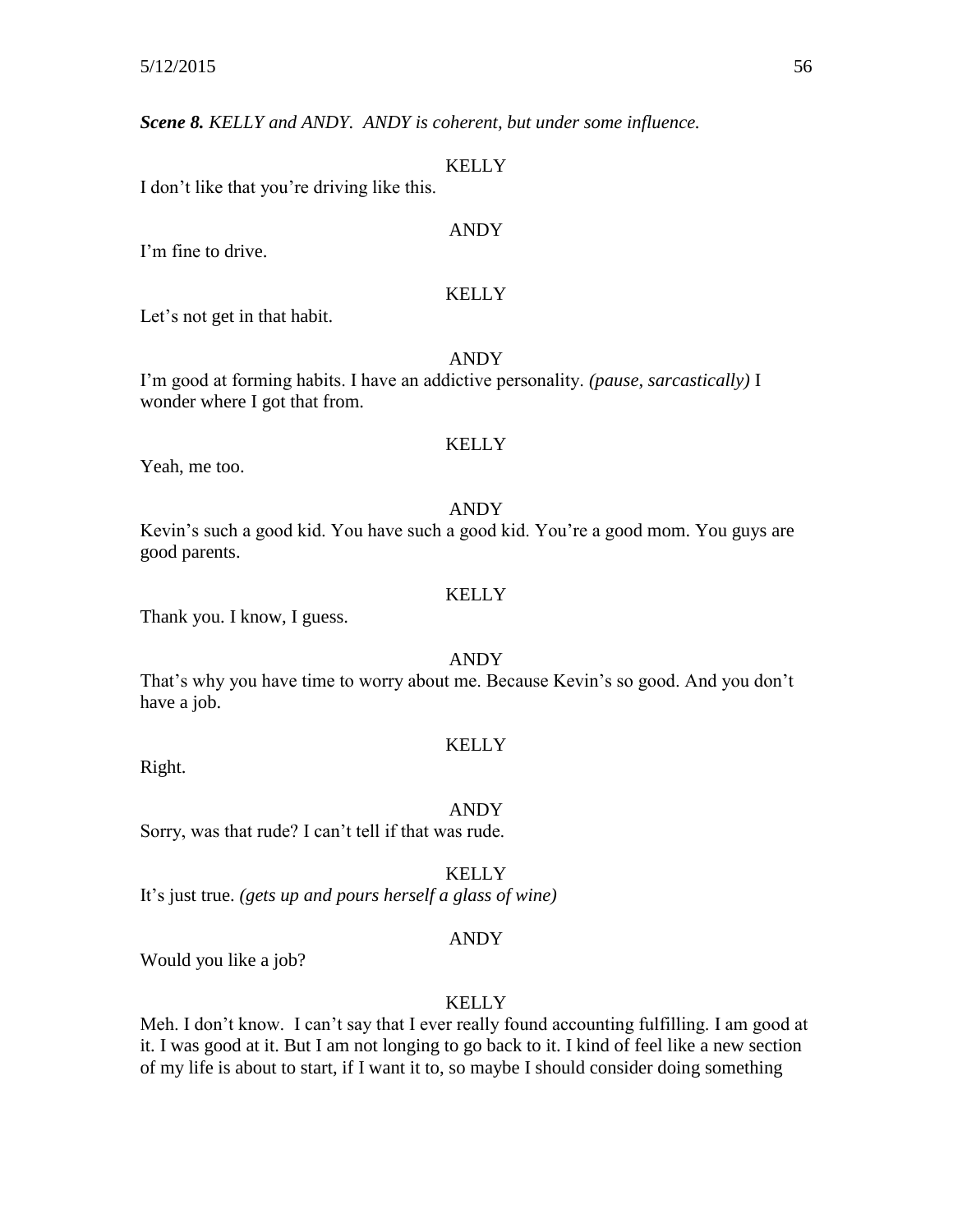else. Maybe I should be a life coach. I think I'd be good at that. Do you think I could do it?*(she has completely lost his attention)* So, where are you at with schools?

| Same as before.                                                                                                              | <b>ANDY</b>  |
|------------------------------------------------------------------------------------------------------------------------------|--------------|
| Which is what? I'm confused about that.                                                                                      | <b>KELLY</b> |
| Me too.                                                                                                                      | <b>ANDY</b>  |
| Have you seen the chart?                                                                                                     | <b>KELLY</b> |
| What?                                                                                                                        | <b>ANDY</b>  |
| The chart I made for Kevin? I'll be right back.                                                                              | <b>KELLY</b> |
| KELLY exits to get the chart, ANDY swigs directly from wine bottle.<br>Twice. KELLY returns with the chart in all its glory. |              |
| Ta-da!                                                                                                                       |              |
| Damn.                                                                                                                        | <b>ANDY</b>  |
| What?                                                                                                                        | <b>KELLY</b> |
|                                                                                                                              | <b>ANDY</b>  |

What was your job before? Teacher? Librarian?

KELLY

*(her tone needs to say: "I just told you this.")* Accountant. I do taxes. Keep books. Stuff like that.

### ANDY

You're . . . really good with markers.

#### KELLY

I like organizing things.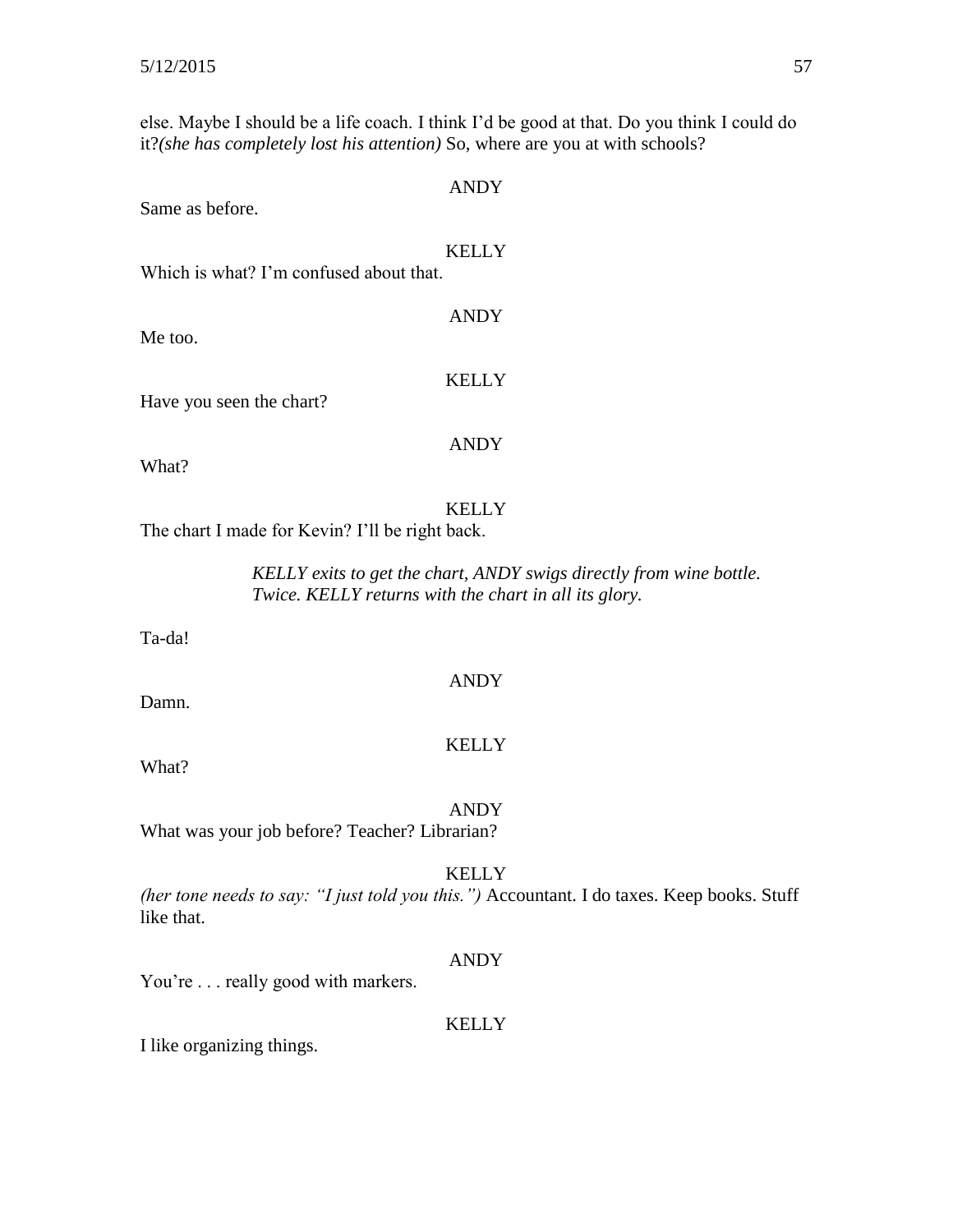| I guess.                       | <b>ANDY</b>  |
|--------------------------------|--------------|
| Want one?                      | <b>KELLY</b> |
| What?                          | <b>ANDY</b>  |
| A chart?                       | <b>KELLY</b> |
| There's not much to put on it. | <b>ANDY</b>  |
| Who cares?                     | <b>KELLY</b> |
|                                |              |

*She grabs a nearby piece of scrap paper, or a notebook.*

Let's rough draft. Who's still calling?

#### ANDY

Trenson and Parker-Bryan. *(A look from KELLY: Yes, and?)* Just those two.

**KELLY** 

We've got some work to do! *(drawing linse down the page)* Get your phone out and let's start gathering info!

#### ANDY

Okay, what do I do?

#### KELLY

Write a text that says who you are, and ask them if they are going to be able to come to the Christmas tournament.

#### ANDY

Who am I asking?

### KELLY

Just make it generic, "Hey, Coach" or whatever. And then, "Hoping you'll have somebody at our tournament next week. I feel like I'm doing really well lately."

#### ANDY

I would never say that.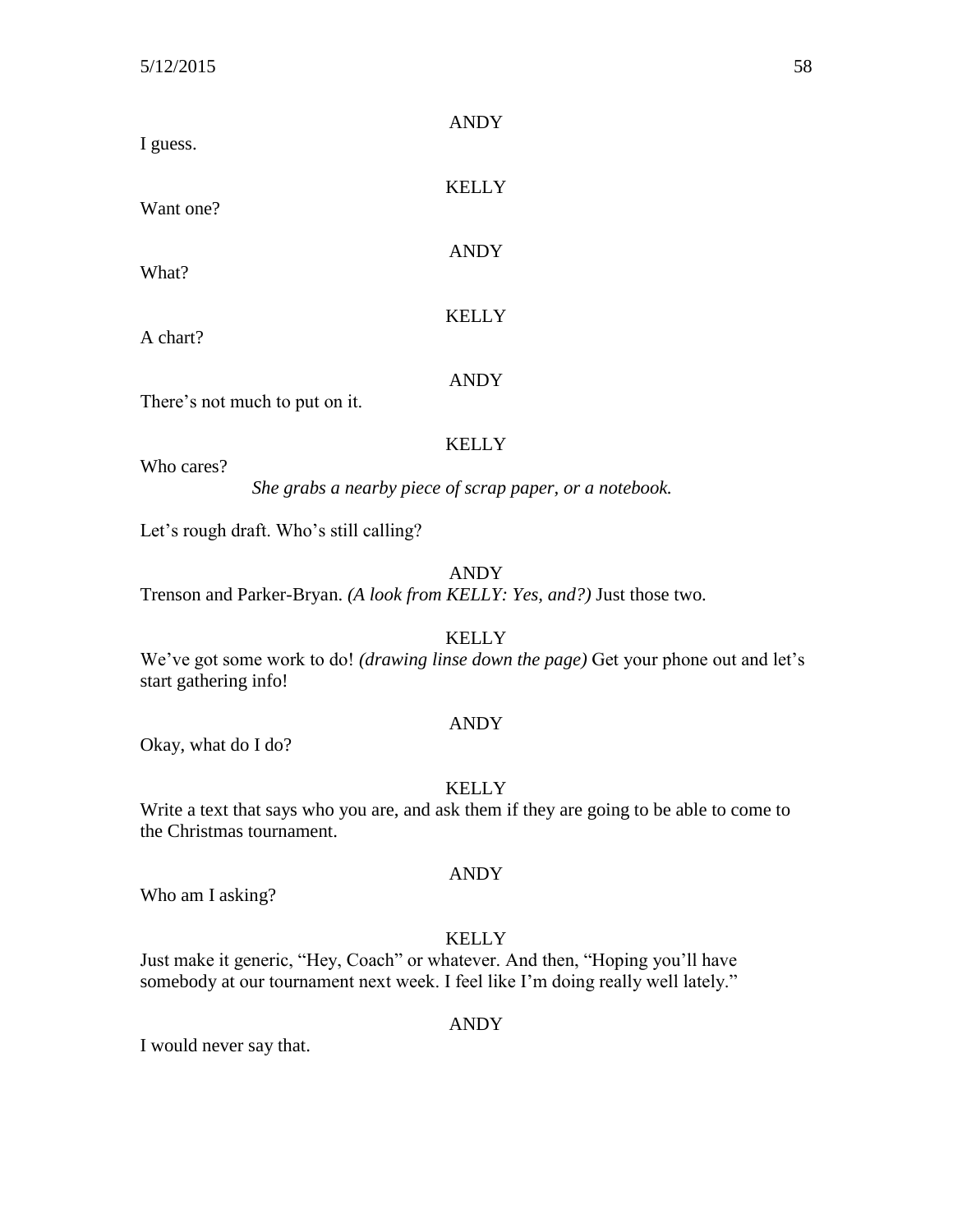| <b>KELLY</b><br>Well, say something that indicates that you're better than you were this summer.                                                                                                                     |
|----------------------------------------------------------------------------------------------------------------------------------------------------------------------------------------------------------------------|
| <b>ANDY</b>                                                                                                                                                                                                          |
| But I'm not. Okay. (typing) This feels super awkward.                                                                                                                                                                |
| <b>KELLY</b><br>Do you want to play next year?                                                                                                                                                                       |
| <b>ANDY</b><br>I think so. (KELLY look: That's not the right answer) Yes, I guess. (KELLY look: Still<br><i>wrong.</i> ) Yes.                                                                                        |
| <b>KELLY</b><br>There we go. (he doesn't resume typing) Do you want me to type it?                                                                                                                                   |
| <b>ANDY</b><br>No, you'll make it bad.                                                                                                                                                                               |
| <b>KELLY</b><br>No, I won't!                                                                                                                                                                                         |
| <b>ANDY</b><br>Did Kevin do this?                                                                                                                                                                                    |
| <b>KELLY</b><br>At the beginning.                                                                                                                                                                                    |
| <b>ANDY</b><br>Which was when, for him?                                                                                                                                                                              |
| <b>KELLY</b><br>Middle of sophomore season.                                                                                                                                                                          |
| <b>ANDY</b><br>So, I'm literally two years late.                                                                                                                                                                     |
| <b>KELLY</b><br>Right now is the earliest it'll ever be.<br>He types for a moment. She ditches the scrap paper and gets a fresh poster<br>board from a cabinet or closet. She starts the "column-ing" of the poster. |

Let's do this for real.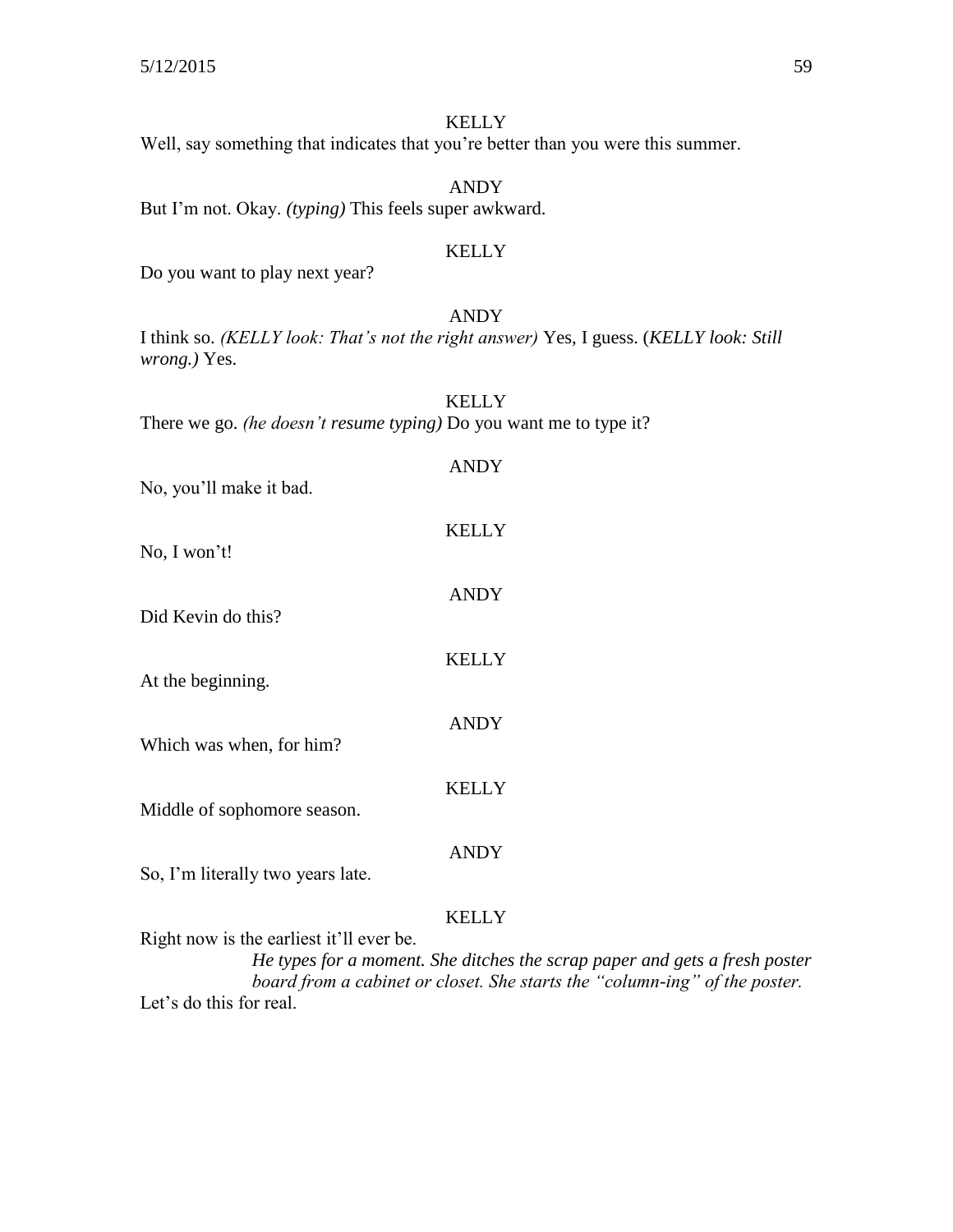#### ANDY

Okay. *(reading)* "Hey, Coach, it's Andy Conrad. Hoping to see you next week at the Christmas tourney. My game has progressed a lot since summer." Oh, God, I sound like a loser.

#### **KELLY**

You sound like someone who cares.

#### ANDY

I can't even send this.

#### KELLY

Yes! You can! What do you care? You don't have to watch them react to it. They will either say "Good to hear from you, see you soon," or they'll say "All of our coaches are traveling next week, but best of luck in the tournament."

#### ANDY

I don't know.

#### KELLY

*(showing the progress of the chart)* Look. It's happening. Get pumped. Send it to the two that have still been contacting you first. Parker-Bryan and . . .?

#### ANDY

Trenson.

#### **KELLY**

Yes. Send. Now.

*He does.*

That wasn't even hard. I'm going to go get the marker bin. *She exits, he swigs more wine. ANDY's phone, text noise. KELLY returns with markers.*

What's that?

#### ANDY

Coach Brewster from Trenson. They're coming.

#### **KELLY**

Awesome. Pick out a color for Trenson.

#### ANDY

They're the Tigers, so orange.

#### **KELLY**

Great. Get their athletic site up on your phone.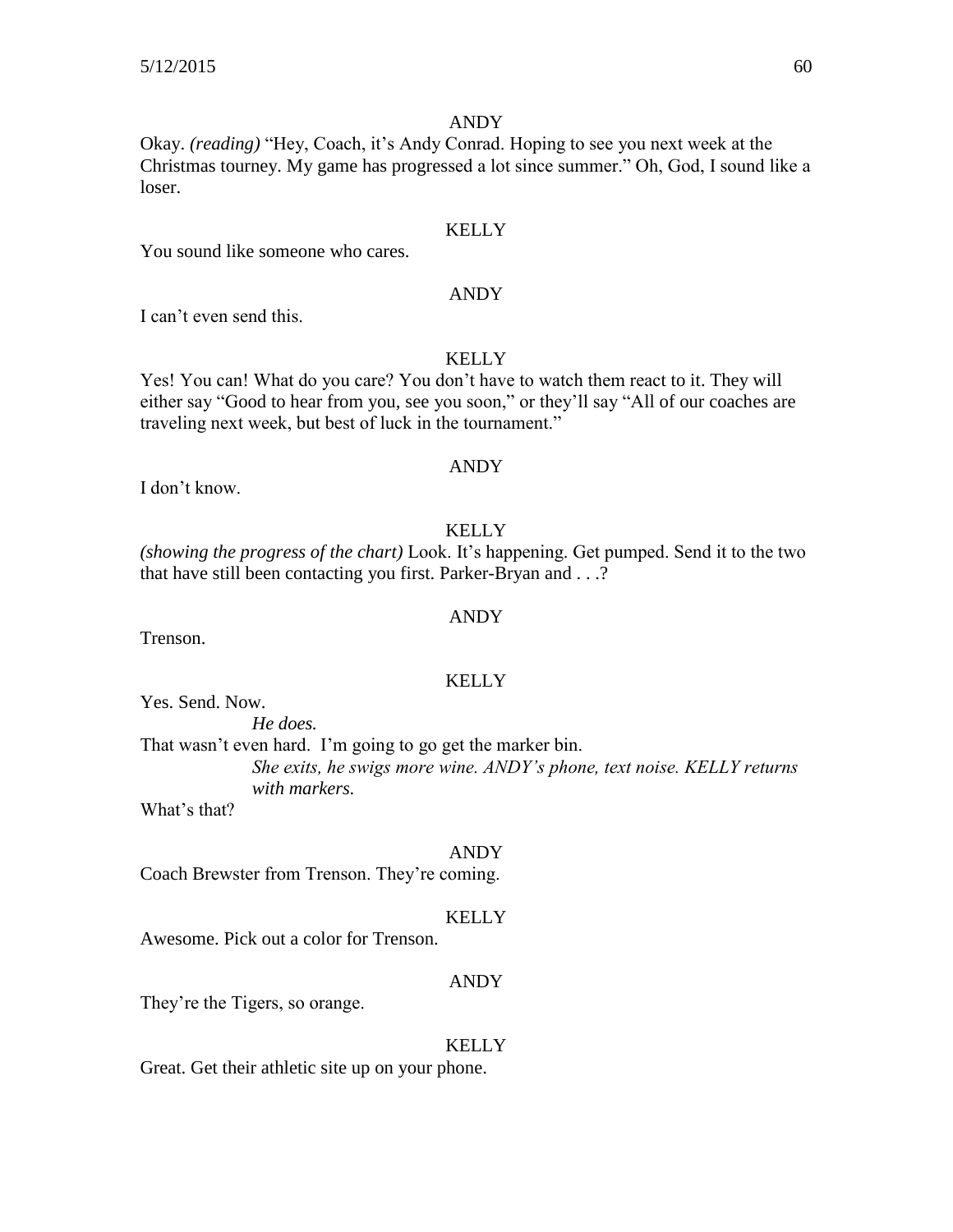*ANDY's phone, text noise. An inquiring look from KELLY.*

#### ANDY

P-B is coming too. *(reading)* "Looking forward to seeing you play and catching up."

#### **KELLY**

That's awesome. Who else is in your phone?

#### ANDY

Nobody else has called me since the Thanksgiving tournament.

#### **KELLY**

So what? Send it to everyone you've got.

#### ANDY

That's weird.

### **KELLY**

I don't want you sitting in the stands next year watching a basketball game and wondering if you could've been on the court if you'd sent one more text. Do you want me to do it?

#### ANDY

Yes.

*Hands her his phone.* They're all under "Coach" whoever and the name of the school. This is so— *(embarrassing.)*

#### **KELLY**

Stop it. It will be over in a minute. Finish the squares on the chart.

*A moment of silent work while KELLY texts and ANDY draws.*

### ANDY

There.

### **KELLY**

Fill in Trenson in orange. *Another moment of work.* There you go. All sent.

Okay.

### **KELLY**

ANDY

Get ready to tell me about Trenson.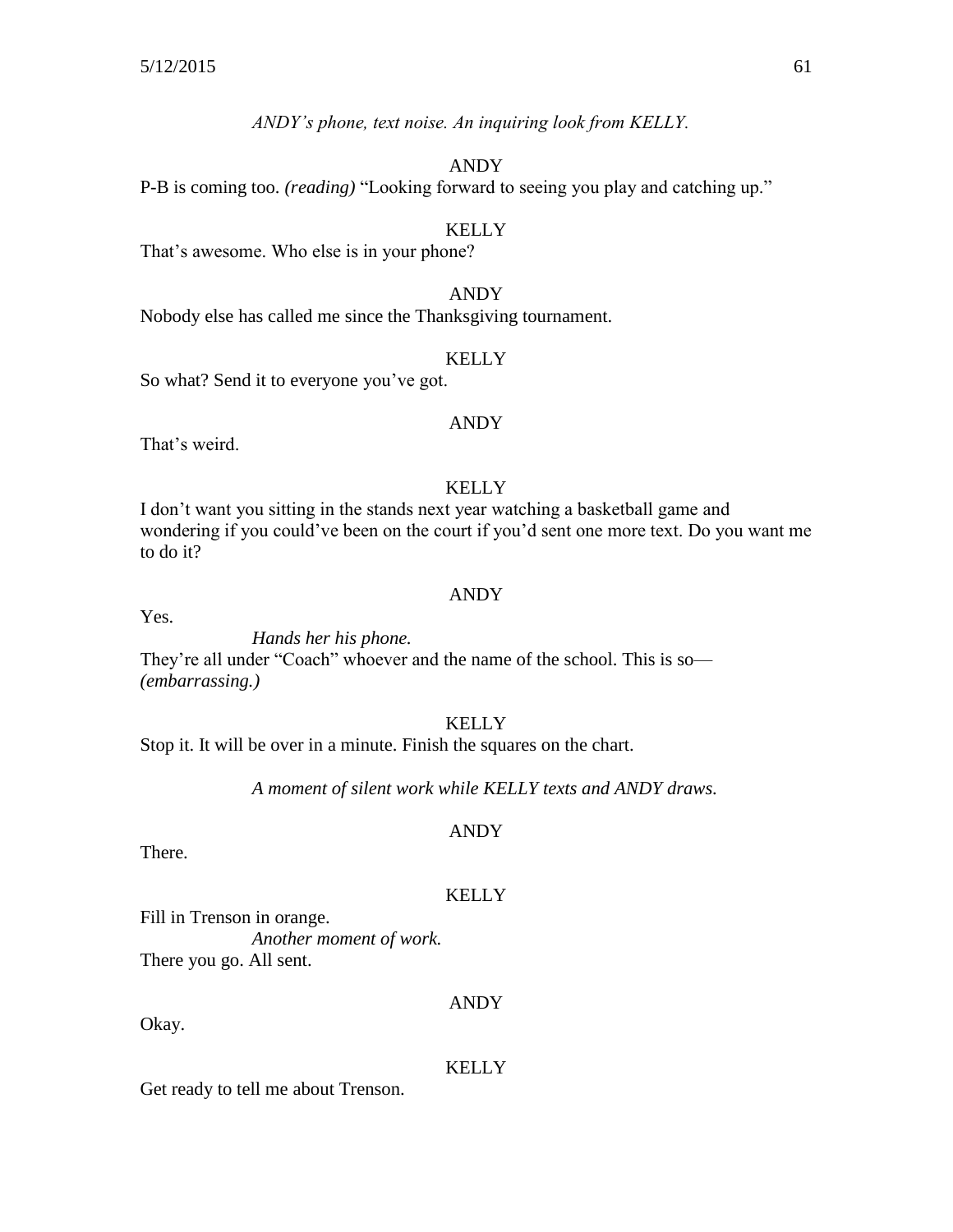| Ready.                                                            | <b>ANDY</b>  |
|-------------------------------------------------------------------|--------------|
| Division?                                                         | <b>KELLY</b> |
|                                                                   | <b>ANDY</b>  |
| Three.                                                            | <b>KELLY</b> |
| Mascot? Tigers. Conference?                                       | <b>ANDY</b>  |
| Uhhhhh Mid Metro.                                                 |              |
| Okay. Win-loss record from last year?<br>ANDY's phone text noise. | <b>KELLY</b> |
| Who's that?                                                       |              |
| You look.                                                         | <b>ANDY</b>  |
| Coach Gray from Hedley?                                           | <b>KELLY</b> |
| Yeah.                                                             | <b>ANDY</b>  |
| They won't be there.                                              | <b>KELLY</b> |
| See?!?                                                            | <b>ANDY</b>  |
| Win-loss record for Trenson.                                      | <b>KELLY</b> |
| (fiddles with his phone) Last year they were 10 and 22.           | <b>ANDY</b>  |
| Yeesh.                                                            | <b>KELLY</b> |
| Yeah.                                                             | <b>ANDY</b>  |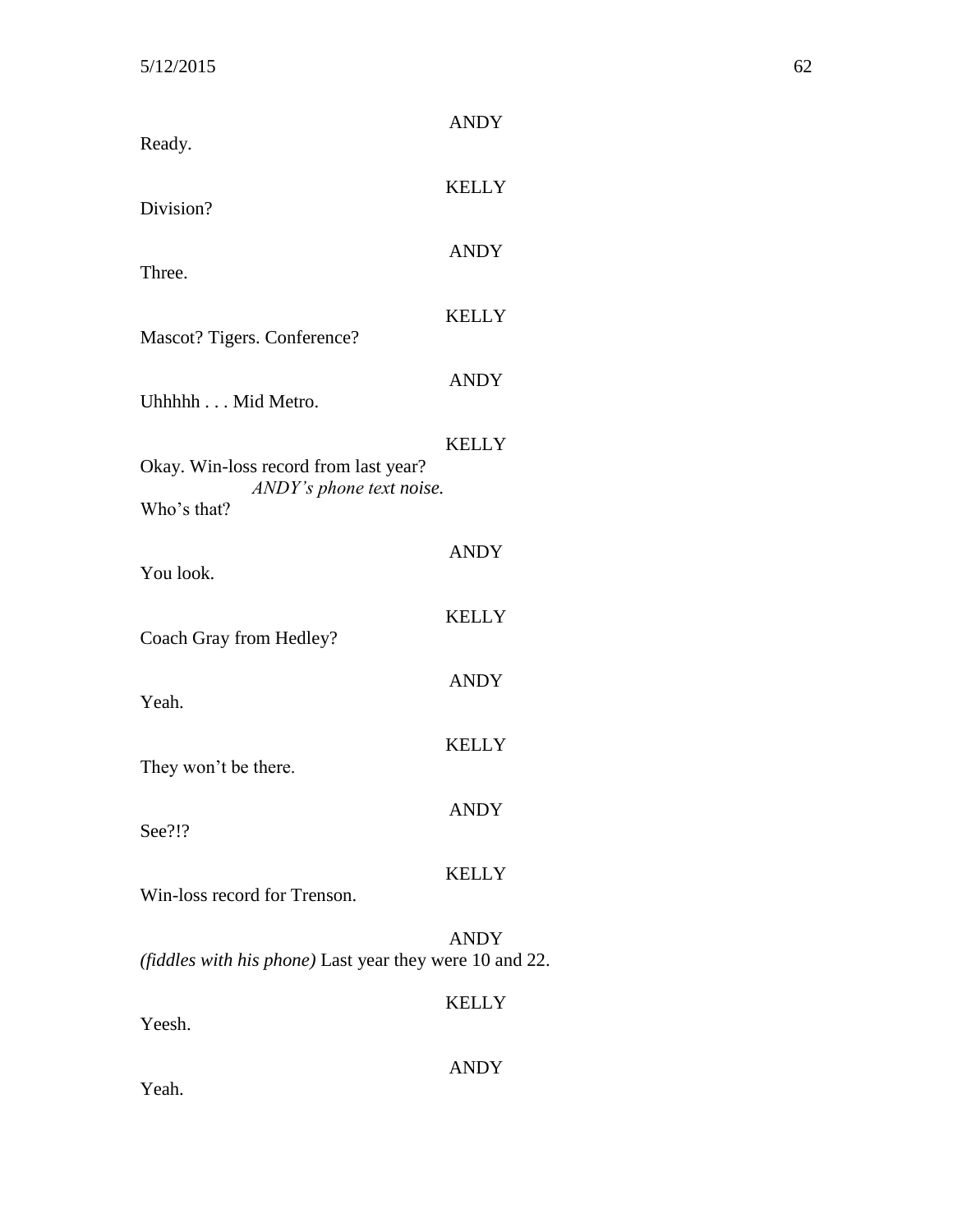Okay. What town is it in?

*ANDY's phone, text noise.*

#### ANDY

I can't.

#### KELLY

*(reading from phone)* Coach Jarvis from Phillips. They're coming!

ANDY

What?!? *(he grabs the phone)* They're coming to see another kid, on another team.

KELLY

When they're there to see that kid, make them watch you. *(ANDY rolls his eyes.)* Where is Trenson?

> *Scene ends with ANDY scrolling on his phone and KELLY marking up the chart.*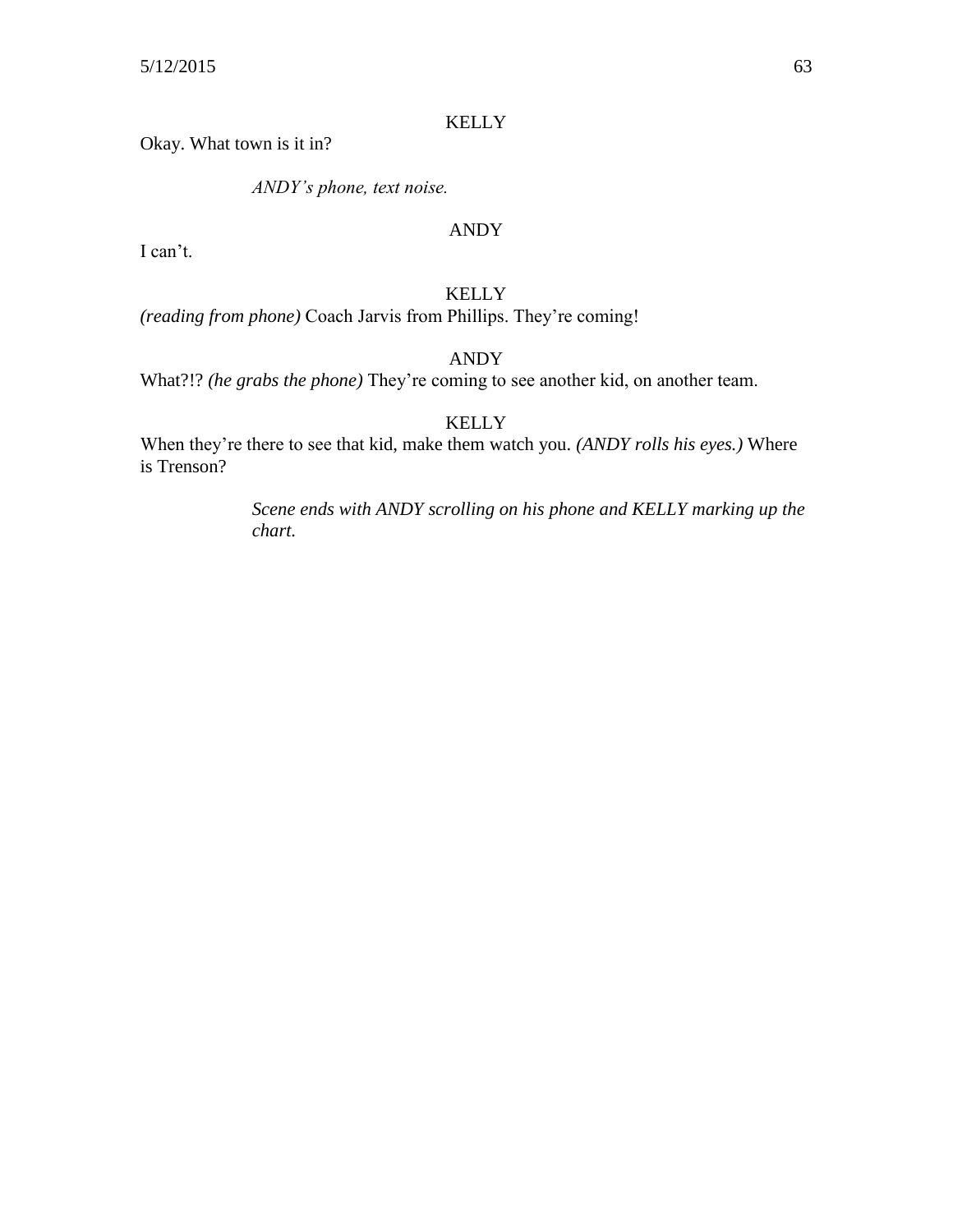*Scene 9. KELLY and TIM.*

#### KELLY

My God, that was awful.

### TIM

What happened to getting better every week?

#### **KELLY**

TIM

Thank God there were no coaches there. Nobody important, anyway.

That we know of.

#### **KELLY**

Jeez.

#### TIM

If there were coaches, good for Andy.

#### **KELLY**

Yeah. Andy had a game! Nice for a kid to get that once, to be "the man." But I didn't see any. Coaches. Thank God.

TIM You think the bus is back at the school yet?

#### **KELLY**

No. Will be soon, though.

#### TIM

Think he'll be okay to drive home?

#### **KELLY**

Yeah. I mean, it's not like someone died. He had a bad game.

TIM

He could do nothing right. That was his worst game, right?

### **KELLY**

I mean . . . *(hands TIM her phone, presumably the games stats are displayed there.)*

#### TIM

He shot 12% from the field? That's terrible.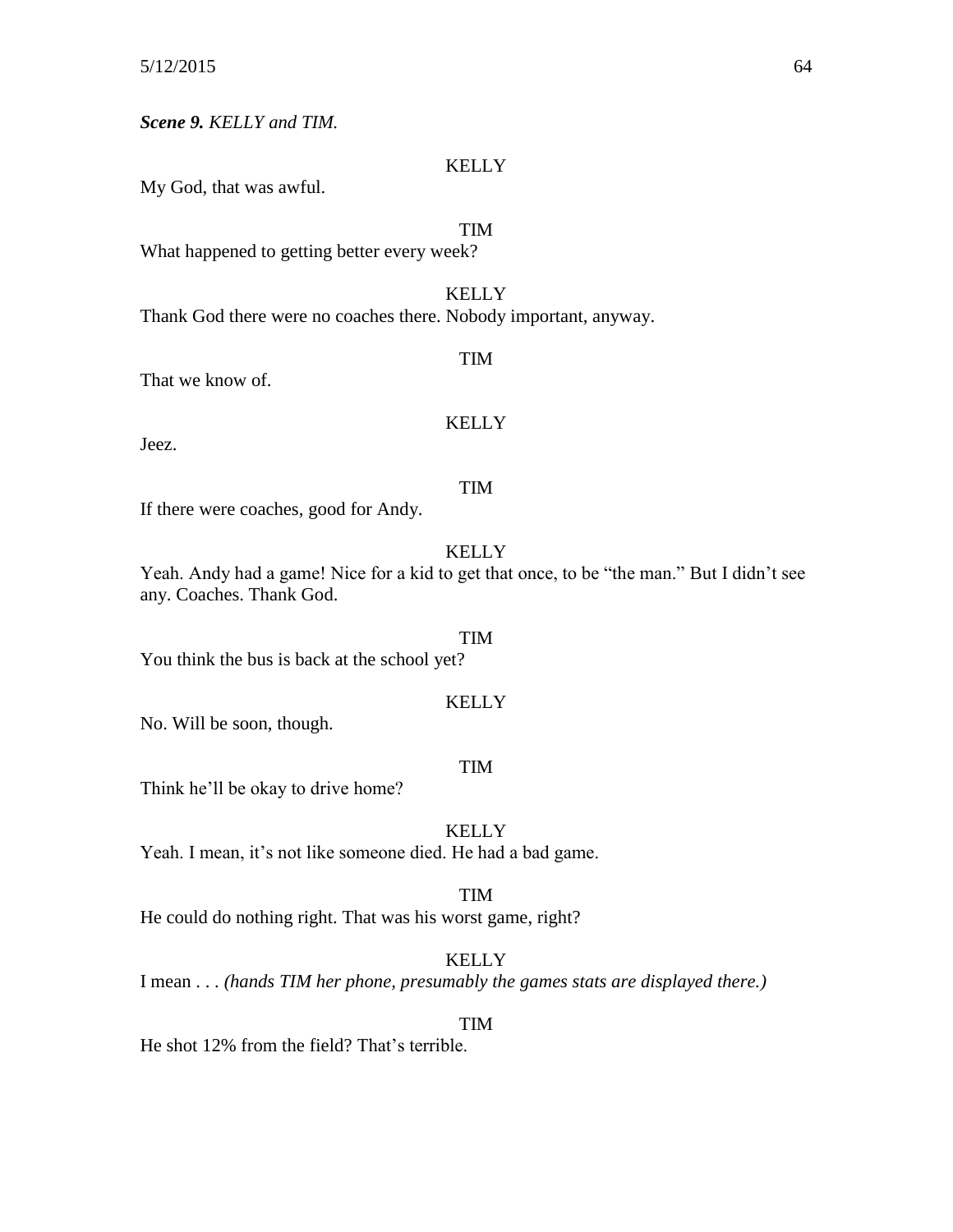Didn't stop him from shooting, though.

#### TIM

**KELLY** 

No, it did not.

#### **KELLY**

I think that was, quantifiably, the most terrible game Kevin's ever played—and I'm counting fourth grade when he scored for the wrong team.

#### TIM

Was he upset about something? Distracted?

#### **KELLY**

No. Not that I know of, anyway.

#### TIM

He seemed okay this afternoon?

#### **KELLY**

I didn't see him. I saw him before school.

TIM

You think something happened? It was like he wasn't even there.

#### KELLY

I don't know.

TIM I can't believe they left him in as long as they did.

**KELLY** Who else could've gone in? Joe's foot's in a boot.

#### TIM

You think he'll even start on Friday?

#### **KELLY**

Tim. Kids have bad games. Kevin's not gonna lose his spot because of one night. Maybe he didn't sleep well. Did he eat enough?

TIM

He's 18. At some point he needs to take control of those things.

#### **KELLY**

I know. I'm just asking . . . trying to figure out why he'd . . . suck so bad.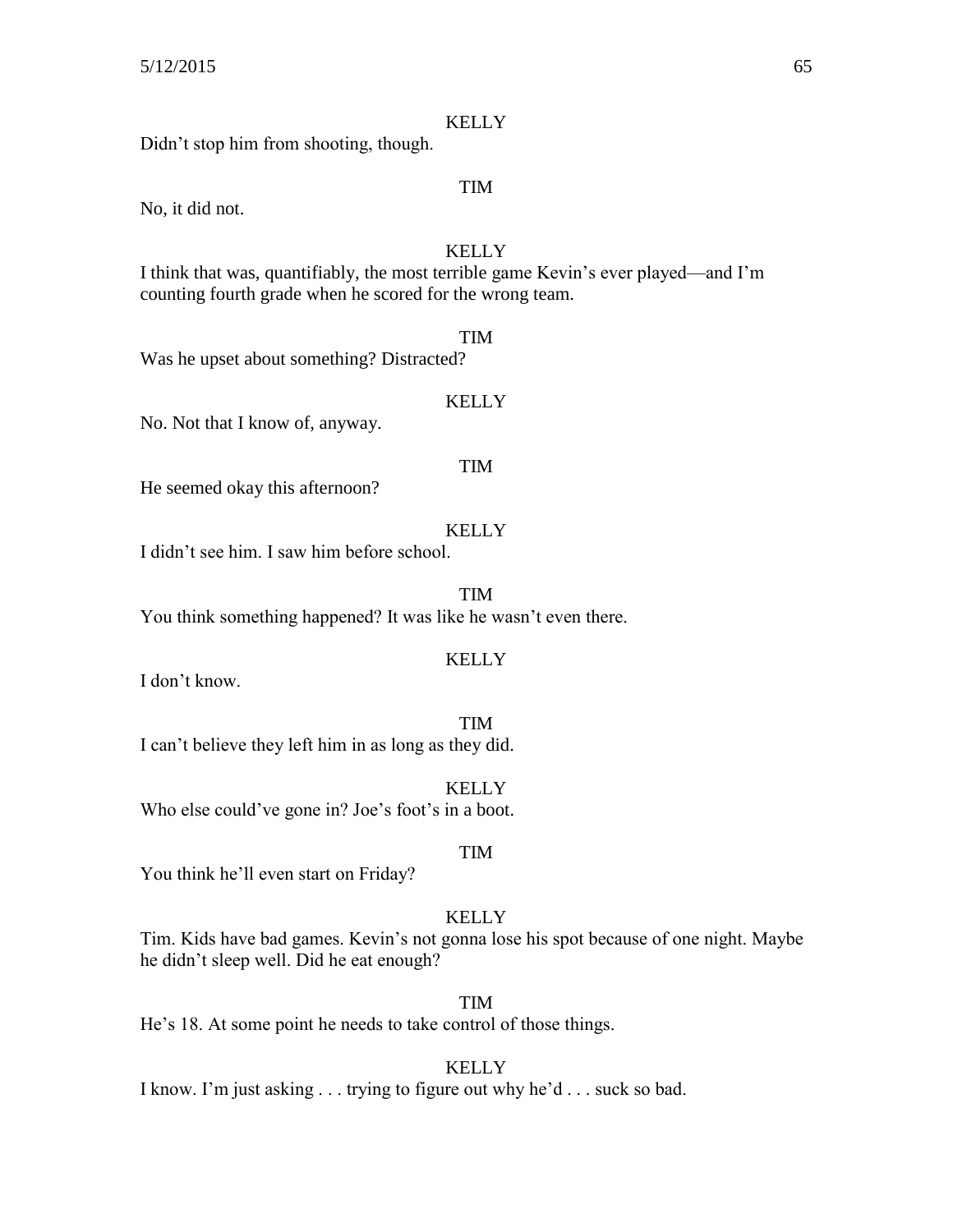#### TIM

At one point, I thought he might have gone blind.

**KELLY** 

*(laughing)* Wow. Let's get everything awful out before he gets home.

#### TIM

That was the worst thing I've ever seen.

#### KELLY

Kevin was a liability.

TIM

I was somewhat embarrassed. And I'm embarrassed that I was embarrassed.

#### **KELLY**

Me too. On all of it. But sometimes I couldn't even look. In the third quarter I pretended to have to write an important email so I could look at my phone for a while.

*KELLY's phone, text noise.*

#### TIM

Kevin?

#### **KELLY**

Andy. He wants to know if he can come over.

#### TIM

I can't. We can't be congratulating Andy on his show. I mean . . .

#### **KELLY**

The kid put on a clinic. And with the baggage he's got.

#### TIM

**KELLY** 

Tell him no. Tonight's not a good night.

### Probably not.

#### TIM

Not tonight. Let's take care of our own kid.

#### **KELLY**

Our Kevin.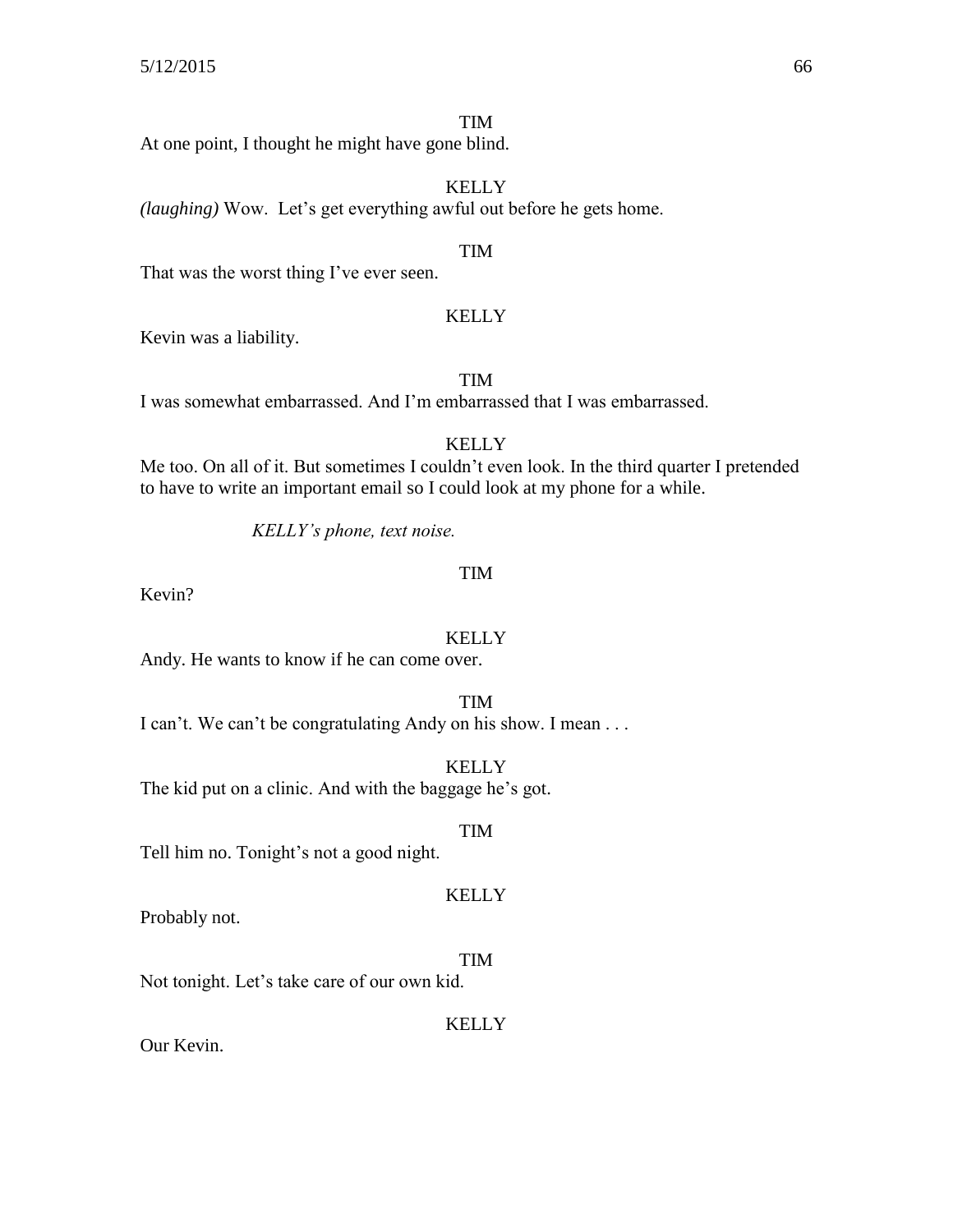### TIM

*(chuckling)* Our own miserable failure.

KELLY *(joining him)* Yes. Our own uncoordinated, clumsy scrub.

*Sound of garage door opening.*

And there he is.

#### KELLY

TIM

*(practicing)* Hey, bud, tough one.

TIM *(same)* Everybody has an off night. And we still love you?

#### KELLY

But we won't if you play like that again?

#### TIM

Wow.

### KELLY

*(laughing)* Can you think of somewhere else you can sleep tonight?

#### TIM

*(same)* You're no longer welcome here.

*They compose themselves in anticipation of Kevin's entrance.*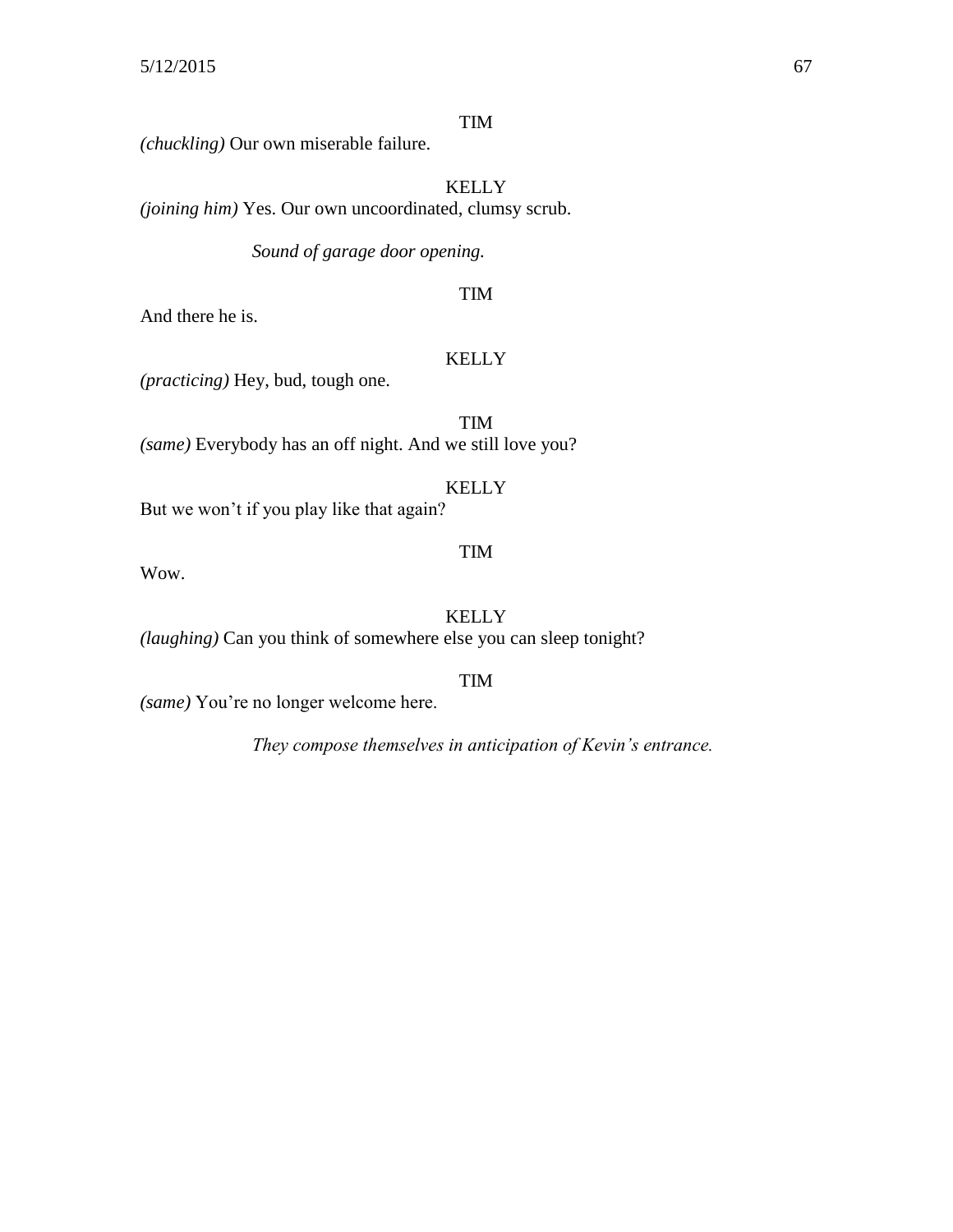*Scene 10. The kitchen, late that night. KELLY and ANDY—sober.*

**KELLY** So there were coaches there? Division I coaches?

#### ANDY

Yeah. I didn't know it!

#### **KELLY**

Who?

#### ANDY

A few mid-majors, you know? I mean Izzo wasn't there, or Coach K. But some pretty decent programs. No one even knew it.

#### **KELLY**

ANDY

**KELLY** 

ANDY

That's . . . *(crazy)*

ANDY They didn't even sit in the coach's section. They were, like, in cognito.

**KELLY** Who were they there to see? I mean, no offense.

Oh, not me! Not me, for sure!

Shhhhh.

Why?

#### **KELLY**

We just need to keep it down. Tim's asleep, and Kevin, obviously, is crabby. I just don't want to wake anybody up. It's late.

Sure.

# ANDY

#### KELLY

So they came to see who?

#### ANDY

I think that Adams kid—number 7 on St. Steve's? And, I think, Kevin.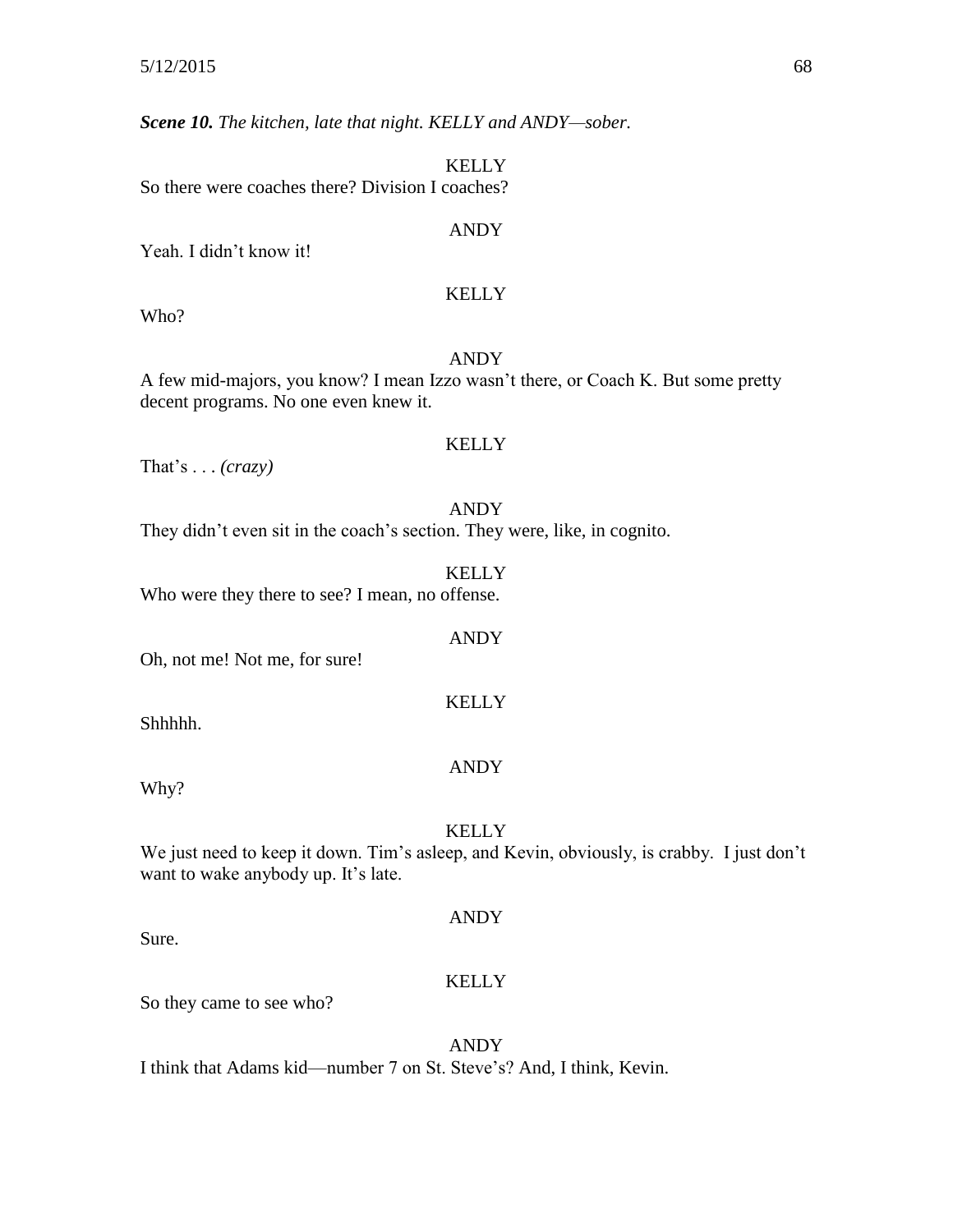God dammit. Great for you, though.

ANDY

Thanks. I mean, I don't think I ever played better. Coach said I might get a call.

#### KELLY

Really?

#### ANDY

That's what he said.

#### **KELLY**

That's great. That's . . . great. Was your dad there?

#### ANDY

No. Maybe that's why I did so good. I wasn't worried about him showing up. He's helping his brother fix a truck or something, like for his business, my uncle's.

Oh.

# ANDY

**KELLY** 

He was out of town, overnight. It's terrible, but I was happy. I feel bad about that.

#### KELLY

I don't think you need to.

#### ANDY

I'm not a good son.

#### **KELLY**

*(getting a beer from fridge)* Don't start that again.

#### ANDY

What? I mean it. Good kids don't think bad about their parents. They aren't glad when their parents go away.

#### KELLY

People feel relief when pressure is relieved. *(beer)* Do you want one of these?

#### ANDY

Yes.

#### **KELLY**

*(handing him a beer)* Don't feel guilty for doing well.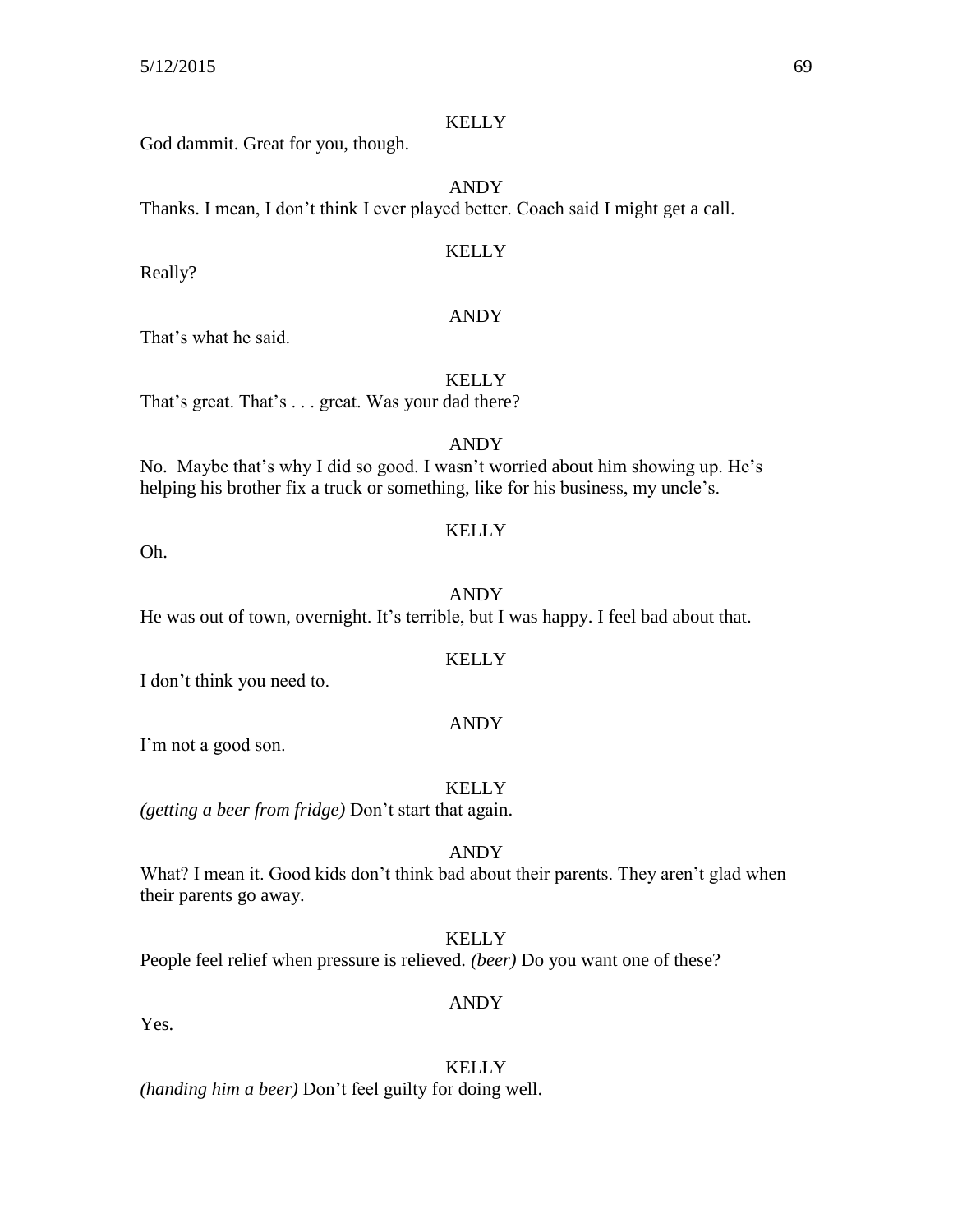### ANDY

I'm trying not to.

### KELLY

Kevin's looking forward to Friday. He's been doing all kinds of positive imaging, do you know what that is? I think he wants to redeem himself.

| He doesn't have to.                                                  | <b>ANDY</b>  |
|----------------------------------------------------------------------|--------------|
| He hasn't been good.                                                 | <b>KELLY</b> |
| He's been okay.                                                      | <b>ANDY</b>  |
| But not great.                                                       | <b>KELLY</b> |
| He had a bad game. And we still won.                                 | <b>ANDY</b>  |
| Thanks to you.                                                       | <b>KELLY</b> |
| Really? You think?                                                   | <b>ANDY</b>  |
| Who else?                                                            | <b>KELLY</b> |
| Cheers. Each takes a sip. Sound of garage door opening.              |              |
| Oh, gimme that.                                                      |              |
| She takes both beers and hides them somewhere—in a cabinet? Behind a |              |

*computer? TIM enters.*

Hey!

Hey! What's up? Hey, Andy.

ANDY

TIM

Hey.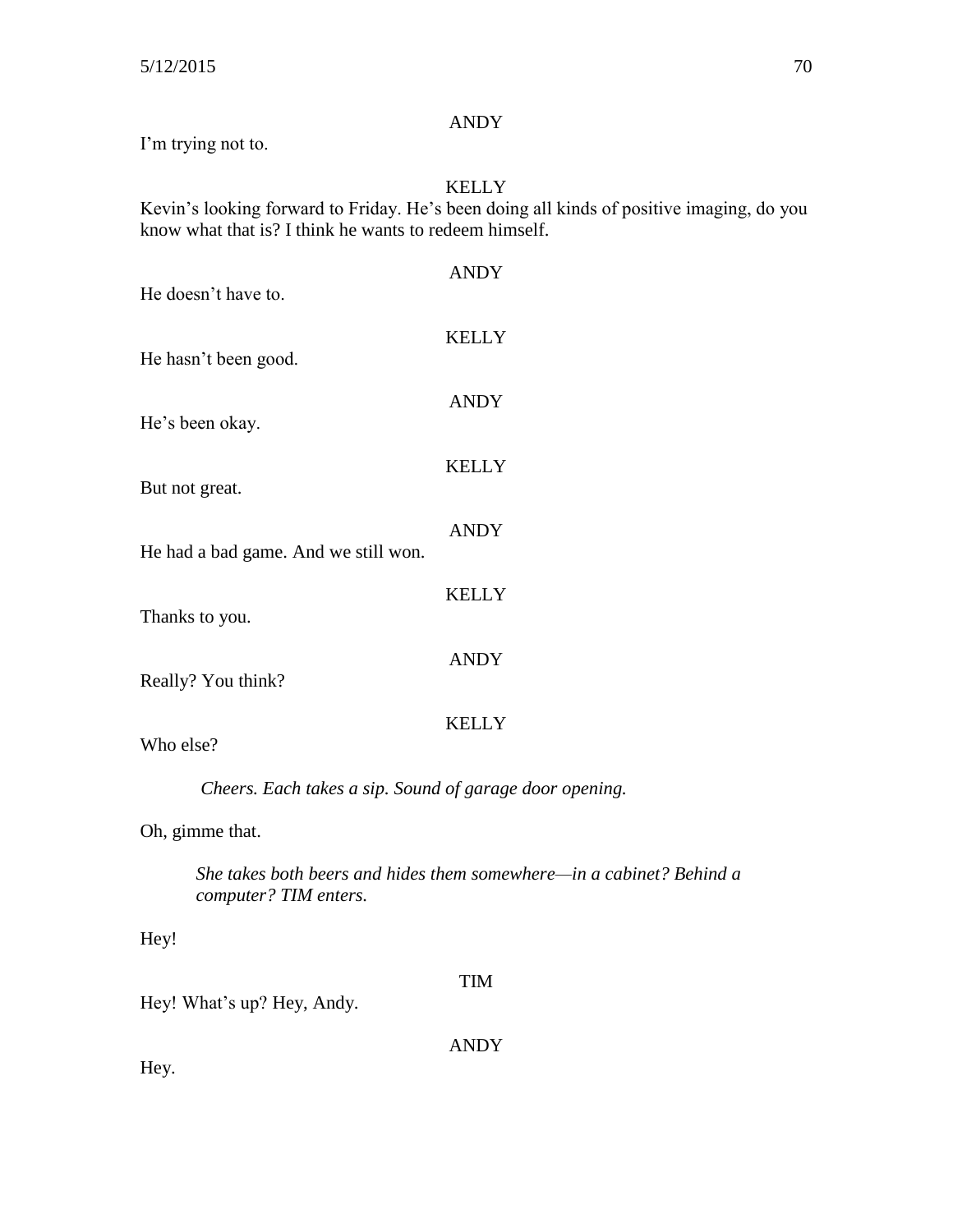| <b>KELLY</b><br>I thought you were in bed.                                                                    |
|---------------------------------------------------------------------------------------------------------------|
| <b>TIM</b><br>No.                                                                                             |
| <b>KELLY</b><br>The bedroom door was shut.                                                                    |
| <b>TIM</b><br>I left this drive at the office. (maybe waves a USB) I needed it. (to ANDY) What's going<br>on? |
| <b>ANDY</b><br>Not much.                                                                                      |
| <b>TIM</b><br>Kevin asleep?                                                                                   |
| <b>KELLY</b><br>Yeah.                                                                                         |
| <b>TIM</b><br>Great game tonight. I mean                                                                      |
| <b>ANDY</b><br>Thanks.                                                                                        |
| <b>TIM</b><br>You put on a show.                                                                              |
| <b>ANDY</b><br>Didn't mean to.                                                                                |
| <b>TIM</b><br>No, we needed it.                                                                               |
| <b>KELLY</b><br>Andy said some coaches were there. Some mid-majors.                                           |
| TIM<br>Yeah?                                                                                                  |
| <b>ANDY</b><br>Yeah. That's what Coach said.                                                                  |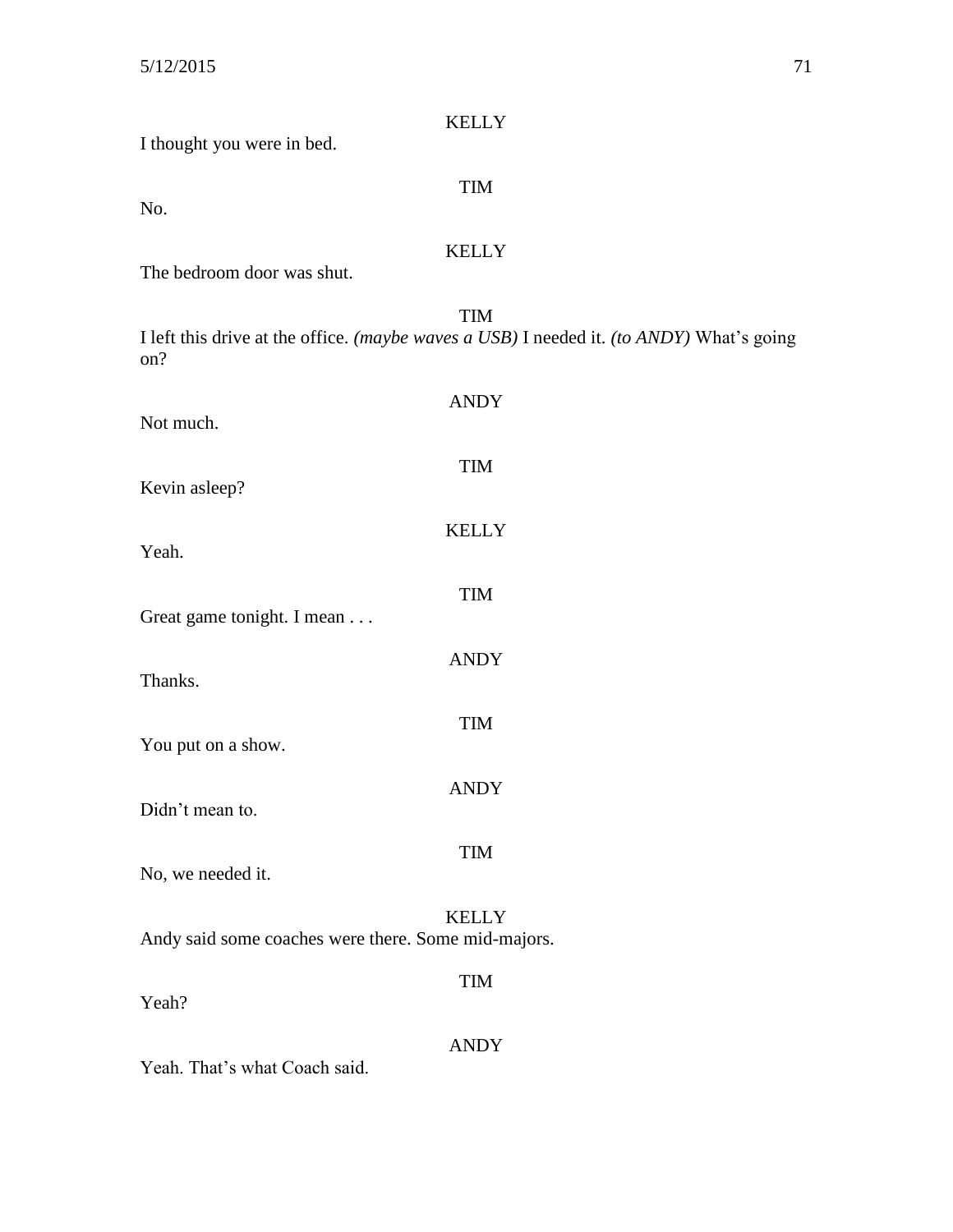Cool.

|                                           | ANDY       |
|-------------------------------------------|------------|
| Coach is going to make some calls for me. |            |
| Really?                                   | <b>TIM</b> |

#### You didn't tell me that.

ANDY I know. I just . . . it's not that big of a thing. I mean, he said he'd reach out, see if he could get any interest going, make a connection, whatever.

That's great.

#### KELLY

TIM

Why didn't you say that before?

#### ANDY

I don't know. I mean, Kevin had a rough game and I didn't want to, like, brag about it, or whatever. It just felt weird.

#### KELLY

Kevin will be fine.

### ANDY

I know.

**KELLY** 

I mean, he's got two coaches coming on Friday. He'll be back to normal.

Probably. He'll be great!

#### KELLY

ANDY

Probably?

ANDY

I just . . . I mean . . . He'll be great, more than likely. *(Their faces demand more.)* He can be, like a lot of the time, great. So he will be on Friday.

### TIM

KELLY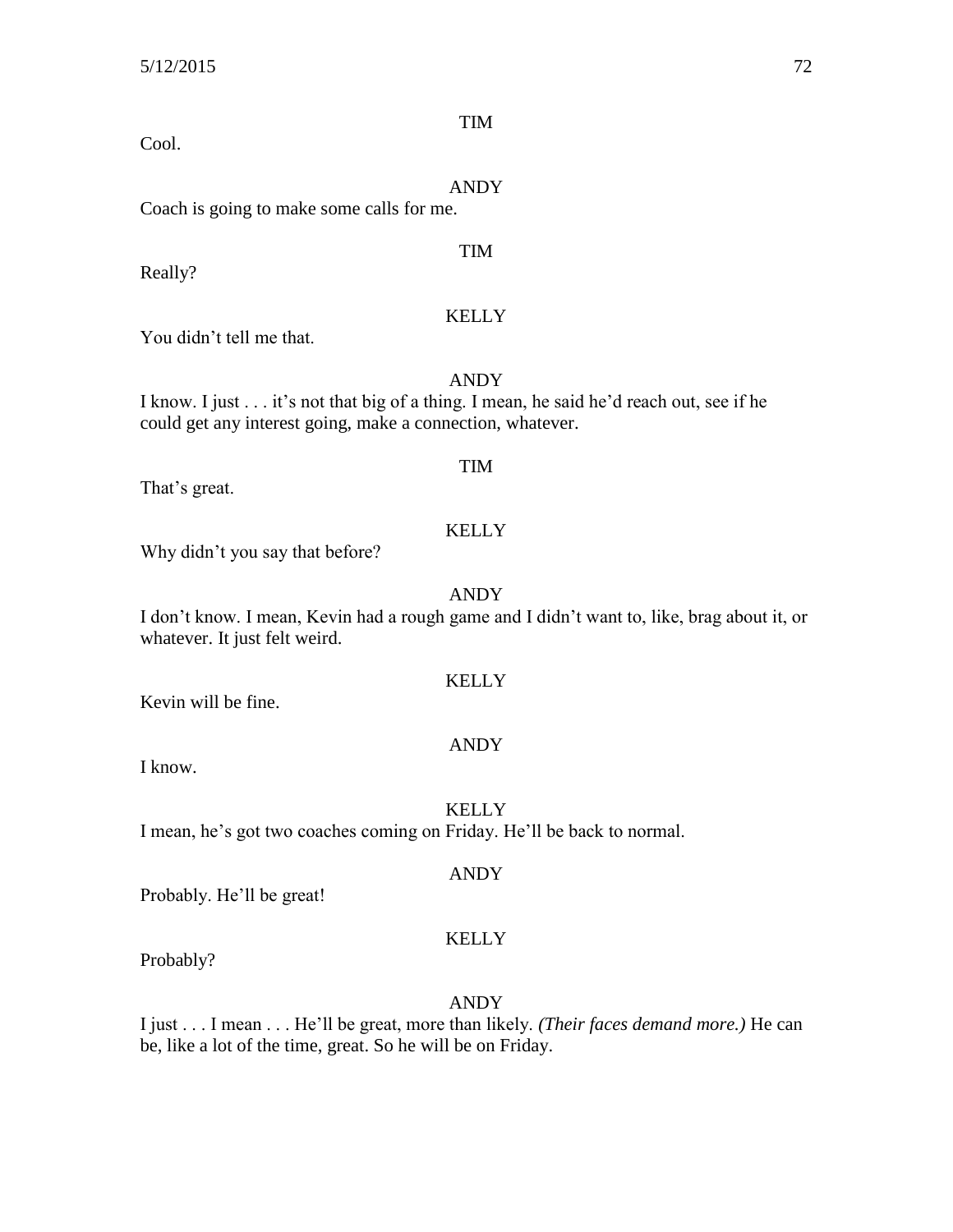| <b>KELLY</b>                                                                                                                                                             |  |
|--------------------------------------------------------------------------------------------------------------------------------------------------------------------------|--|
| Is something going on with him?                                                                                                                                          |  |
| <b>ANDY</b>                                                                                                                                                              |  |
| Uhhhh, I have no clue.                                                                                                                                                   |  |
| <b>TIM</b>                                                                                                                                                               |  |
| Do you know something we don't?                                                                                                                                          |  |
|                                                                                                                                                                          |  |
| <b>ANDY</b><br>No. I don't know anything. I mean, we don't really talk about that kind of stuff.                                                                         |  |
| <b>KELLY</b>                                                                                                                                                             |  |
| Sure.                                                                                                                                                                    |  |
| <b>TIM</b>                                                                                                                                                               |  |
| You'd tell us, if something was up?                                                                                                                                      |  |
|                                                                                                                                                                          |  |
| <b>ANDY</b><br>Umm.                                                                                                                                                      |  |
|                                                                                                                                                                          |  |
| <b>KELLY</b><br>Because we'd want to know.                                                                                                                               |  |
|                                                                                                                                                                          |  |
| <b>ANDY</b>                                                                                                                                                              |  |
| I know.                                                                                                                                                                  |  |
| <b>TIM</b>                                                                                                                                                               |  |
| We'd want to help him.                                                                                                                                                   |  |
| <b>ANDY</b>                                                                                                                                                              |  |
| Listen. You guys have been awesome to me. You guys have helped me stay on track<br>through, like, the worst shit. So I would tell you if something was wrong with Kevin. |  |
| Andy's phone; text noise.                                                                                                                                                |  |
| I gotta go. I gotta meet somebody.                                                                                                                                       |  |
| <b>KELLY</b>                                                                                                                                                             |  |
|                                                                                                                                                                          |  |

Bye.

TIM

Bye, Andy. *ANDY exits.*

I thought we said—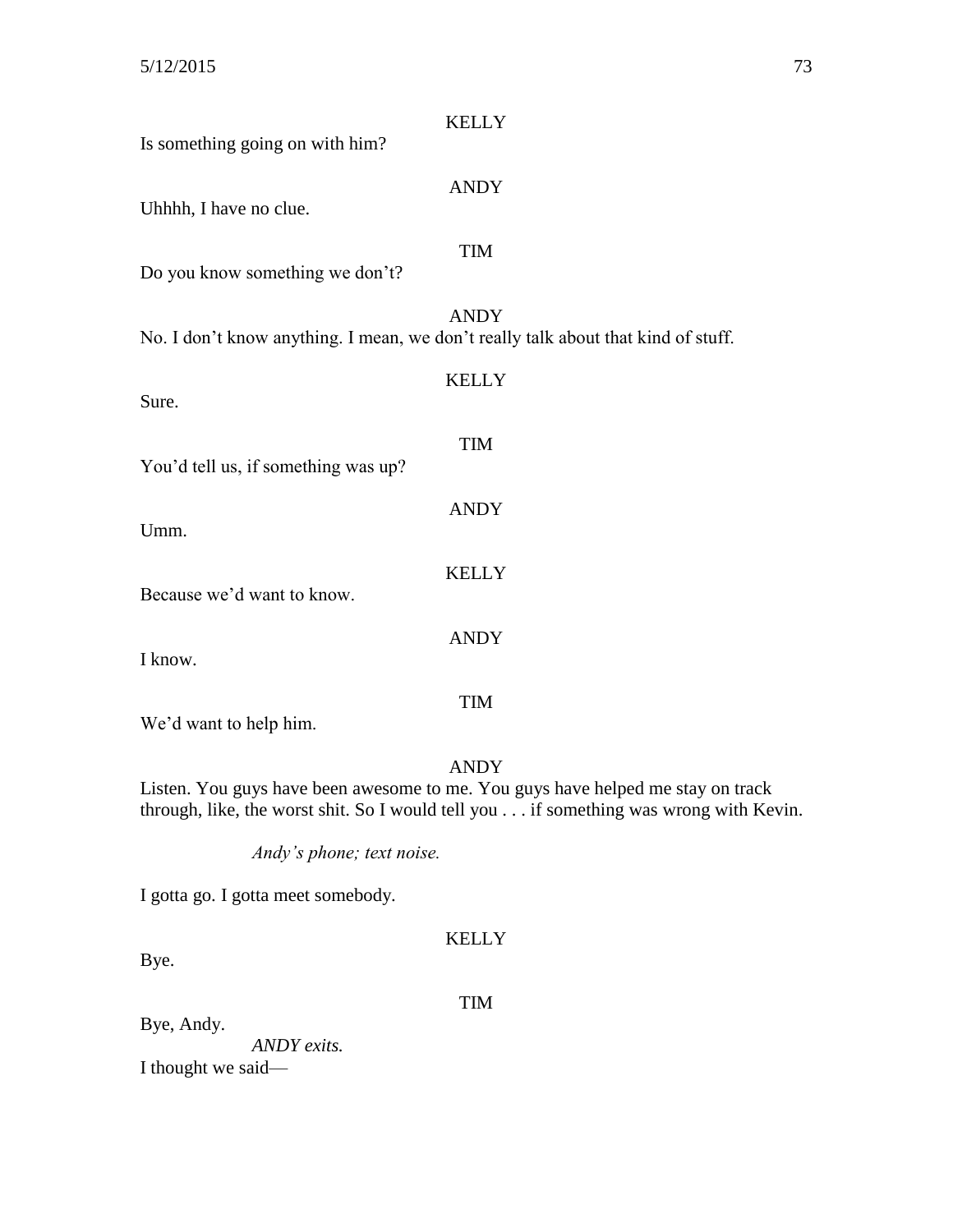He was just excited, Tim. He had a great game. He went home and his dad was passed out. His dad missed Andy's game-of-a-lifetime because he was drunk.

## TIM

We need to extricate ourselves from this whole situation.

#### **KELLY**

It's almost played itself out. So relax. I think it's gonna be okay.

## TIM

Great. Then we can put our focus back where it should be, on our kid. On Kevin.

## **KELLY**

One good game doesn't mean he's fixed, Tim. You don't abandon a friend just because one thing goes right.

## TIM

**KELLY** 

TIM

Do you care for your own kid when one thing goes wrong? Or does Kevin have to become a trainwreck for you to get interested in him again?

Kevin's fine.

Really? Were you at that game?

## **KELLY**

**KELLY** 

TIM

You've never had a bad day?

TIM Have you talked to Kevin lately, about college?

Yes.

When?

## **KELLY**

I left a post-it note on his door this morning with a to-do list for him.

TIM

That's not talking. I mean, a sit-down, how-are-you-feeling thing?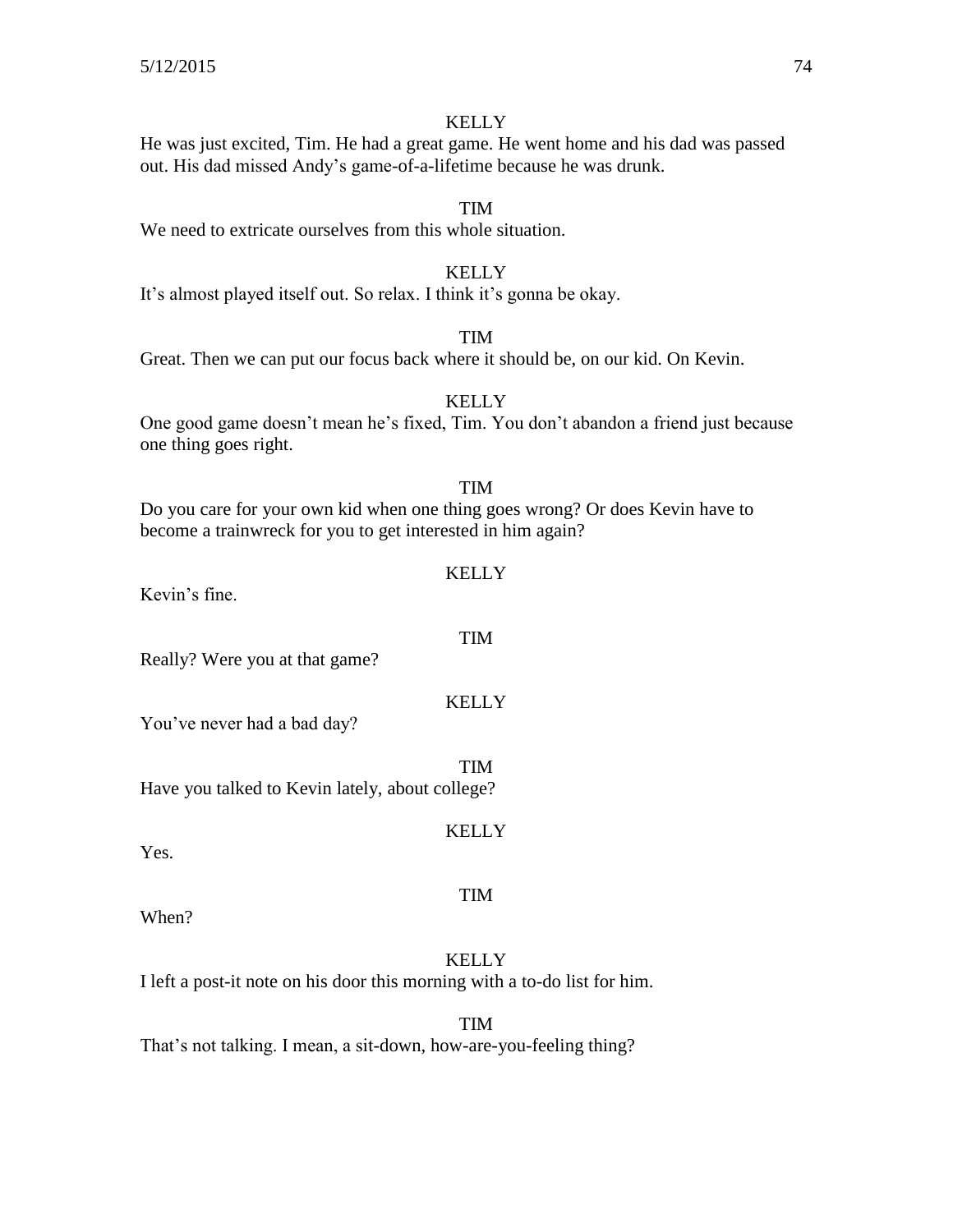Have you? Have you done that?

## TIM

That's never been my job, Kelly! It's ALWAYS been yours.

#### **KELLY**

You can't have a conversation with your son? Why not? You don't know what to say to him?

## TIM

You're doing two things as far as I can see. One is distracting yourself from feeling shitty by giving crazy attention to minuscule details of Kevin's college search—

#### KELLY

So wait! I'm giving him too much attention or not enough? It can't be both!

## TIM

And the other is that you are suddenly devoted to this wreck of a person, this other kid, whose life is a fucking nightmare. You clear the decks so this kid can sit down and talk to you, for hours, in the middle of the night. And guess what? Holy shit! It looks like it worked, because while your son is tanking on the court, looking like he can't even feel his own hands, your little side-project kid, your little "make-Kelly-feel-like-she's-doingsomething-worthwhile" buddy is getting his act together. Hooray for Andy! Hooray for Kelly! The day is fucking saved!

#### **KELLY**

Go to hell.

*Kelly exits. Tim putters around for a second, finds hidden open beers and dumps them, or maybe he throws them, if he's angry enough.*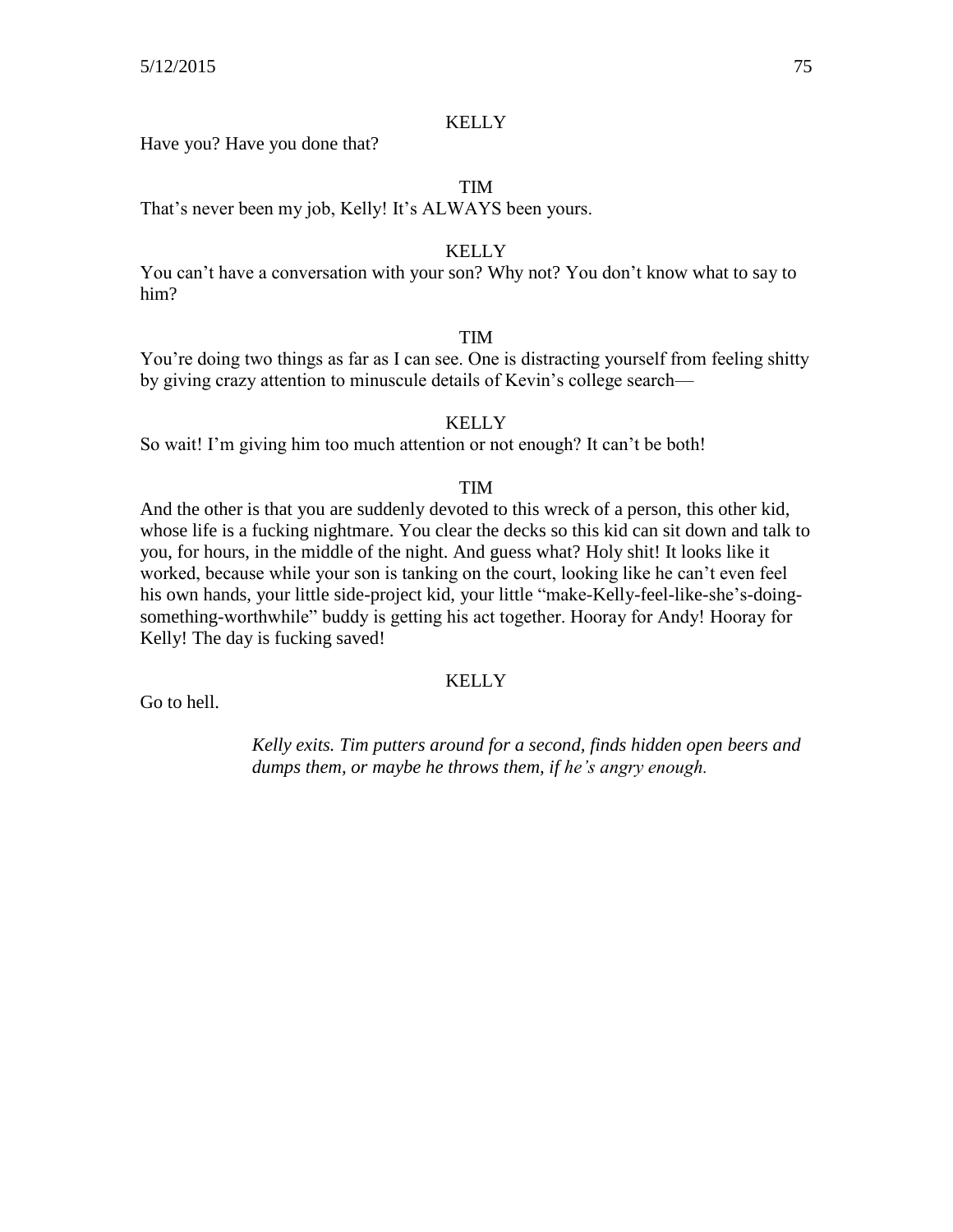*Scene 11. [Is this later the same night? Not sure right now.] KELLY, alone in the semi-darkness, pours the remainder of one bottle of wine into her glass and, before taking a sip, opens another bottle. This is a twobottle crisis. It is late, nearly midnight. The sound of someone in the house. KELLY hears it and is scared. She pulls the secret knife from its hiding place and readies herself for an attack. A tense moment before ANDY walks in. KELLY turns and swings the knife. ANDY leaps out of the way.[If earlier knife part is cut, this needs to be amended.]*

#### ANDY

Damn! It's me!

**KELLY** 

*(laughing)* Oh my God. You just appear?! Like a ghost?! Where the hell did you come from?

#### ANDY

Have a seat.

#### **KELLY**

C'mon on. But you can't tell Tim you were here. He's being super pissy.

#### ANDY

Why? Because of Kevin?

#### **KELLY**

*(a dismissive "pffft.")* Where did you come from?

#### ANDY

I came through the garage. I thought I left my phone in the car when I rode with Kevin earlier.

#### **KELLY**

Shhhh. Don't wake up Tim.

## ANDY

*(holding up phone)* I did. Here it is. I got it, out of the car, and I saw lights on so I thought I'd pop up to say hi, in case you heard the garage door. I didn't want anybody to wonder who was in the garage. So hi.

#### KELLY

Well, hi.

#### ANDY

Hi.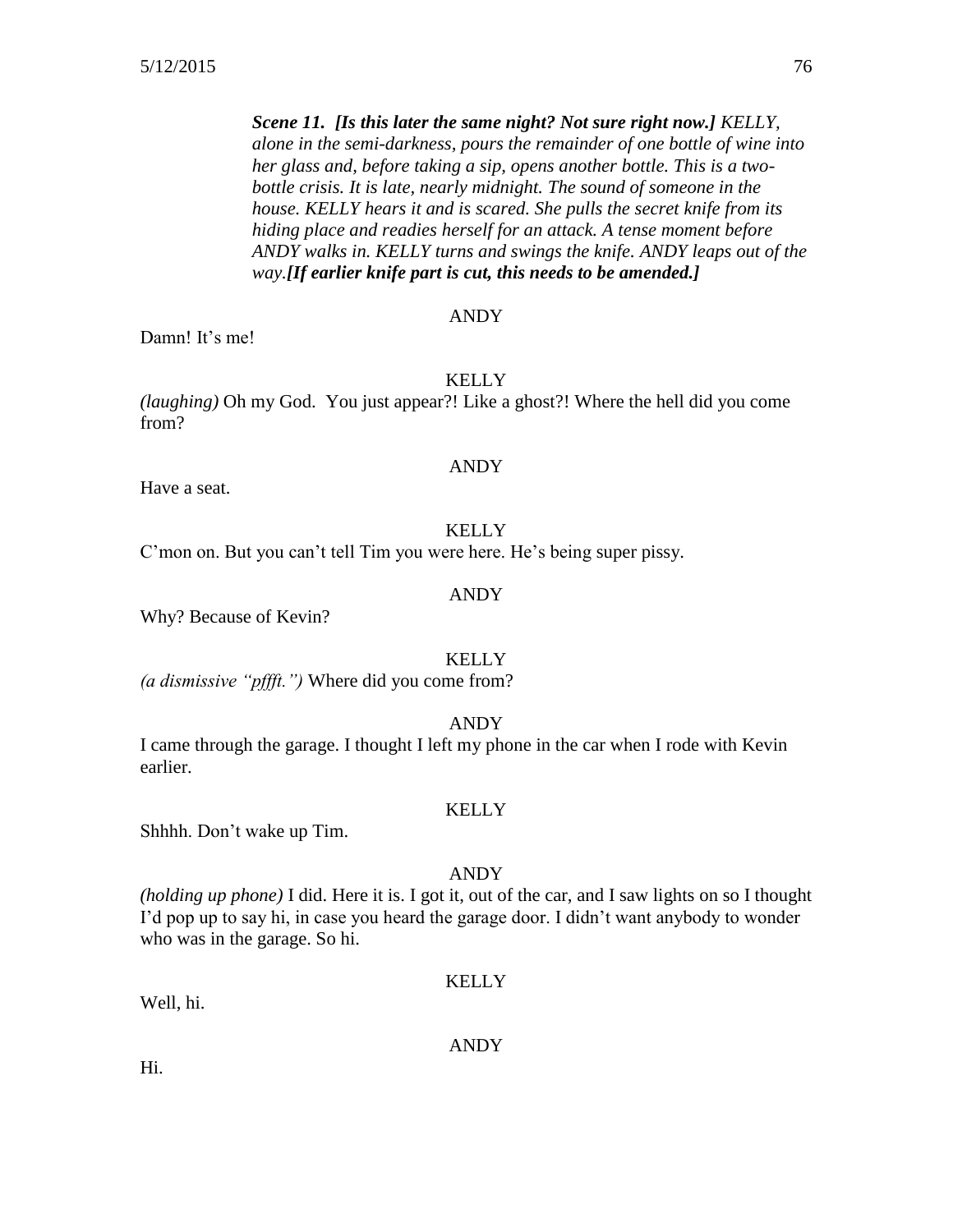| Jeez.                                                     | <b>KELLY</b>                                                                                           |
|-----------------------------------------------------------|--------------------------------------------------------------------------------------------------------|
| Yeah.                                                     | <b>ANDY</b>                                                                                            |
| Get any calls?                                            | <b>KELLY</b>                                                                                           |
| What?                                                     | <b>ANDY</b>                                                                                            |
| Coaches? Your phone blowing up?                           | <b>KELLY</b>                                                                                           |
| No.                                                       | <b>ANDY</b>                                                                                            |
| I thought you said were gonna get calls. From mid-majors. | <b>KELLY</b>                                                                                           |
| Coach said maybe. He's reaching out for me.               | <b>ANDY</b>                                                                                            |
| Oh, that's right. Then they'll be beating your door down. | <b>KELLY</b>                                                                                           |
| It'll take time. A few days, for sure.                    | <b>ANDY</b>                                                                                            |
| Who knows? You have time to spare?                        | <b>KELLY</b>                                                                                           |
| No. Now's kind of the time.                               | <b>ANDY</b>                                                                                            |
| Ringing.                                                  | <b>KELLY</b><br>Well, you better hope your phone starts ringing then. Like tomorrow. And doesn't stop. |
| We'll see, I guess.                                       | <b>ANDY</b>                                                                                            |

Cause it sucks when it stops ringing. You are wanted, and then you are unwanted and it feels pretty shitty.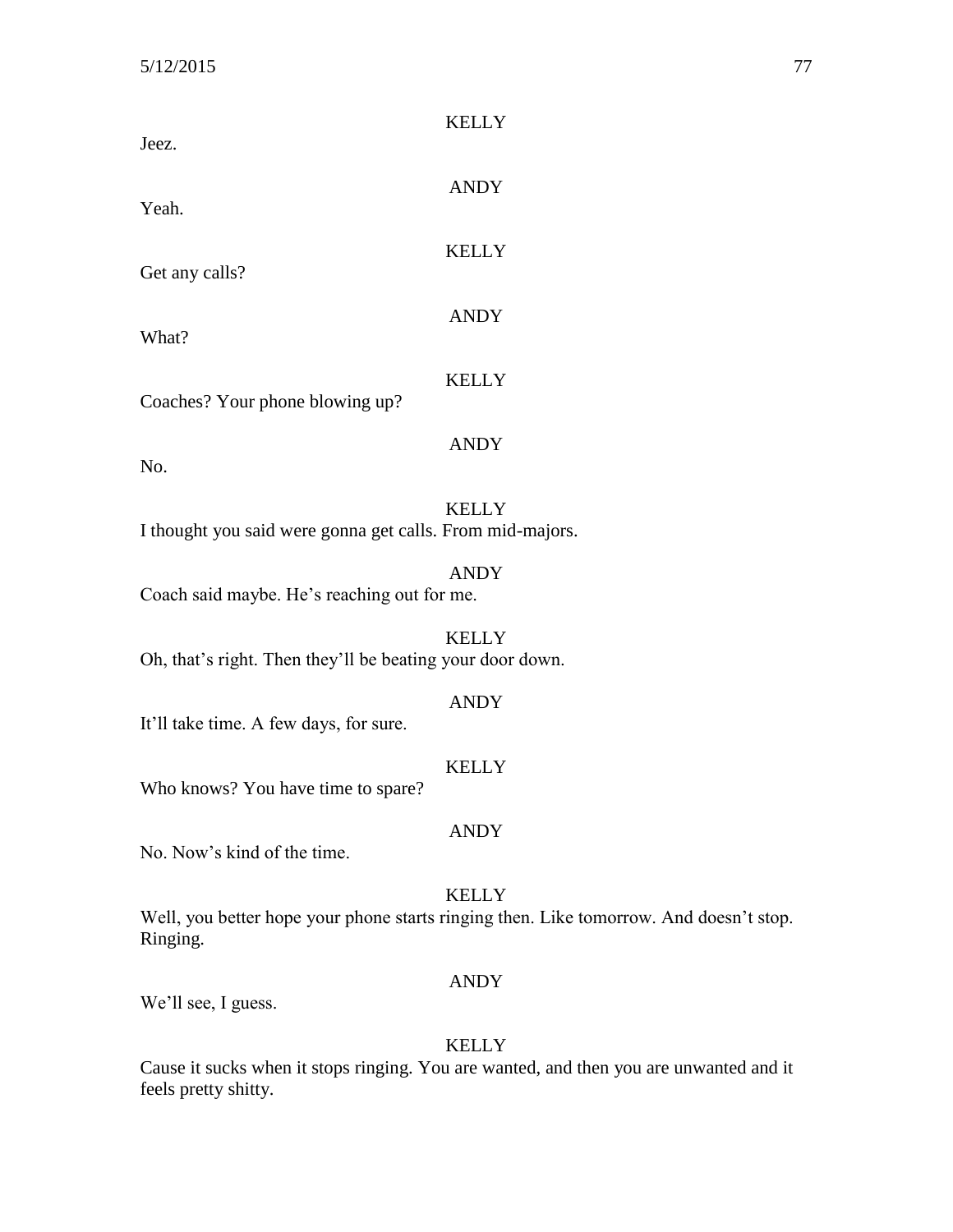#### ANDY

I started out unwanted, so I see it different, maybe.

## KELLY

That might be true! How fun to come out of nowhere. How fun to stun everybody.

#### ANDY

Make them watch me.

#### **KELLY**

Who?

## ANDY

What you said. Coaches might be there to see another kid, you said, "Make them watch you."

## **KELLY**

It was that easy?

## ANDY

That was the only thing in my head. I mean, the game, obviously. But my only thought about the game was, "Watch this." It freed me up, or something. I don't know if I can describe it. People say they're in the zone—it was kind of like that. Not caring about the specifics, about coach, about details—just "Watch this."

## KELLY

You had a mantra.

#### ANDY

Hmm?

#### **KELLY**

Kevin did mantras junior year, before he got hurt. Didn't work that great for him. Now Kevin does positive imaging.

## ANDY

You've told me that.

## KELLY

He imagines every detail of the game and himself performing successfully at every moment in the game. Sounds like you did the opposite.

#### ANDY

Just "watch this."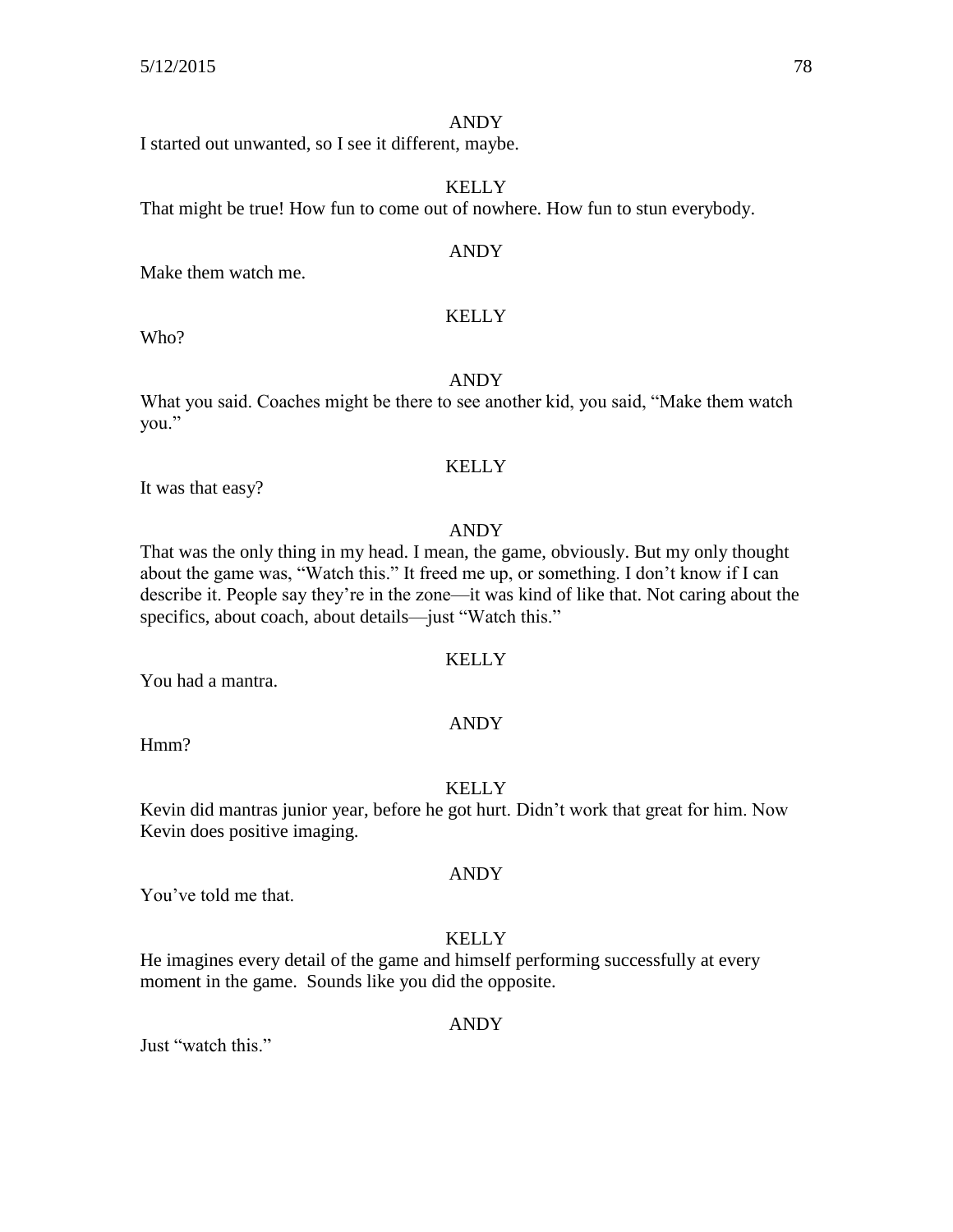| Did you drink before the game?                              | <b>KELLY</b> |
|-------------------------------------------------------------|--------------|
| No.                                                         | <b>ANDY</b>  |
| Did you get high?                                           | <b>KELLY</b> |
|                                                             | <b>ANDY</b>  |
| No.                                                         | <b>KELLY</b> |
| You've played high before.                                  | <b>ANDY</b>  |
| I don't know. Yeah.                                         |              |
| But not this time.                                          | <b>KELLY</b> |
| This was just me.                                           | <b>ANDY</b>  |
| Because when I want to clear my head—this does it. (wine)   | <b>KELLY</b> |
| Right. But you probably couldn't play basketball right now. | <b>ANDY</b>  |
| I can never play basketball.                                | <b>KELLY</b> |
| Then you probably couldn't make a chart, or whatever.       | <b>ANDY</b>  |
| Where's your chart, Andy? Let's grab it!                    | <b>KELLY</b> |
|                                                             | <b>ANDY</b>  |

That's all right. We can change it later, if there's anything to add.

## KELLY

If there's anything to add. Not to be horrible, but I can't believe you'll ever have another game like that, right?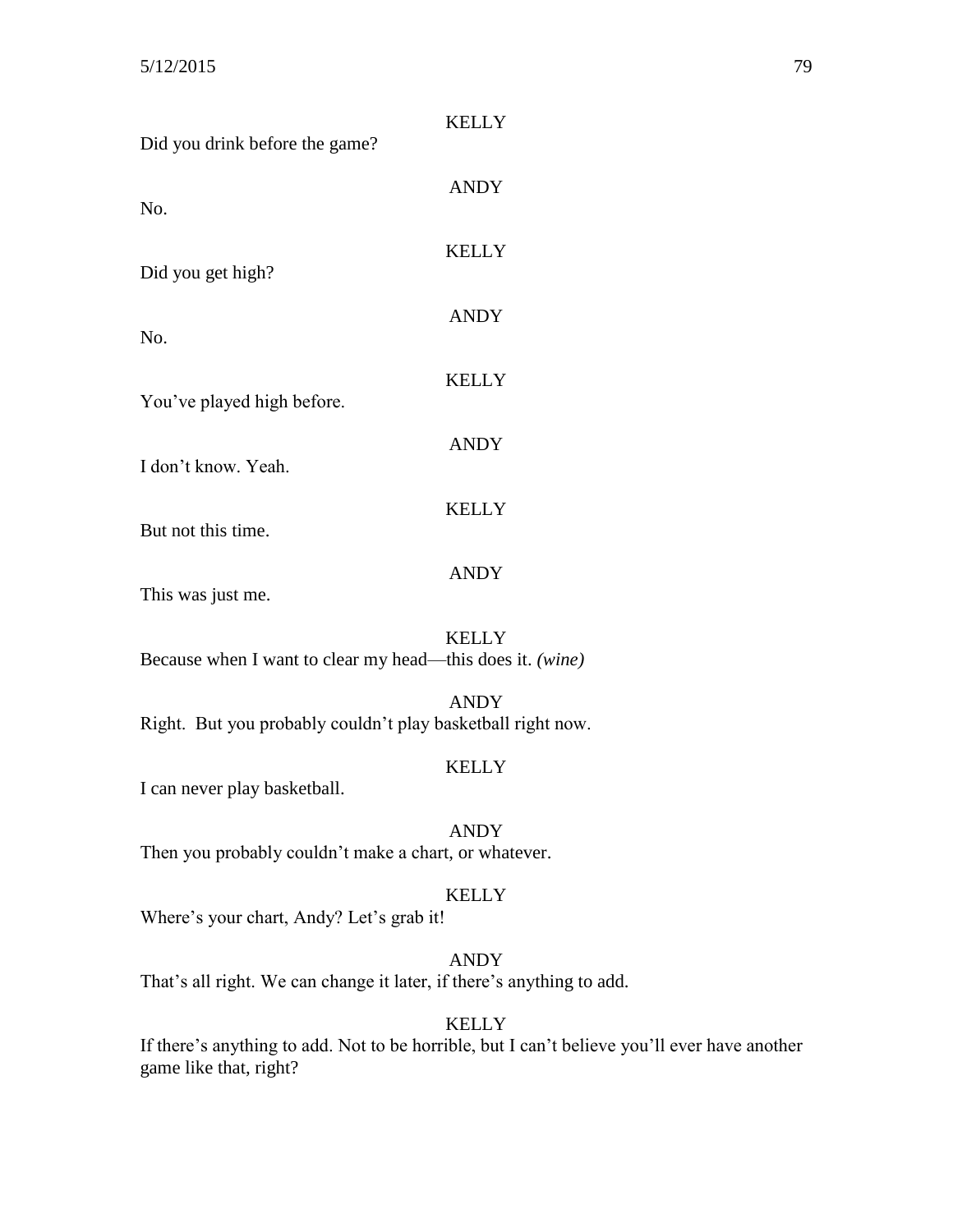## ANDY

I don't know.

## KELLY

Think about it. You've never been *that* good, like out of your mind good. I've been watching you play for nine years. This was an anomaly.

## ANDY

We'll see, I guess.

## **KELLY**

Andy, I just don't want you to raise your hopes so high that they're unrealistic.

## ANDY

I barely have any hopes now.

## **KELLY**

I know, but . . . this isn't going to parlay itself into a full ride to a division one program. That takes, literally, years of work. Playing at a high level, making connections.

## ANDY

Coach said . . .

## **KELLY**

Coach likes to dream. You and Kevin both go DI, that's huge for him, huge for the program. But it won't happen. And I don't want to see you crushed.

## ANDY

I played the best game of my life. I feel good.

## **KELLY**

ANDY

**KELLY** 

ANDY

And you should. *(raising her glass)* To you!

I'm gonna head home.

You sure?

It's late.

## **KELLY**

Stay for a minute.

*He is gone.*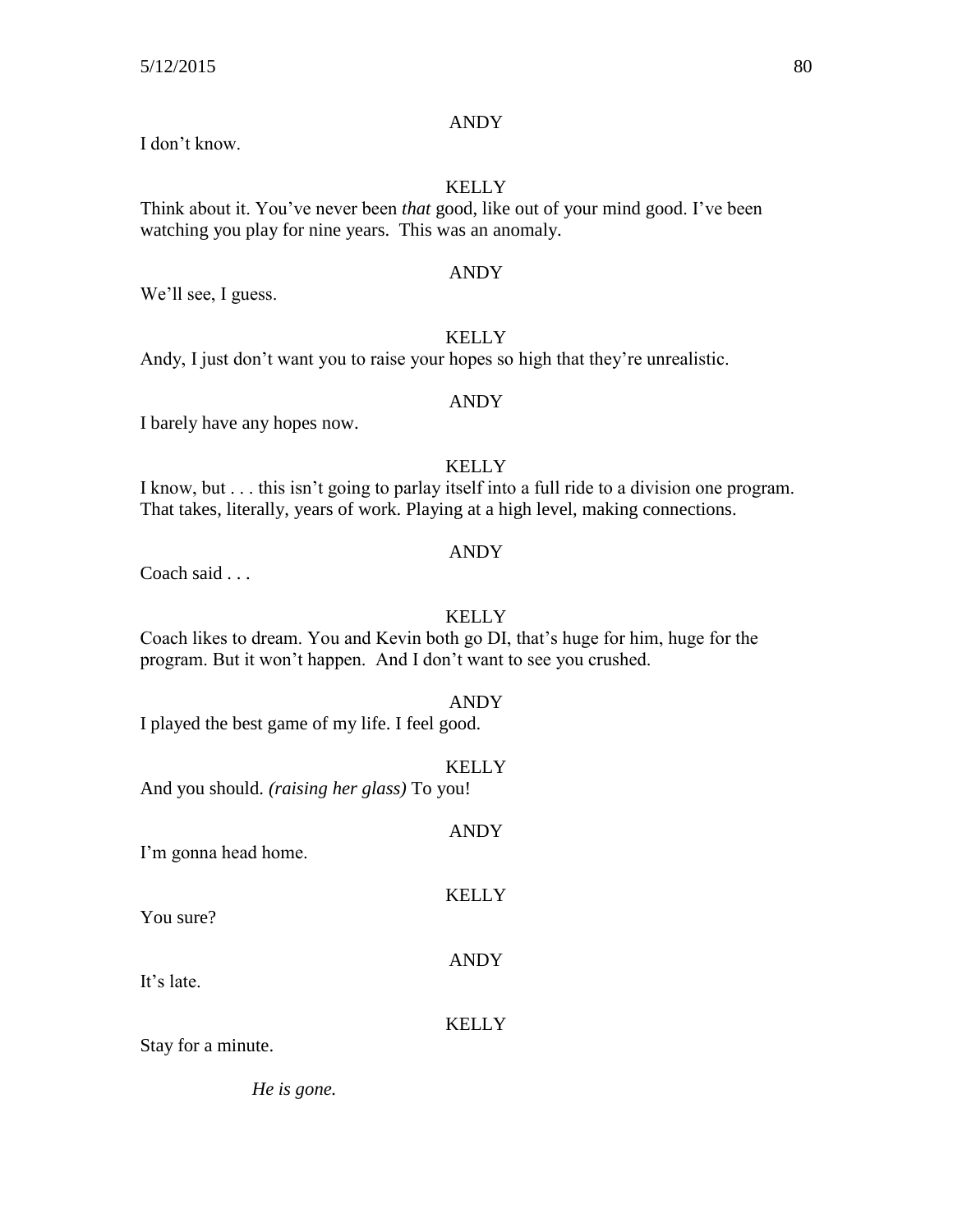## *Scene 12. TIM and KELLY, after Friday's game.*

#### TIM

Did either coach talk to you?

#### **KELLY**

TIM

KELLY

TIM

No. I was with you the whole time.

## TIM I thought maybe, when you went to the bathroom, at half time, or something.

|                                                |  | <b>KELLY</b> |
|------------------------------------------------|--|--------------|
| That they, what? Made an offer in the hallway? |  |              |

Do we call?

We don't.

You think Kevin has to?

## KELLY

I don't know.

#### TIM

I'm calling McCarthy. From Mantley? *Dials phone, listens.* Voicemail.

#### **KELLY**

Does he have your number? I mean, does he know it's you?

#### TIM

Yeah. From when we visited. *He hangs up without leaving a message.*

#### KELLY

Shit.

*KELLY moves to pour herself a glass of wine.*

#### TIM

You'll be up during the night.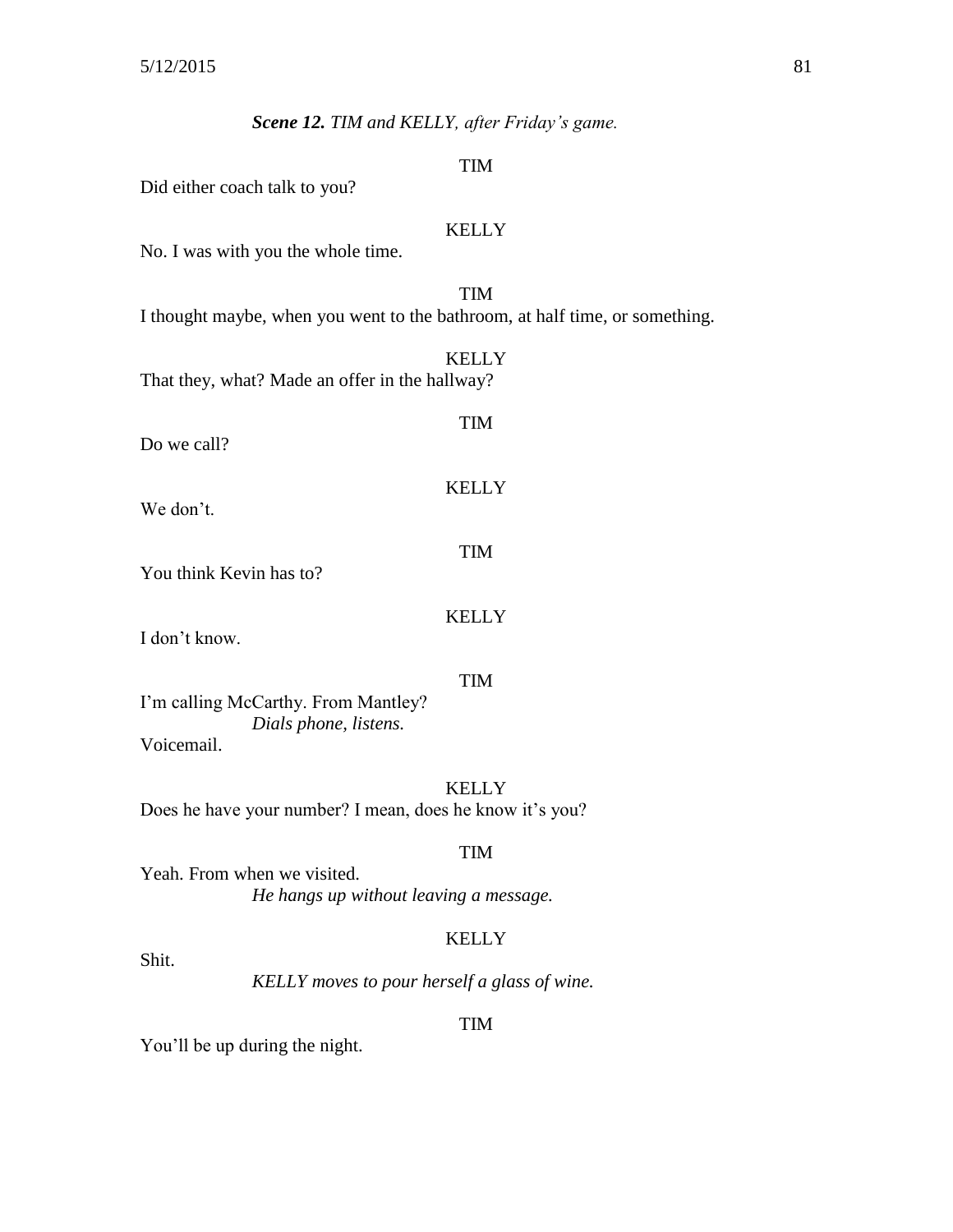I can sleep in.

*They open wine, pour it and drink.*

What is wrong with Kevin?

#### TIM

I can't imagine.

## KELLY

Joe's boot comes off this weekend. Kevin might not start on Tuesday. Maybe that's what he needs.

A break?

# TIM

## KELLY

A kick in the ass.

## TIM

Yeah, because I'm sure he wants to play like shit. I'm sure he's doing this on purpose.

## KELLY

I'm just saying—he needs to wake up.

*Kelly's phone—text noise.*

From Kevin. "Getting food. Just texted Coach Beasley. Can I set up an official visit this weekend?"

## That's great.

## KELLY

TIM

TIM

TIM

*(typing)* "Sounds good." Can you take him?

What do you have?

## KELLY

Nothing. I could go, too, I guess.

We'll figure it out.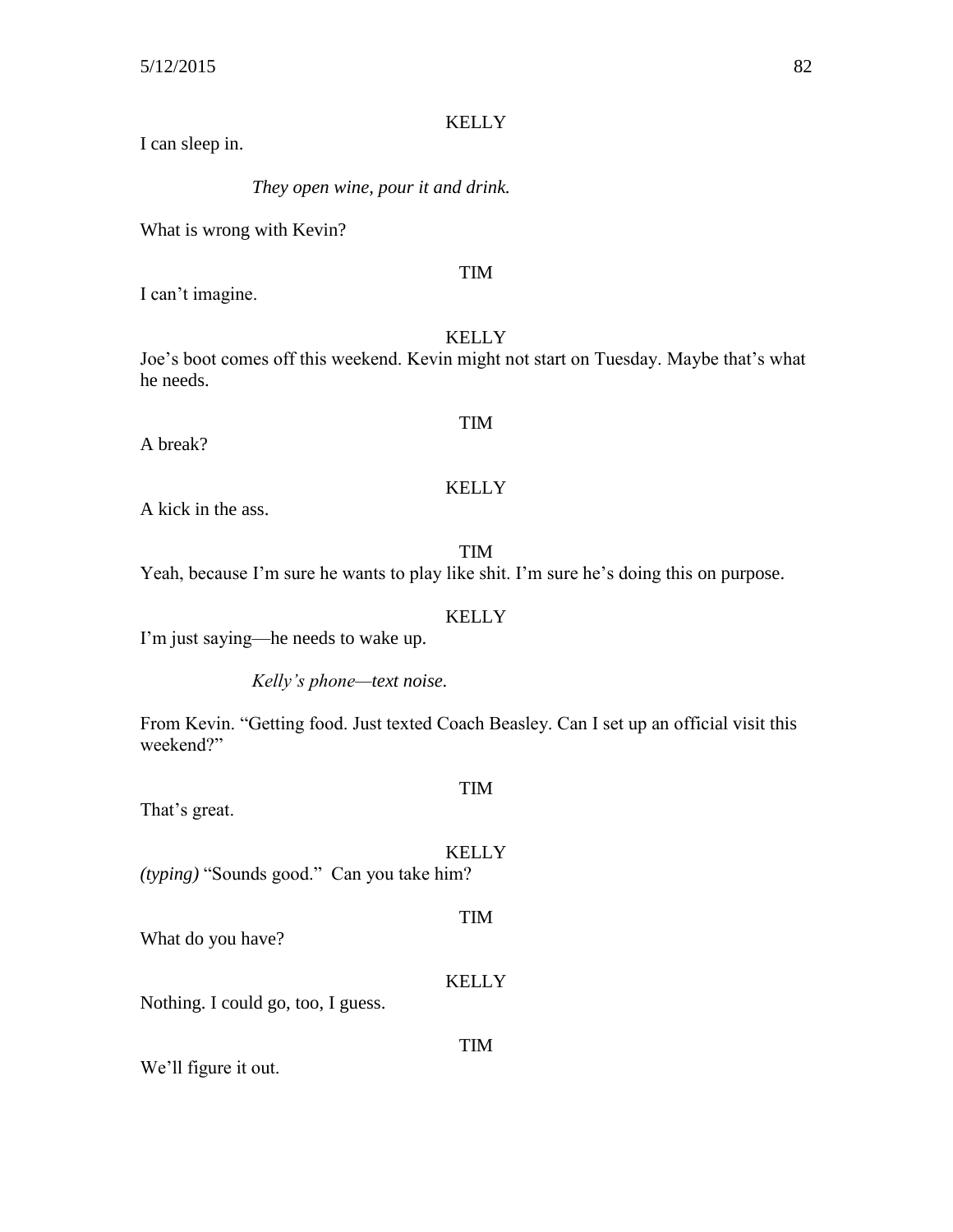| <b>KELLY</b><br>(an attempt to begin to mend fences) Andy wasn't quite as hot tonight. |
|----------------------------------------------------------------------------------------|
| <b>TIM</b><br>Hot enough.                                                              |
| <b>KELLY</b><br>I know, but he wasn't, like, showstopper.                              |
| <b>TIM</b><br>He did everything we needed to win.                                      |
| <b>KELLY</b><br>And we won.                                                            |
| <b>TIM</b><br>Despite Kevin.                                                           |
| <b>KELLY</b><br>Right.                                                                 |
| <b>TIM</b>                                                                             |
| (his attempt at reconciliation) Someone's going to take him.<br><b>KELLY</b>           |
| Andy? You think?                                                                       |
| <b>TIM</b><br>I meant Kevin.                                                           |
| <b>KELLY</b><br>I know. I'm not even worried.                                          |
| <b>TIM</b><br>It's just-                                                               |
| <b>KELLY</b><br>Stressful.                                                             |
| <b>TIM</b><br>I wish it was over. I've wished it was over since it started.            |

*Kelly's phone, text noise.*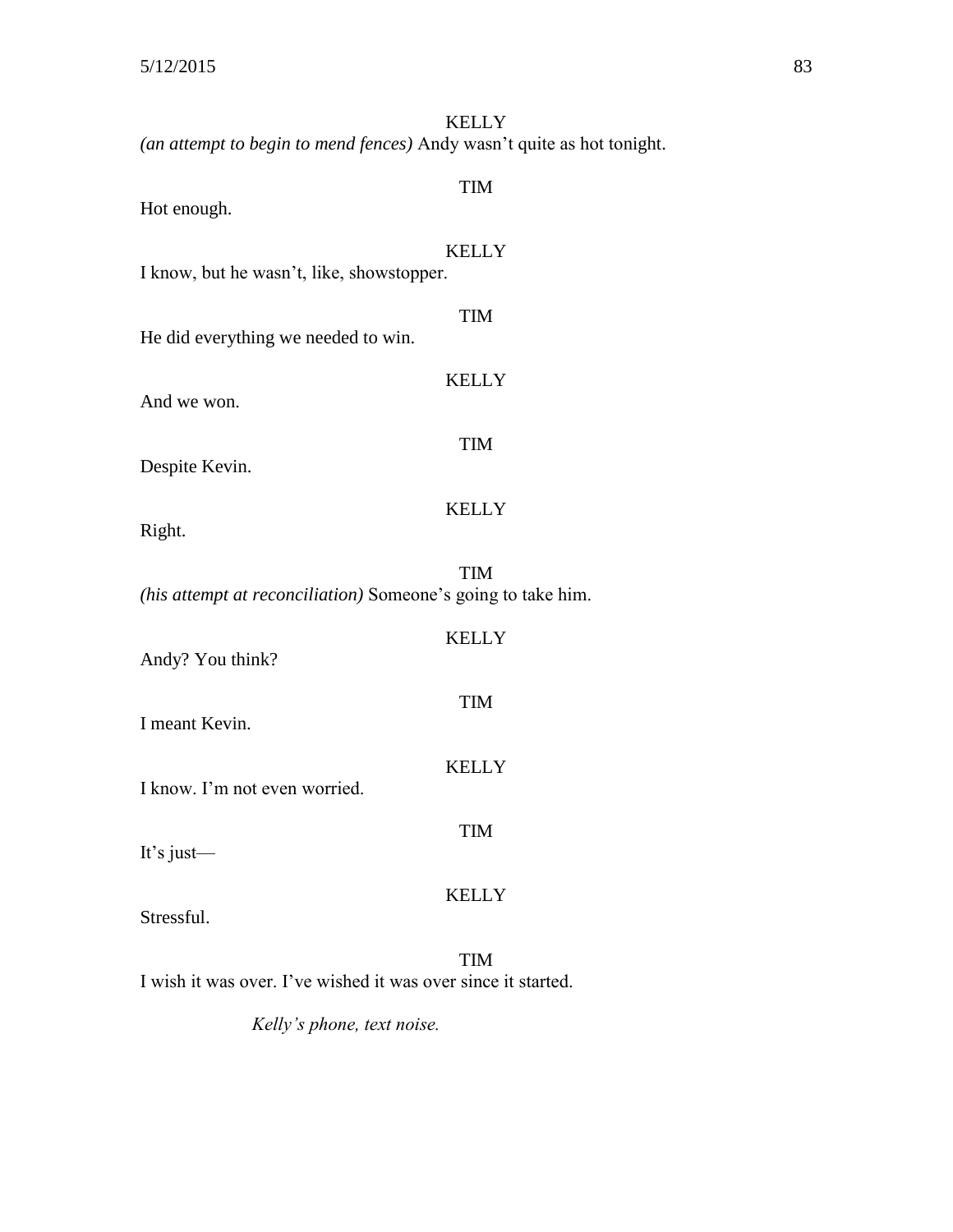*(reading)* "Forwarded from Coach Beasley: Let's hold off on the visit. I'll be in touch. Do you have number 14's info?"

TIM

Andy?

KELLY

Yep.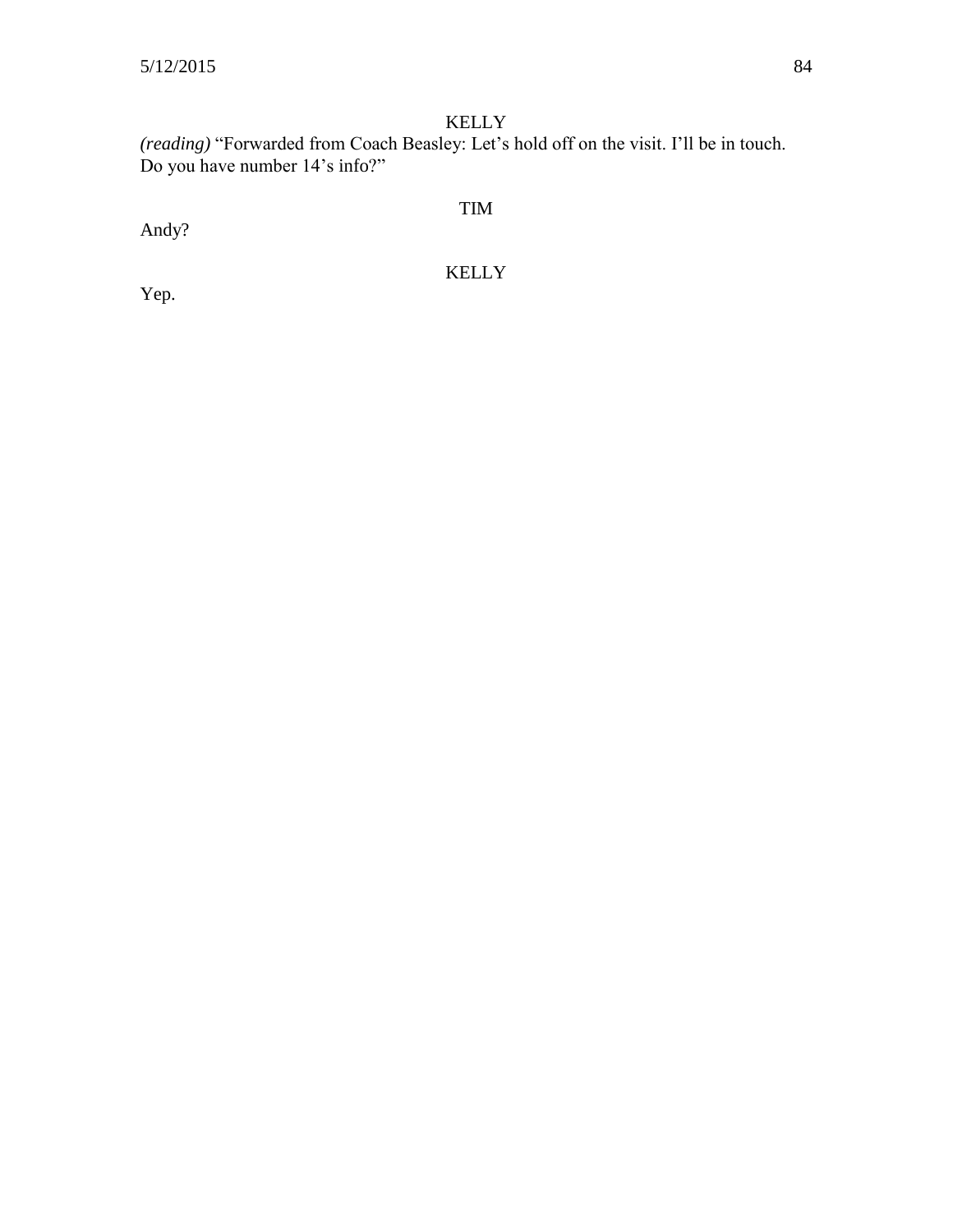*Scene 13. Ten days later. ANDY and KELLY. She is drinking, he is not. ANDY's chart is being amended, by ANDY. Kevin's chart is nearby, face down.*

#### ANDY

So three offers in two weeks!

#### KELLY

It's amazing.

## ANDY

A month ago I was thinking I'd have to rely on some bullshit "leadership" awards from DIII schools, now I have three choices.

#### **KELLY**

It's really great. You want something to drink?

#### ANDY

No. As soon as Kevin sends Mrs. Ervin his English paper, we're going to lift.

#### **KELLY**

Oh, okay.

#### ANDY

I never, ever, thought I'd get a DI offer. And believe me, State is NOT a good team.

#### **KELLY**

Oh, we know. They're all over Kevin.

## ANDY

So they suck, but they want me, and they'll pay for me, and my dad doesn't have to worry, and I can play. I might not play right away, but probably by junior year.

#### KELLY

Who are the other two?

#### ANDY

NAIA. And I haven't ruled them out. I'm going to visit all three this weekend. I'm taking Monday off school.

#### KELLY

By yourself? Do you need someone to go with?

#### ANDY

No, my dad's coming. This is like, the best thing that could have happened for him. I mean, it sounds cheesy, but he has something to hope for, or, like, get excited about. He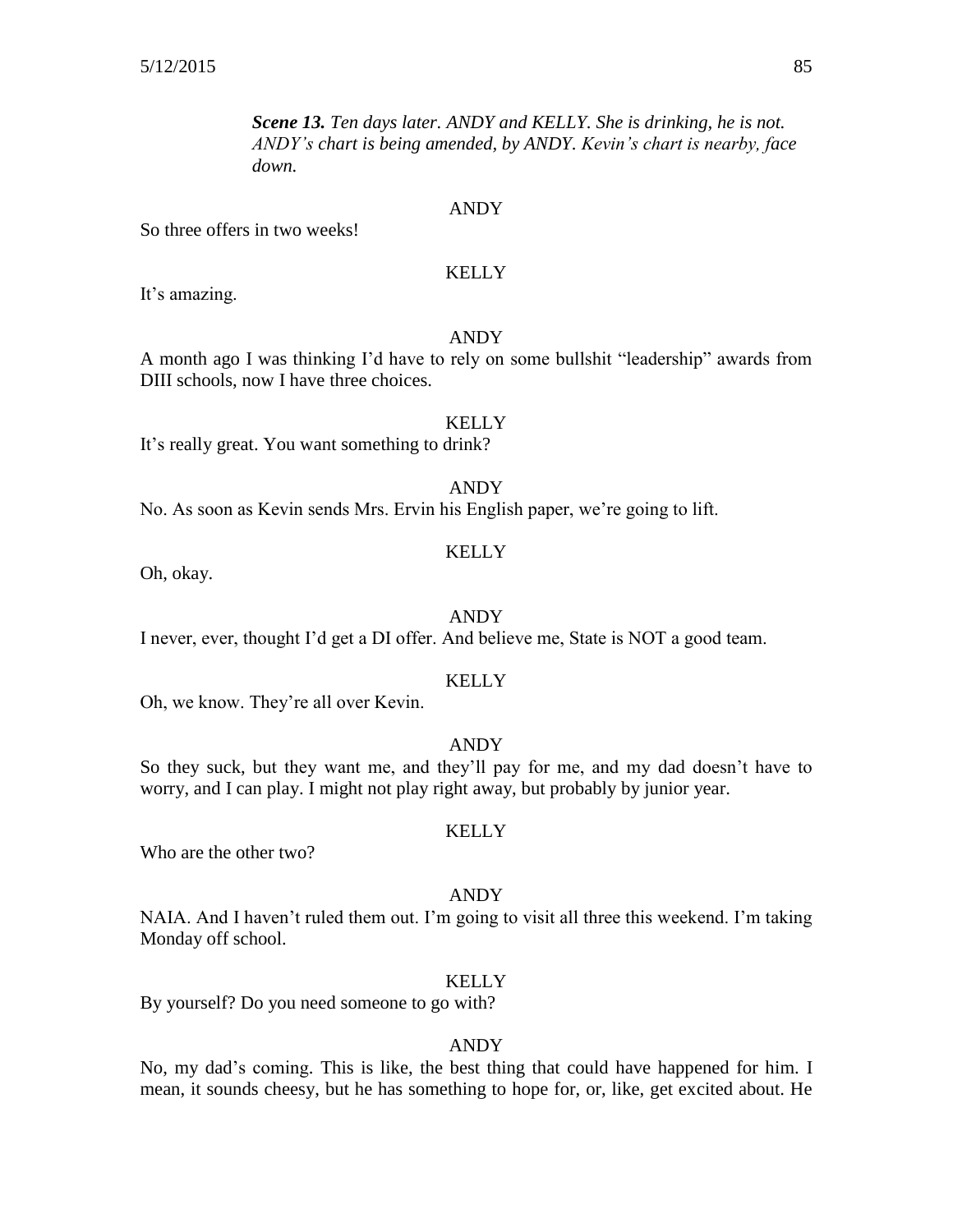said I can pick whatever. He was, like, prepared to pay something, you know? And there'll still be stuff to pay, fees and I don't know what, but tuition, room and board will be covered. At all three.

#### **KELLY**

That's unbelievable.

#### KEVIN

*(off stage)* Andy! Let's go!

#### ANDY

Time to lift! See you later!

*ANDY starts to exit, pauses and reaches for the chart.* Can I take this?

> *He grabs it and starts to leave. After a moment at sea, KELLY gets KEVIN's chart. She may reference her phone briefly before making changes to it. TIM enters, maybe briefly crossing paths with ANDY. They may shake hands.*

#### **KELLY**

Hey. Boys are going to lift.

#### TIM

Hey. *(pause)* Let's see it.

*KELLY holds up the chart. Slightly more than half the school lines are blacked out. Two or three new ones have been crammed in at the bottom.*

Wow.

**KELLY** 

TIM

**KELLY** 

TIM

I know. *(pause)* I was avoiding doing it. Now I know why.

You can't show that to Kevin.

It's not like he doesn't know.

He doesn't need a visual aid.

**KELLY** 

I get it.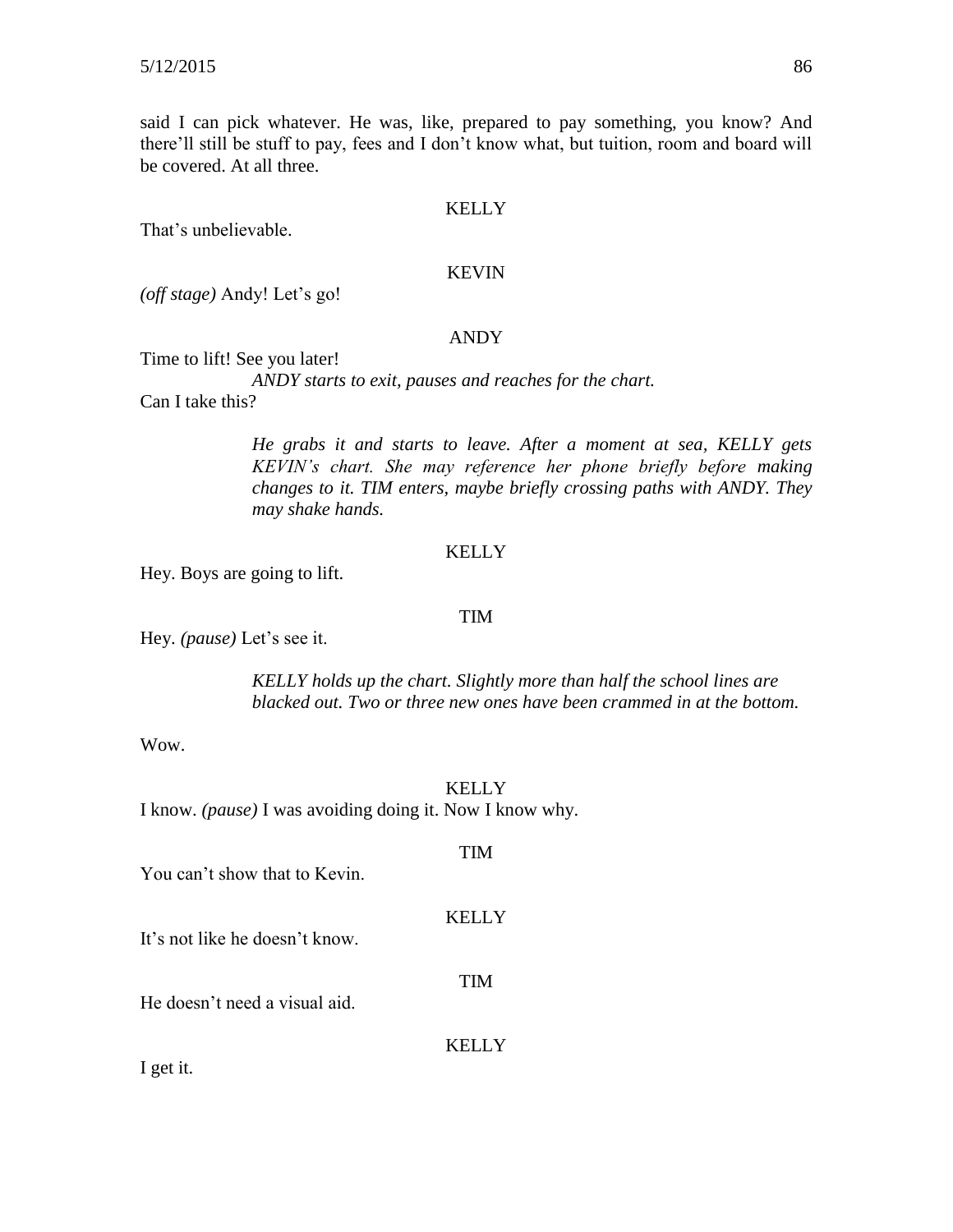## TIM

Why is Regency crossed off?

## KELLY

It's shit, Tim. It's a shit program with shit facilities. The coach is like, 90. If he's got two more years in him, I'm lying. Didn't we say we want Kevin to play four years for the coach who recruits him?

| Yes.                           | TIM          |
|--------------------------------|--------------|
| Well, I want to stick to that. | <b>KELLY</b> |
| That would be great.           | <b>TIM</b>   |
| But our options are narrowing. | <b>KELLY</b> |
| Says who?                      | <b>TIM</b>   |

KELLY

Kevin called Brook, Harrow and Middleton tonight. *(pause, an "And?" look from TIM)* Brook and Middleton took the opportunity to let him know he was actually their number two and number three choice, respectively, and they've got verbals from players for his position already.

| So they're out.                          | TIM          |
|------------------------------------------|--------------|
| Obviously.                               | <b>KELLY</b> |
| Kelly.                                   | <b>TIM</b>   |
| <i>(sincerely)</i> Sorry. Really, sorry. | <b>KELLY</b> |
| What about Harrow?                       | <b>TIM</b>   |
|                                          |              |

## KELLY

They'd like him to come back and play with their guys, practice with them again.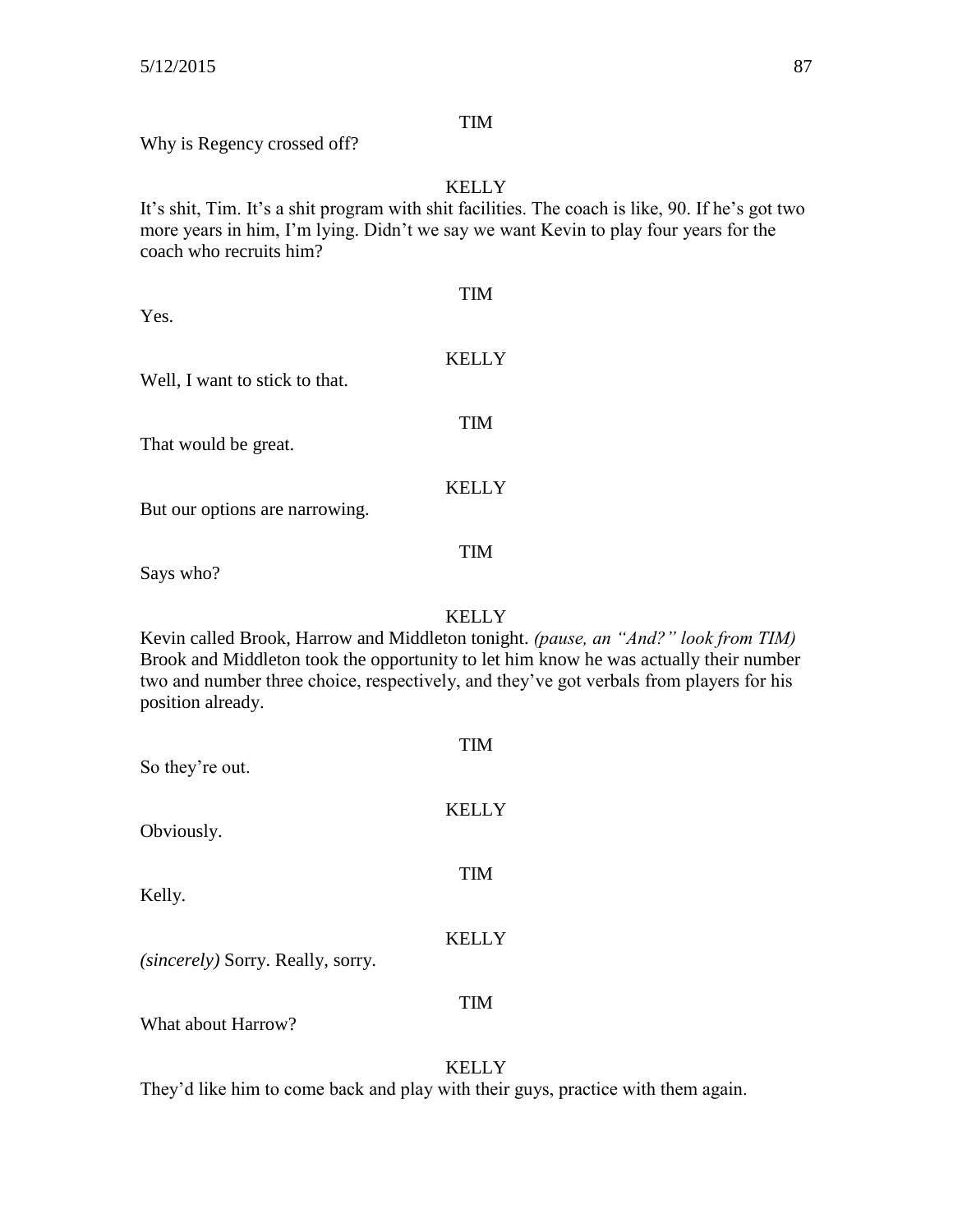## TIM

He did that already. You said he fit right in.

## KELLY

I know. Do we have an offer?

TIM

No, but they said they would be . . .*(putting something together)*

#### KELLY

TIM

And they waited and he collapsed.

And now they won't.

#### **KELLY**

Not if he doesn't turn it around.

#### TIM

He's a kid. He's shown he has potential.

KELLY

He has to keep showing it. Right now. There's not even a month left in the season.

TIM Him knowing that will make it impossible for him to do.

#### **KELLY**

Grace under pressure. Composure.

#### TIM

The more you try to have those things, the harder they are to have. And more so when you're a kid.

## **KELLY**

It's not like he's oblivious to the fact that he's imploding.

#### TIM

How could he be?

## KELLY

I wish there was something to blame it on. Like if one of us was sick.

#### TIM

Kel, let's look at the*— (last month or so)*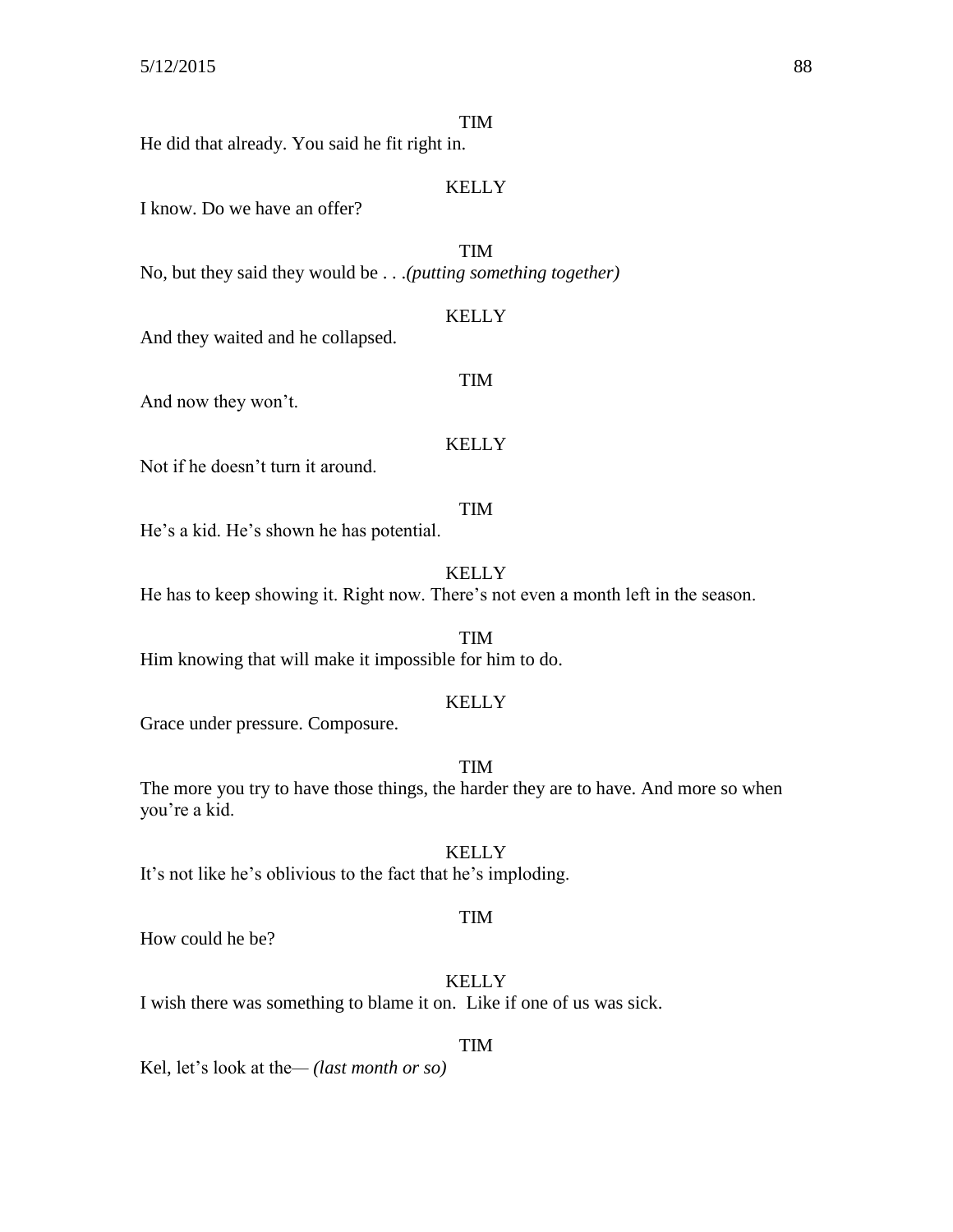| Or Michelle dumped him, even. Just a thing to point to. | <b>KELLY</b> |
|---------------------------------------------------------|--------------|
| Right. So what's still realistic?                       | <b>TIM</b>   |
| State.                                                  | <b>KELLY</b> |
| Not a good fit.                                         | <b>TIM</b>   |
| That's what we said.                                    | <b>KELLY</b> |
|                                                         | <b>TIM</b>   |
| He never told them no?                                  | <b>KELLY</b> |
| No.                                                     | <b>TIM</b>   |
| Good.                                                   | <b>KELLY</b> |
| I guess.                                                |              |
| Coach Gilhooley would be getting a steal of a deal.     | <b>TIM</b>   |
| He's not going there.                                   | <b>KELLY</b> |
| I know                                                  | <b>TIM</b>   |
| He's not.                                               | KELLY        |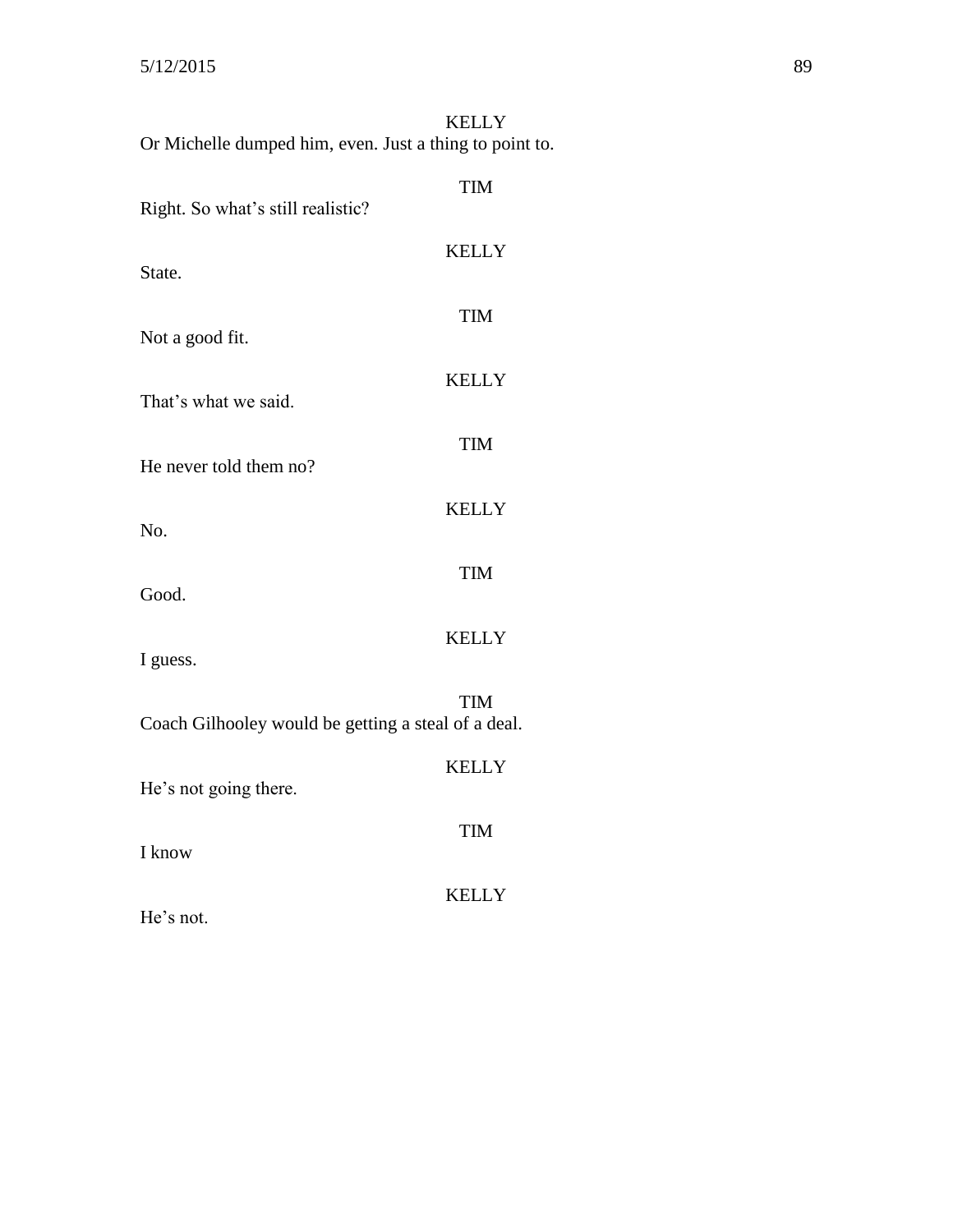*Scene 14. Signing day. KELLY and TIM enter—she in a "State" hoodie, and he in a "State" polo and perhaps a cap. Beers are retrieved from fridge.*

## TIM

He's going to college for free.

## KELLY

A college that doesn't have the major he wants and that he'll take 5 years to graduate from.

*Door opening.*

| $(\cos)$ Guys? Are you home?                            | <b>ANDY</b>                                                                    |
|---------------------------------------------------------|--------------------------------------------------------------------------------|
| Yeah.                                                   | <b>KELLY</b>                                                                   |
| ANDY enters, also in "State" gear.                      |                                                                                |
| We match.                                               | <b>ANDY</b>                                                                    |
| Yep.                                                    | <b>TIM</b>                                                                     |
| You look good, kiddo.                                   | <b>KELLY</b>                                                                   |
| Congratulations.                                        | <b>TIM</b>                                                                     |
| I wanted to thank you guys. Is Kevin home yet?          | <b>ANDY</b>                                                                    |
| He had to stay to do that profile thing, for the paper. | <b>TIM</b>                                                                     |
|                                                         | <b>ANDY</b><br>Right. I went first. They probably have more questions for him. |
|                                                         | <b>KELLY</b>                                                                   |

Did it go okay?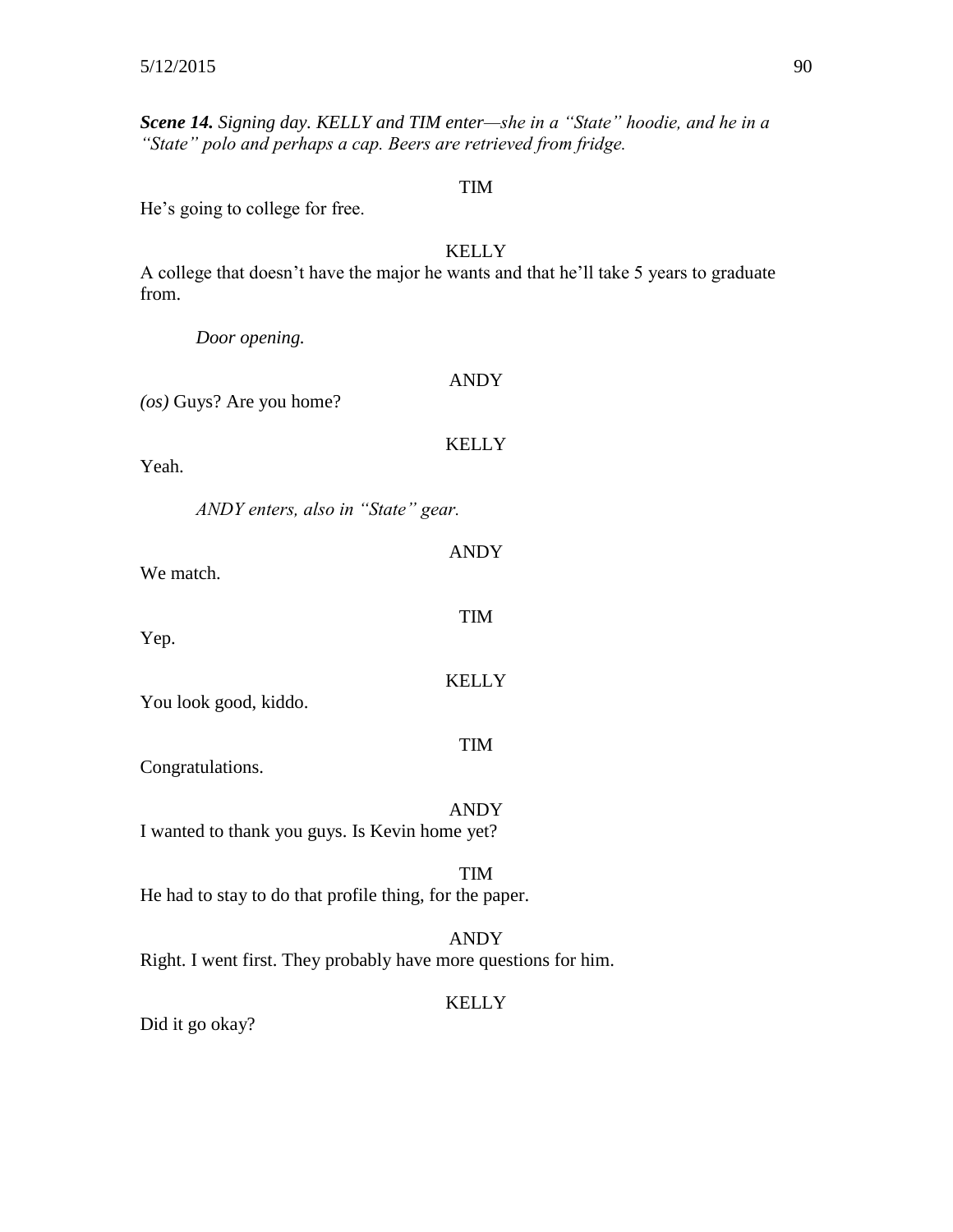## ANDY

Yeah, I guess. The lady, I think she wanted to get me to say that I felt lucky—like, me peaking right when State's recruit decommitted, all the things lining up or whatever. I didn't want to say it was luck, though. She was getting pissed, I think. She was done with me.

| That's all right.                                     | <b>TIM</b>                                                                                         |
|-------------------------------------------------------|----------------------------------------------------------------------------------------------------|
| You guys seem down.                                   | <b>ANDY</b>                                                                                        |
| Just tired. It's been a crazy week.                   | <b>KELLY</b>                                                                                       |
| I know. A crazy month, almost, for me.                | <b>ANDY</b>                                                                                        |
| Yep.                                                  | <b>KELLY</b>                                                                                       |
| like, here for me, when I needed                      | <b>ANDY</b><br>But I wanted to thank you guys, like, have a serious moment, or whatever. You were, |
| We get it.                                            | <b>KELLY</b>                                                                                       |
| I mean it though.                                     | <b>ANDY</b>                                                                                        |
| We know.                                              | <b>TIM</b>                                                                                         |
| I'm so glad to be playing with Kevin still next year. | <b>ANDY</b>                                                                                        |
| We're gonna be happy to still get to watch you.       | <b>KELLY</b>                                                                                       |
| And you're getting better every week.                 | <b>TIM</b>                                                                                         |
| Hopefully that lasts. You never know.                 | <b>ANDY</b>                                                                                        |